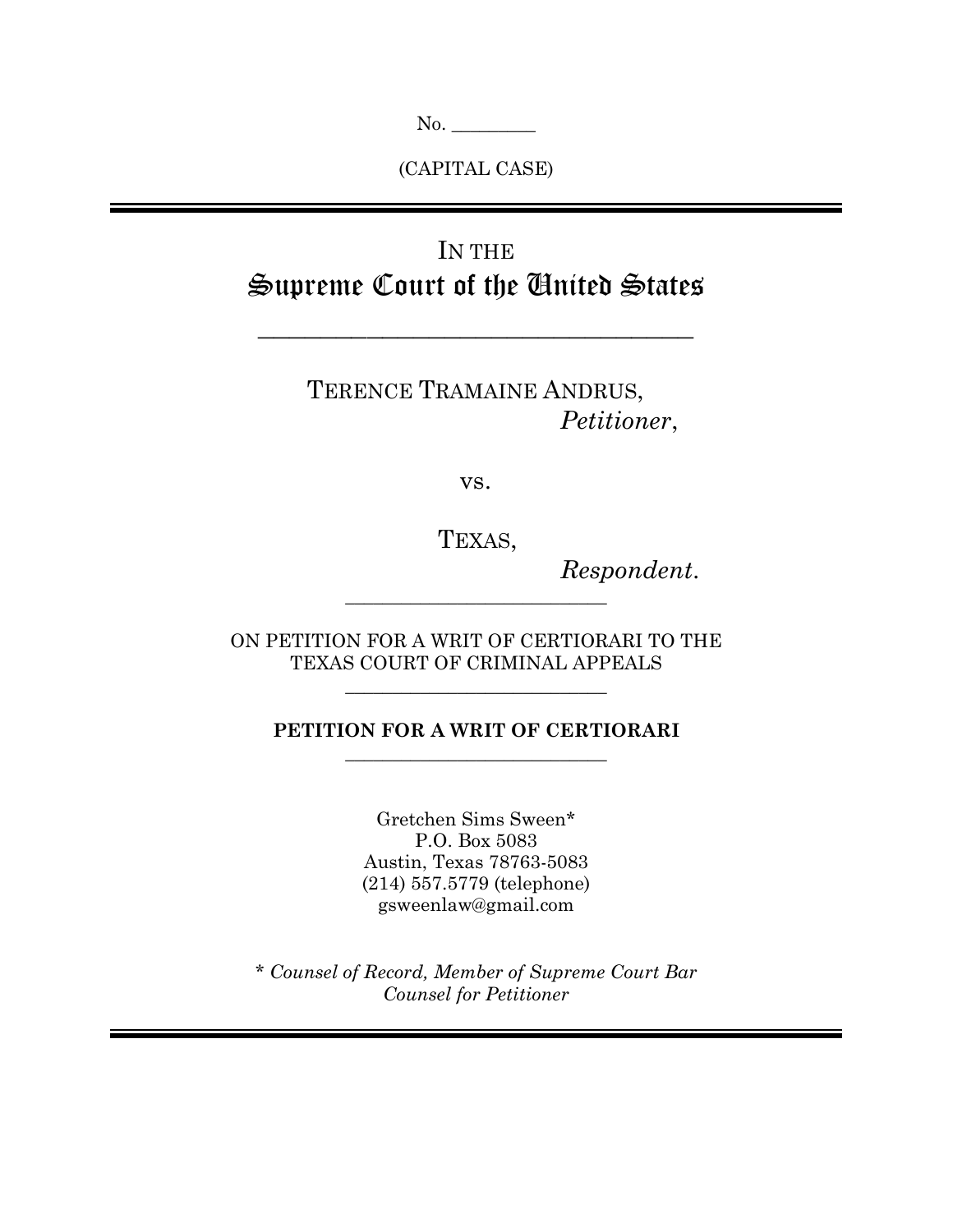### **QUESTION PRESENTED**

<span id="page-1-0"></span>Does the standard for assessing ineffective assistance of counsel claims, announced in *Strickland v. Washington*, fail to protect the Sixth Amendment right to a fair trial and the Fourteenth Amendment right to due process when, in death-penalty cases involving flagrantly deficient performance, courts can deny relief following a truncated "no prejudice" analysis that does not account for the evidence amassed in a habeas proceeding and relies on a trial record shaped by trial counsel's ineffective representation?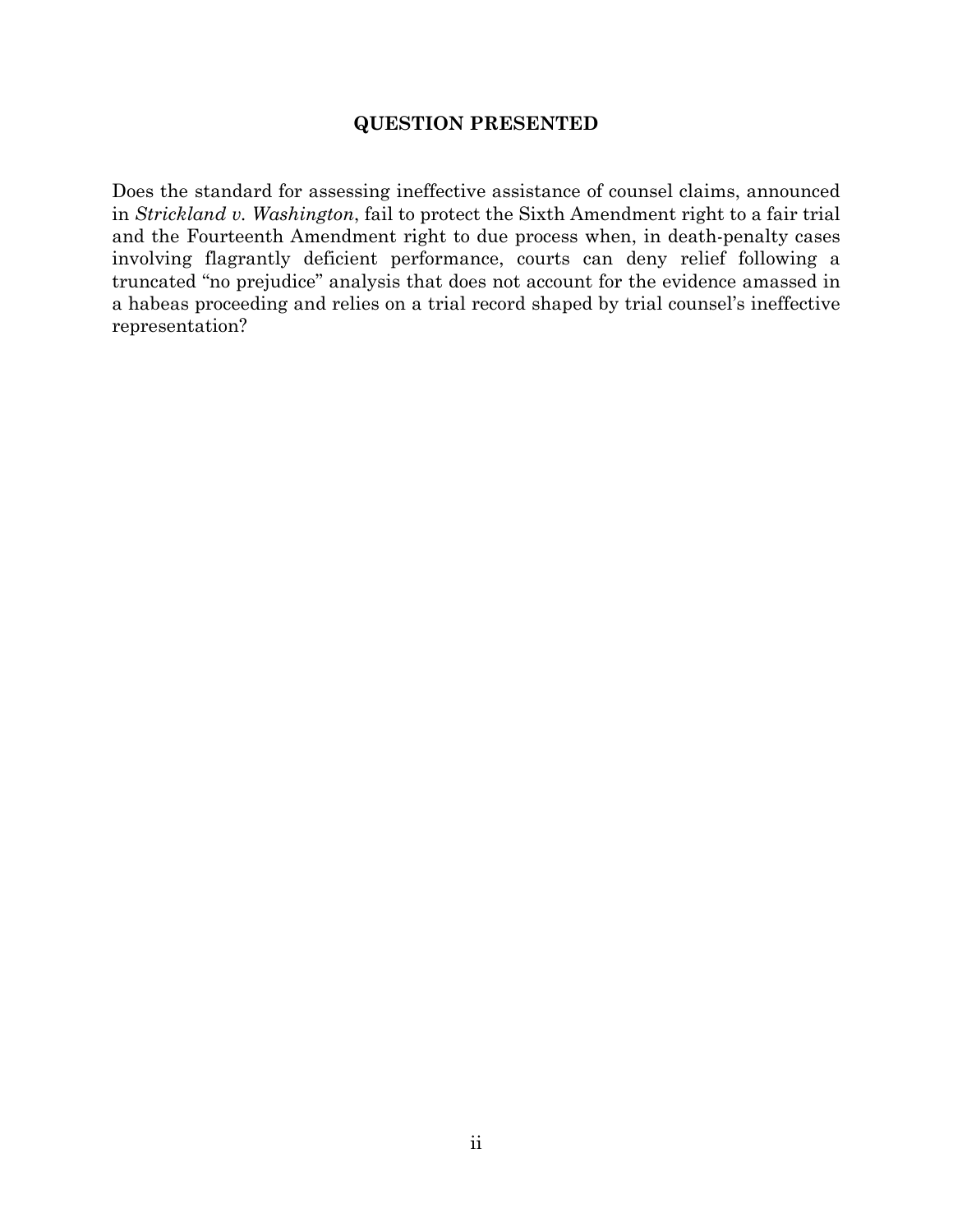## **PARTIES TO THE PROCEEDINGS BELOW**

<span id="page-2-0"></span>Terence Tramaine Andrus, petitioner here, was the habeas applicant below.

The State of Texas, respondent here, was the respondent below.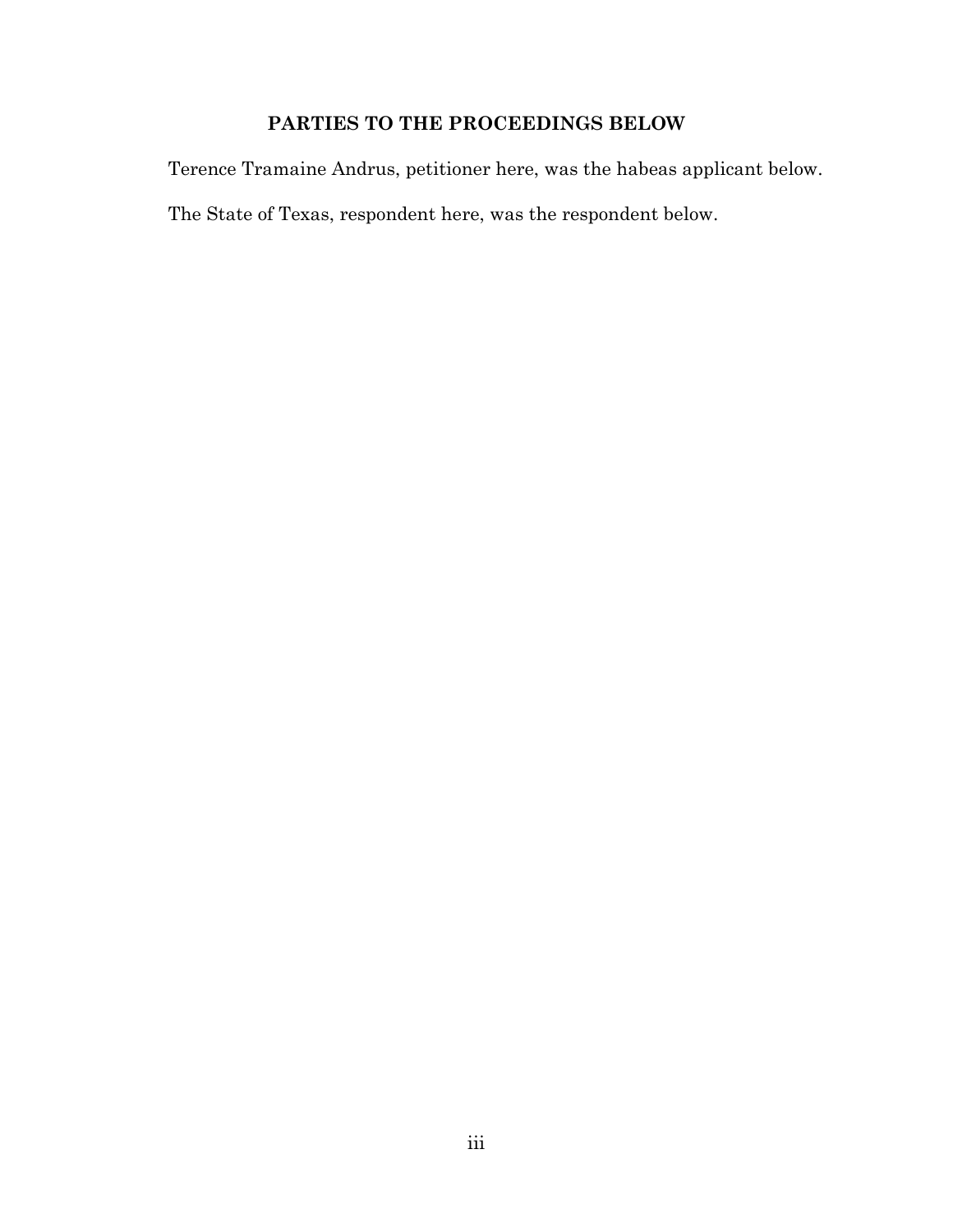## **TABLE OF CONTENTS**

<span id="page-3-0"></span>

| CONSTITUTIONAL AND STATUTORY PROVISIONS INVOLVED  1                                                                                                                   |
|-----------------------------------------------------------------------------------------------------------------------------------------------------------------------|
|                                                                                                                                                                       |
|                                                                                                                                                                       |
| A.                                                                                                                                                                    |
| <b>B.</b>                                                                                                                                                             |
| C.                                                                                                                                                                    |
| D.                                                                                                                                                                    |
| Е.                                                                                                                                                                    |
|                                                                                                                                                                       |
| I. The Prevailing Understanding of the <i>Strickland</i> Standard Is Eviscerating Vital<br>Sixth and Fourteenth Amendment Rights Owed to Individuals in Death-Penalty |
| A. This Case Provides an Apt Vehicle for Revisiting Strickland's Application in                                                                                       |
| B. The Court Should Grant the Petition Because Strickland Is the Root Cause of                                                                                        |
| C. This Court Should at Least Clarify That IAC Analyses in Death-Penalty                                                                                              |
| 1. This Court needs to clarify that a truncated IAC analysis is never                                                                                                 |
| a. A holistic analysis requires considering the cumulative effect of counsel's                                                                                        |
| b. That some mitigation was before the jury should not be dispositive 30                                                                                              |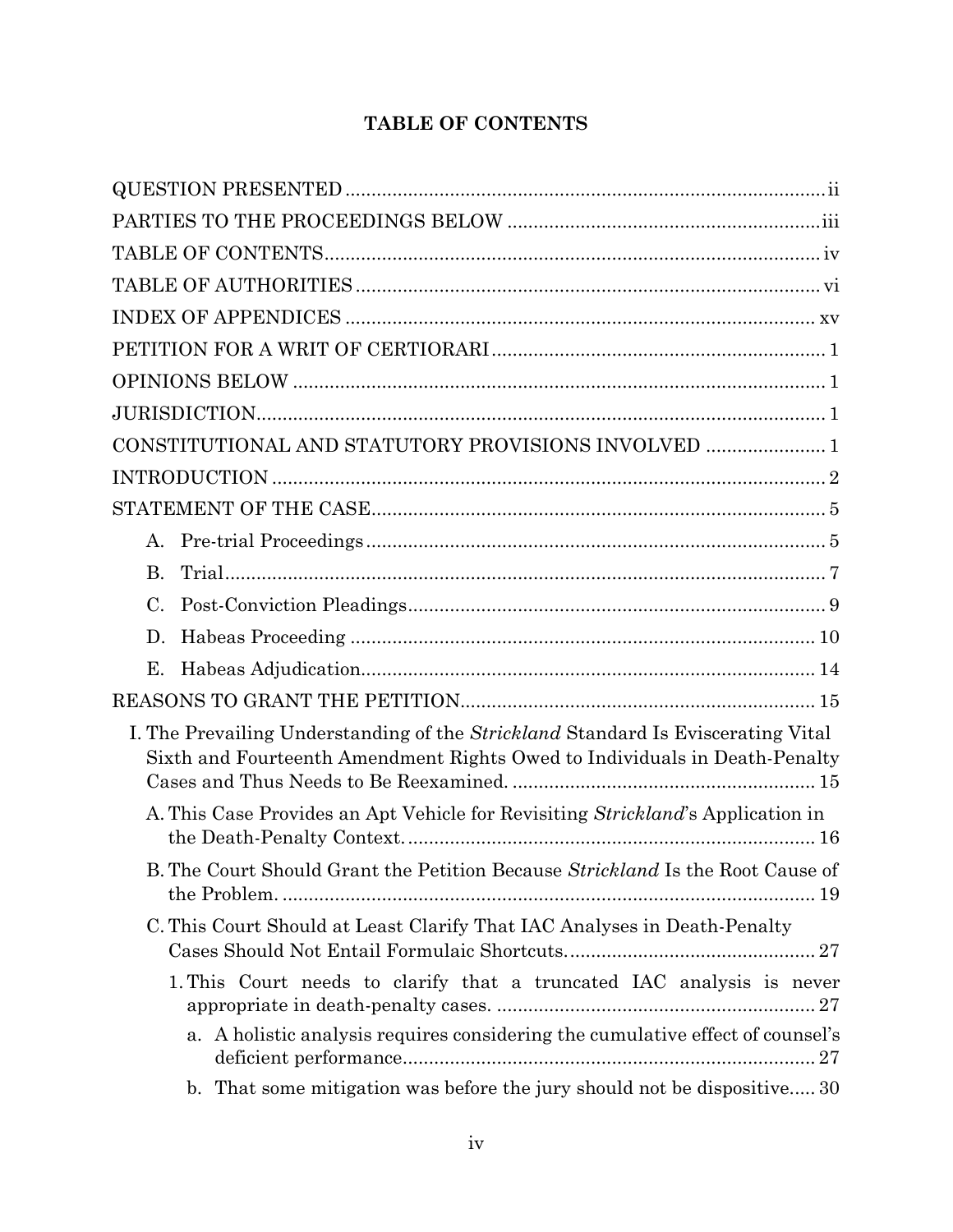| c. That a case was highly aggravated should not be dispositive 32             |
|-------------------------------------------------------------------------------|
| 2. This Court needs to clarify that a Strickland analysis must be nuanced and |
|                                                                               |
|                                                                               |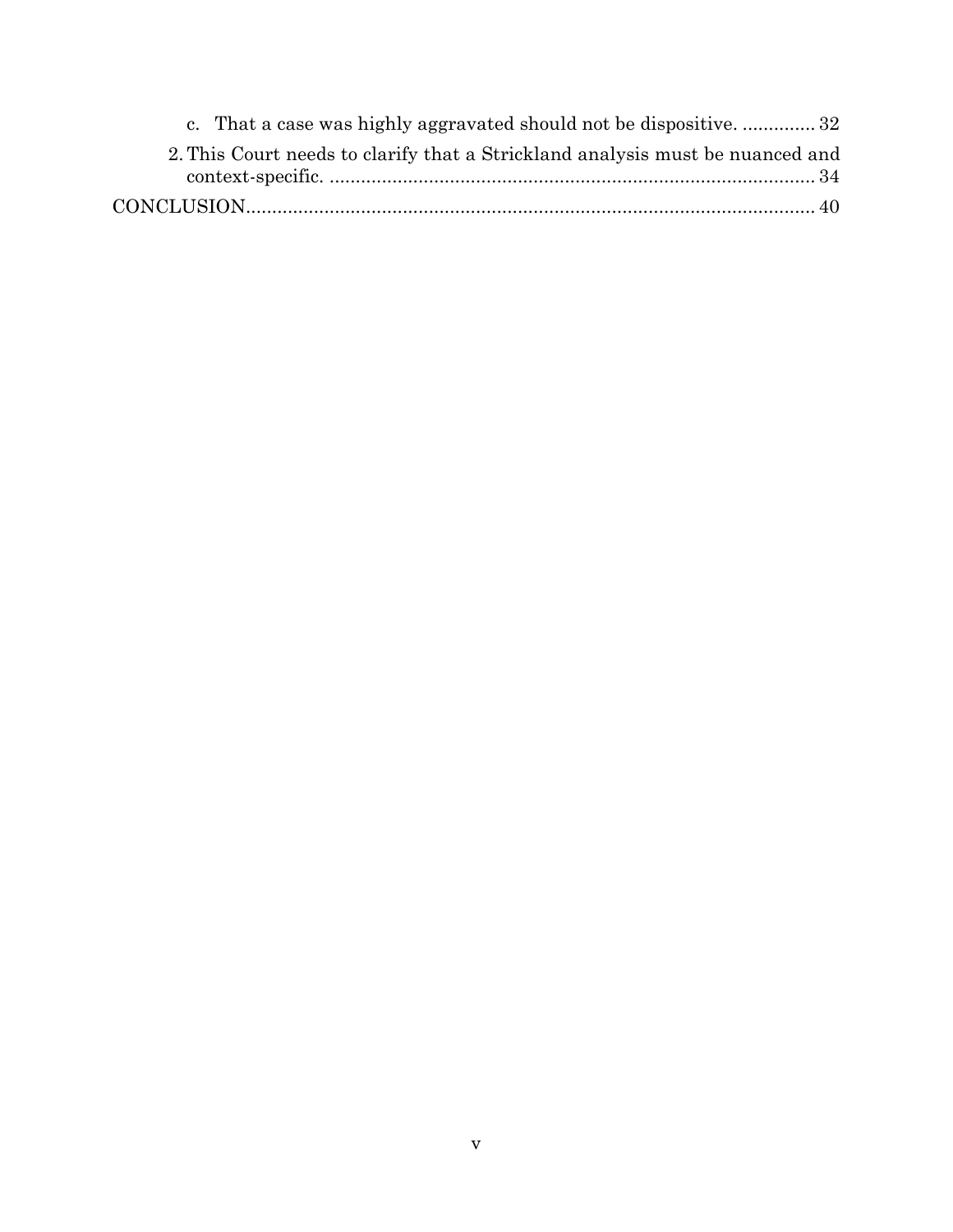<span id="page-5-0"></span>

| <b>CASES</b><br>Page(s)    |    |
|----------------------------|----|
| Abdul-Kabir v. Dretke,     |    |
| Abdul-Kabir v. Quarterman, |    |
| Allridge v. Quarterman,    |    |
| Amador v. Quarterman,      |    |
| Anderson v. Quarterman,    |    |
| Apelt v. Ryan,             |    |
| Berry v. Epps,             |    |
| Bible v. Stephens,         |    |
| Bishop v. Epps,            |    |
| Bower v. Quarterman,       |    |
| Brewer v. Quarterman,      |    |
| Brown v. Dretke,           | 25 |
| Brown v. Thaler,           |    |
| Bruce v. Cockrell,         |    |
| Buck v. Davis,             |    |

## TABLE OF AUTHORITIES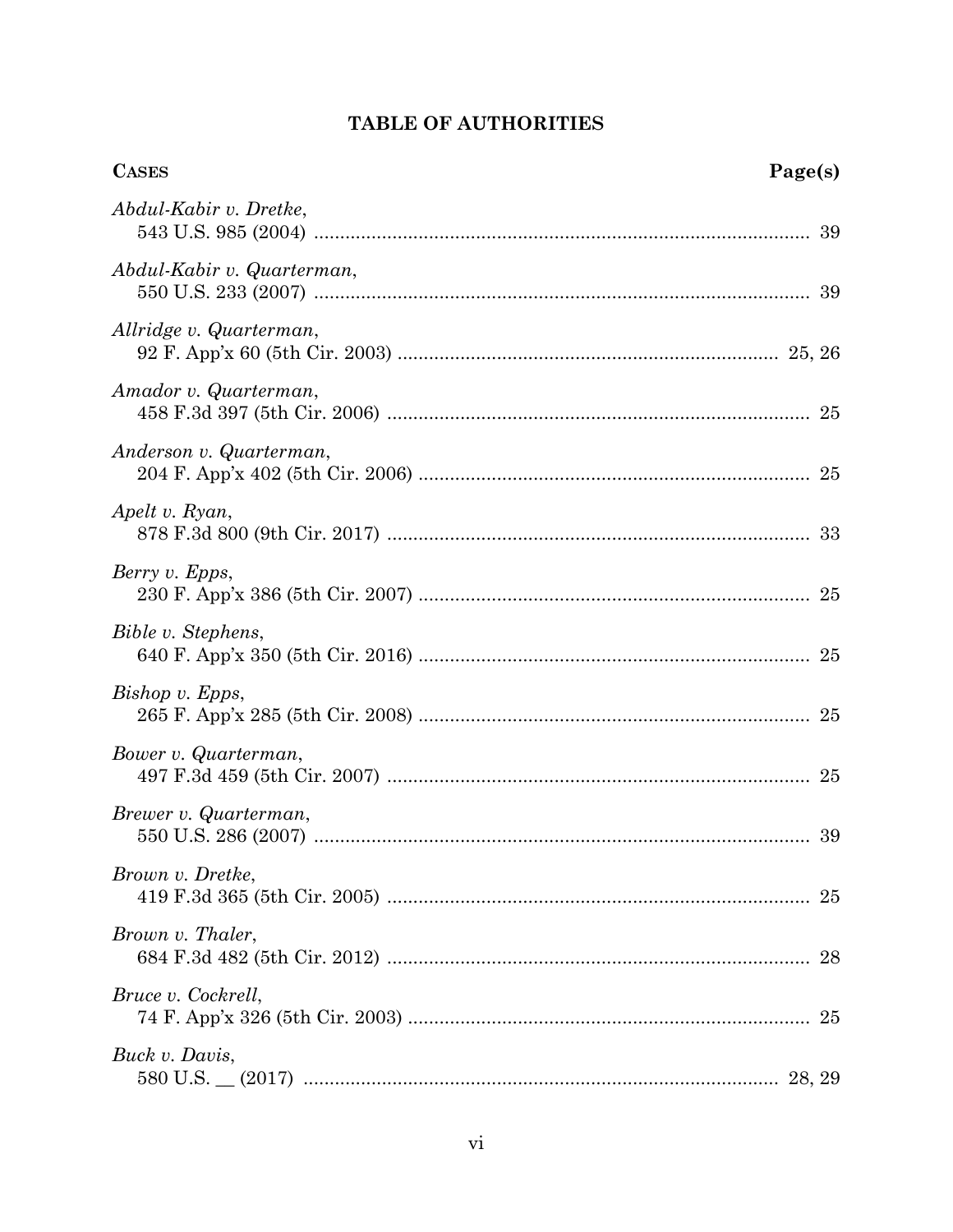| Bucklew v. Precythe,                      |
|-------------------------------------------|
| Busby v. Davis,                           |
| Busby v. Dretke,                          |
| Cannady v. Dretke,                        |
| Cardenas v. Dretke,                       |
| Cartwright v. Dretke,                     |
| Clark v. Thaler,                          |
| Coble v. Quarterman,                      |
| Cockrell v. Dretke,                       |
| Cole v. Dretke,                           |
| Conner v. Quarterman,                     |
| Cotton v. Cockrell,<br>$\ldots \ldots 25$ |
| Crawford v. Epps,                         |
| Diaz v. Quarterman,                       |
| Draughon v. Dretke,                       |
| Eldridge v. State,                        |
| Flores v. Dretke,                         |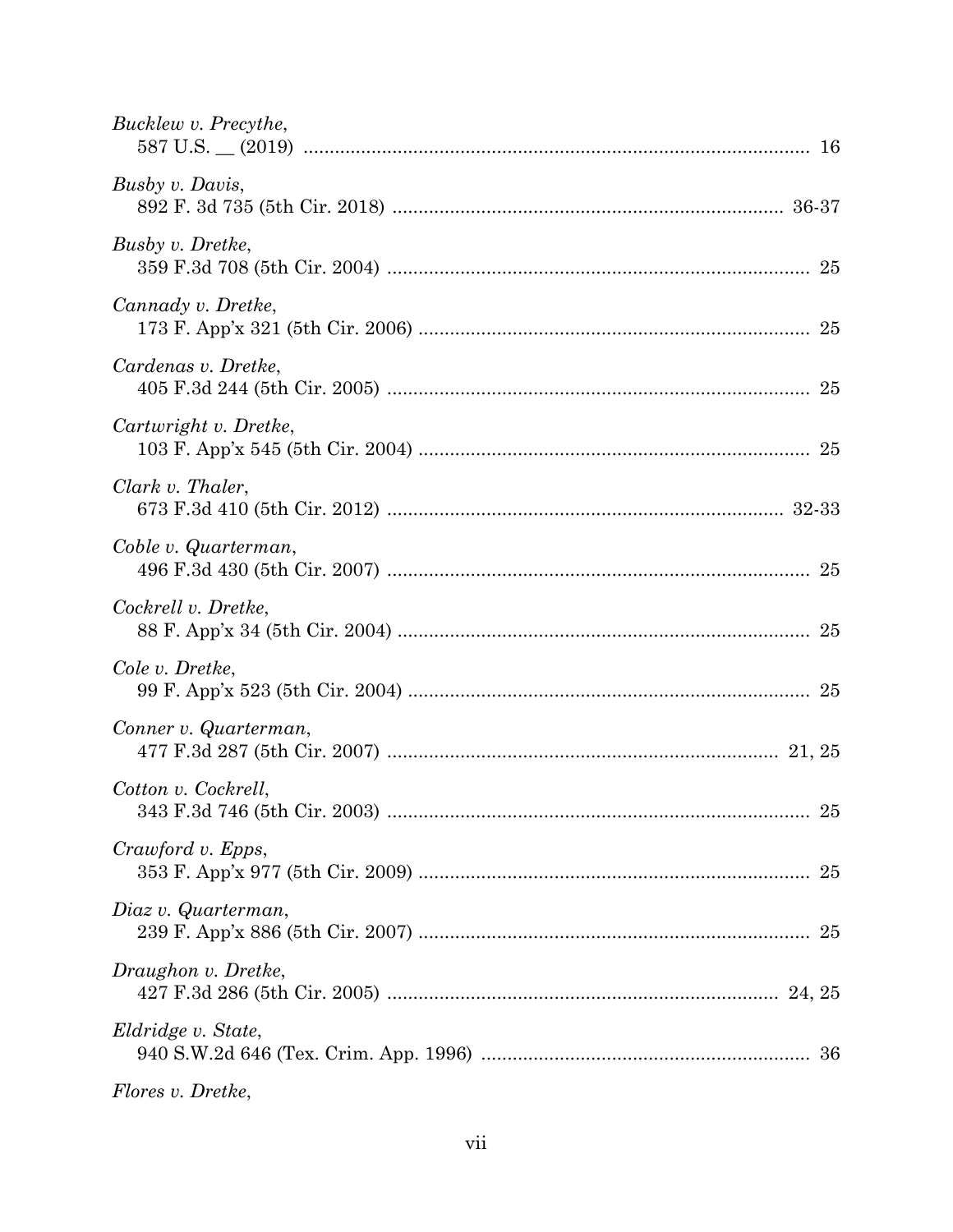| Ford v. Dretke,          |    |
|--------------------------|----|
| Frazier v. Dretke,       |    |
| Garcia v. Quarterman,    |    |
| Garza v. Thaler,         |    |
| Ex parte Gonzales,       |    |
| Granados v. Quarterman,  |    |
| Green v. Dretke,         |    |
| Gutierrez v. Quarterman, |    |
| Harrington v. Richter,   |    |
| Henderson v. Quarterman, |    |
| Hodge v. Kentucky,       |    |
| Hood v. Dretke,          |    |
| Hooks v. Workman,        |    |
| Howard v. Dretke,        | 25 |
| Hudson v. Quarterman,    | 25 |
| Hughes v. Johnson,       |    |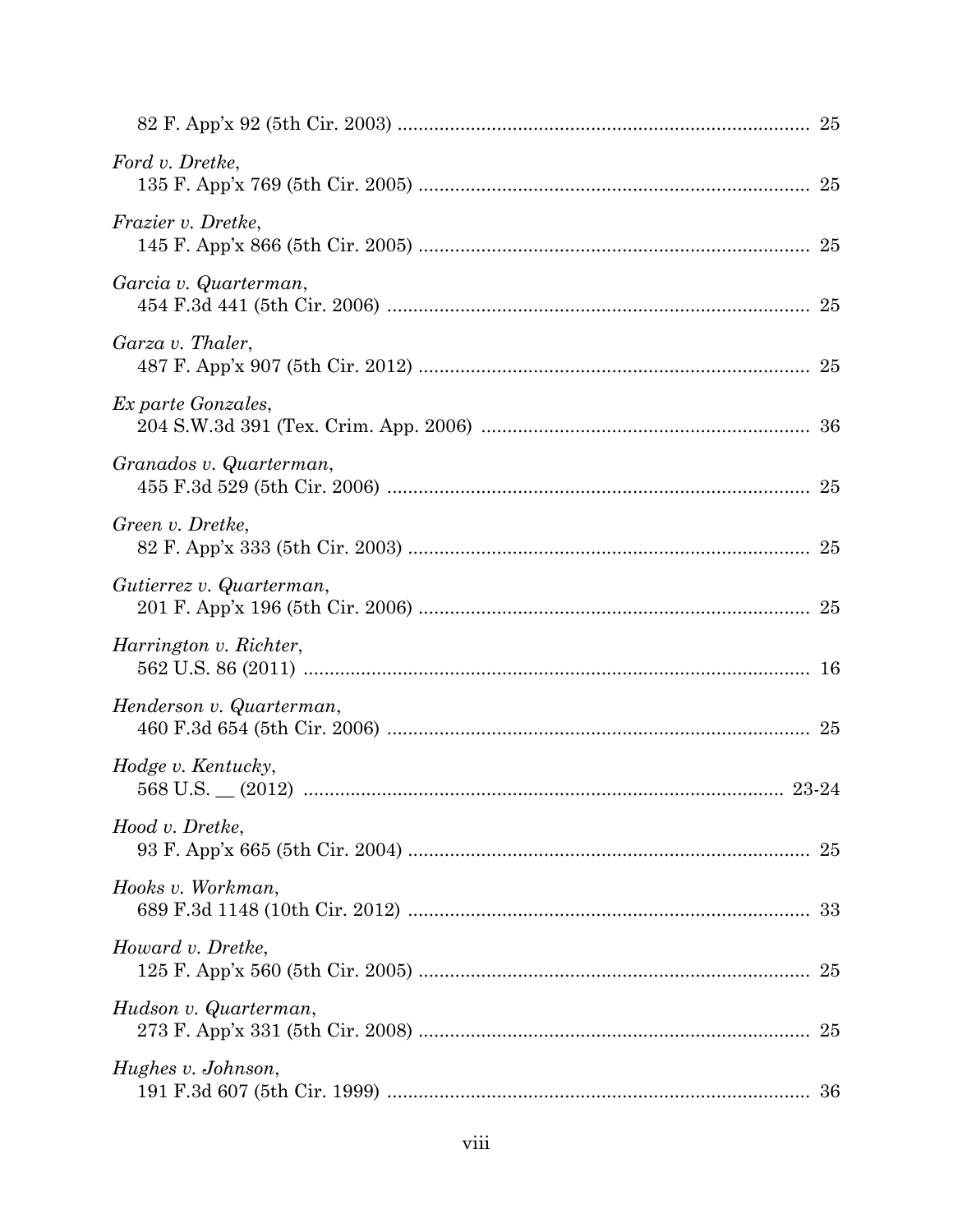| Kincy v. Dretke,        |  |
|-------------------------|--|
| Knight v. Quarterman,   |  |
| Kunkle v. Dretke,       |  |
| Ladd v. Cockrell,       |  |
| Lafler v. Cooper,       |  |
| Leal v. Dretke,         |  |
| Manns v. Quarterman,    |  |
| Martinez v. Dretke,     |  |
| Martinez v. Dretke,     |  |
| Martinez v. Dretke,     |  |
| Martinez v. Quarterman, |  |
| Martinez v. Quarterman, |  |
| Mason v. Mitchell,      |  |
| Ex parte McFarland,     |  |
| Medellin v. Dretke,     |  |
| Miniel v. Cockrell,     |  |
| Moody v. Dretke,        |  |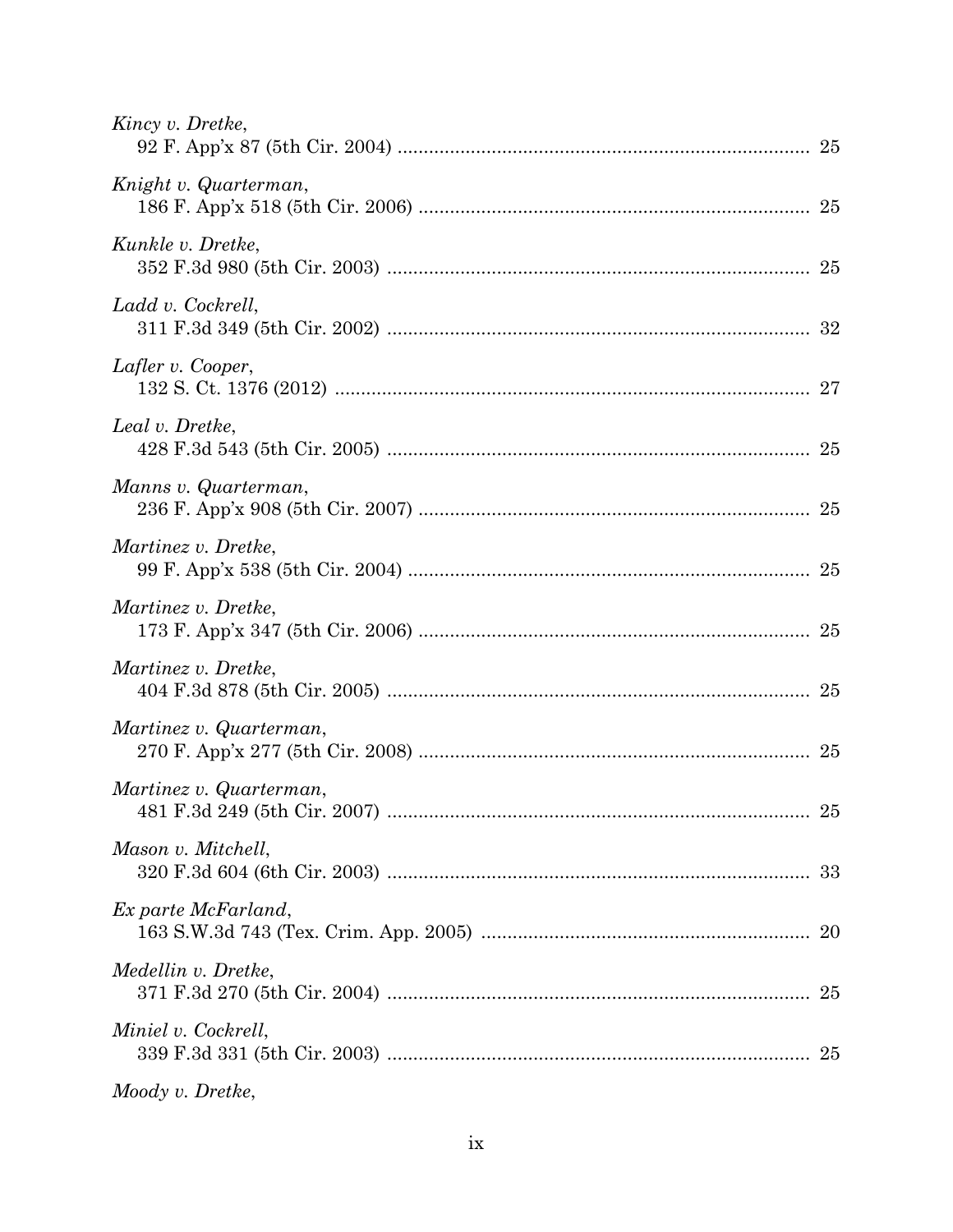| Moore v. Dretke,       |  |
|------------------------|--|
| Moore v. Quarterman,   |  |
| Moreno v. Dretke,      |  |
| Morrow v. Dretke,      |  |
| Mosley v. Dretke,      |  |
| Murphy v. Collier,     |  |
| Neville v. Dretke,     |  |
| O'Brien v. Dretke,     |  |
| Parr v. Quarterman,    |  |
| Peede v. Jones,        |  |
| Penry v. Johnson,      |  |
| Penry v. Lynaugh,      |  |
| Perez v. Cockrell,     |  |
| Perkins v. Quarterman, |  |
| Pippin v. Dretke,      |  |
| Porter v. McCollum,    |  |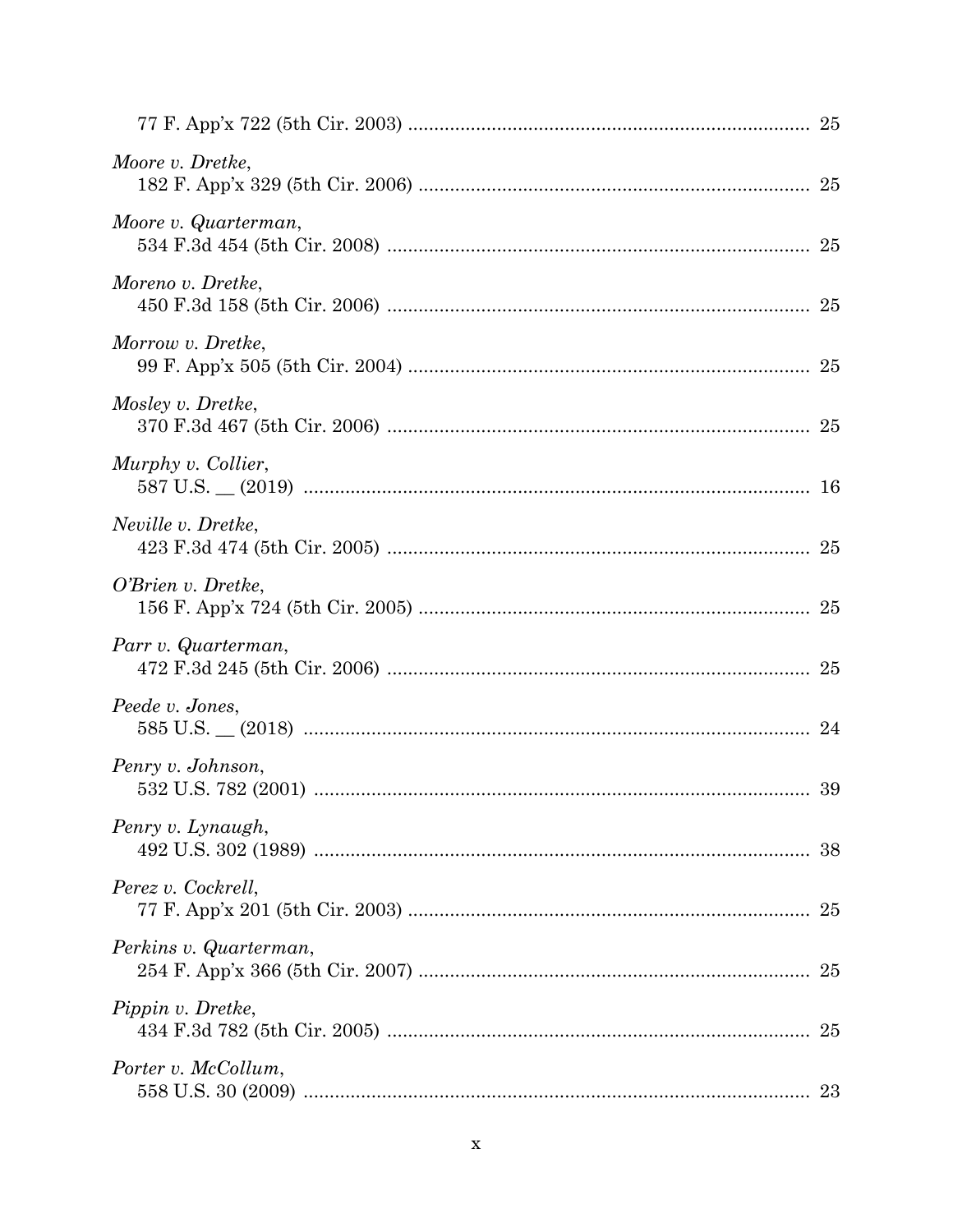| Price v. Dunn,            |  |
|---------------------------|--|
| Ramirez v. Dretke,        |  |
| Ex parte Reed,            |  |
| Reyes v. Quarterman,      |  |
| Richardson v. Branker,    |  |
| Ries v. Quarterman,       |  |
| Riley v. Dretke,          |  |
| Ring v. Arizona,          |  |
| Roberts v. Dretke,        |  |
| Rodriguez v. Quarterman,  |  |
| Rompilla v. Beard,        |  |
| Santellan v. Cockrell,    |  |
| Scheanette v. Quarterman, |  |
| Sears v. Upton,           |  |
| Shields v. Dretke,        |  |
| Silva v. Woodford,        |  |
| Smith v. Quarterman,      |  |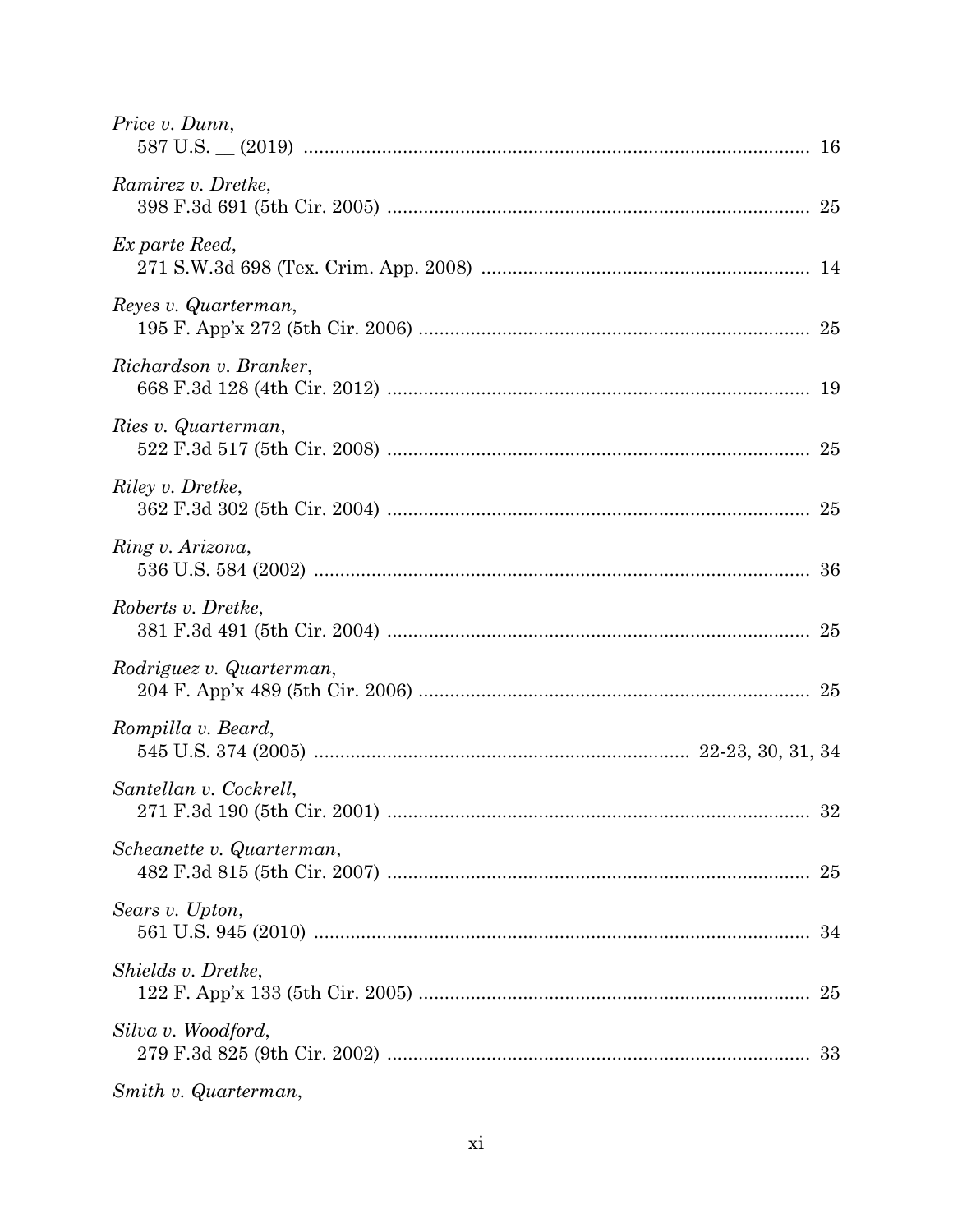| Smith v. Quarterman,                      |  |
|-------------------------------------------|--|
| Smith v. Quarterman,                      |  |
| Smith v. Texas,                           |  |
| Smith v. Texas,                           |  |
| Sonnier v. Quarterman,                    |  |
| St. Aubin v. Quarterman,                  |  |
| Sterling v. Dretke,                       |  |
| Strickland v. Washington,                 |  |
| Tennard v. Dretke,                        |  |
| Trevino v. Davis,                         |  |
| Trevino v. Davis,                         |  |
| Trevino v. Davis,                         |  |
| Turner v. Quarterman,                     |  |
| United States ex rel Cross v. DeRobertis, |  |
| United States v. Hall,                    |  |
| United States v. Webster,                 |  |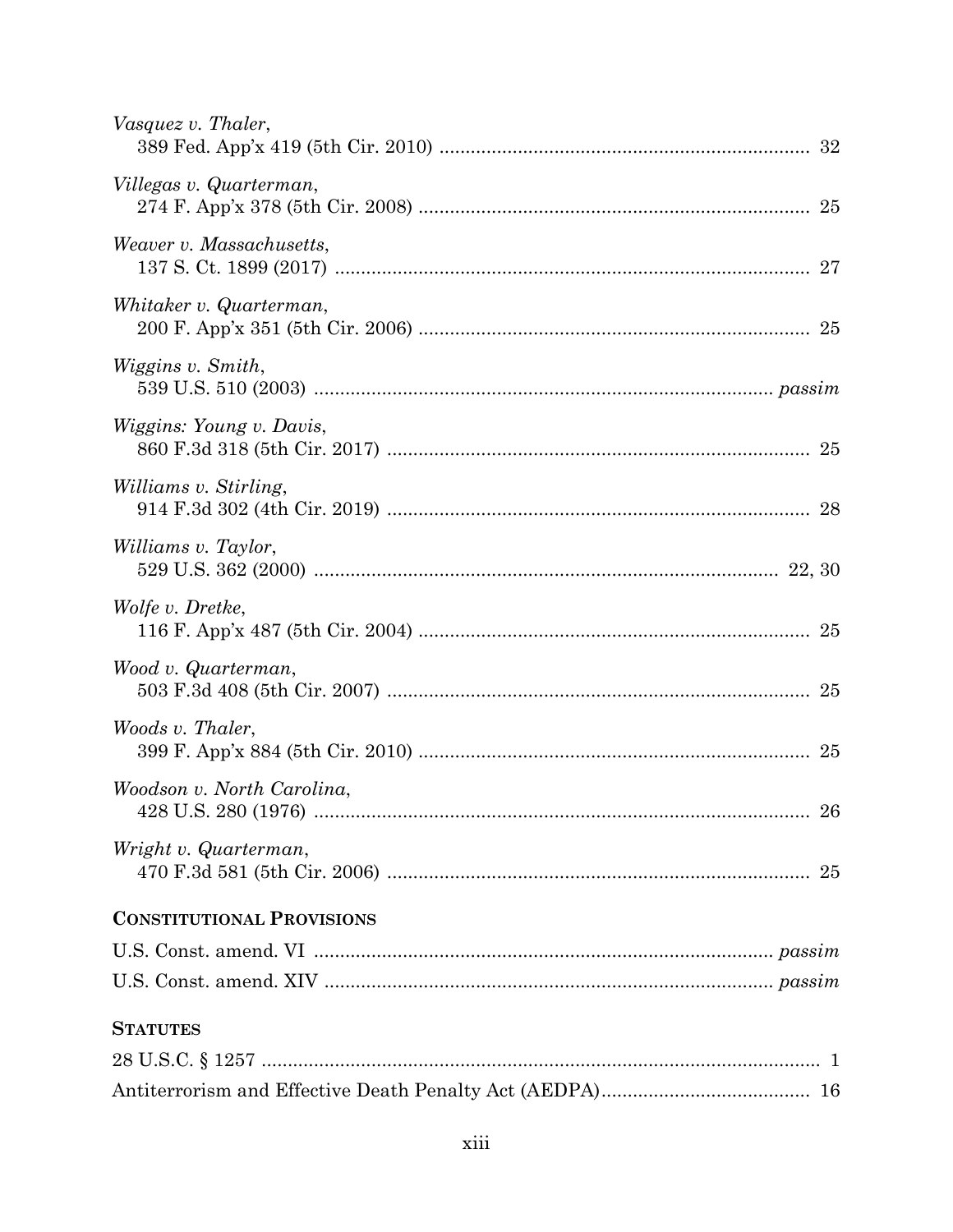| <b>OTHER</b>                                                                        |  |
|-------------------------------------------------------------------------------------|--|
| Stephen B. Bright, Counsel for the Poor: The Death Sentence Not for the Worst       |  |
| Ruth Bader Ginsburg, In Pursuit of the Public Good: Lawyers Who Care (April 9,      |  |
| Kenneth Williams, <i>Does Strickland Prejudice Defendants on Death Row?</i> , 43 U. |  |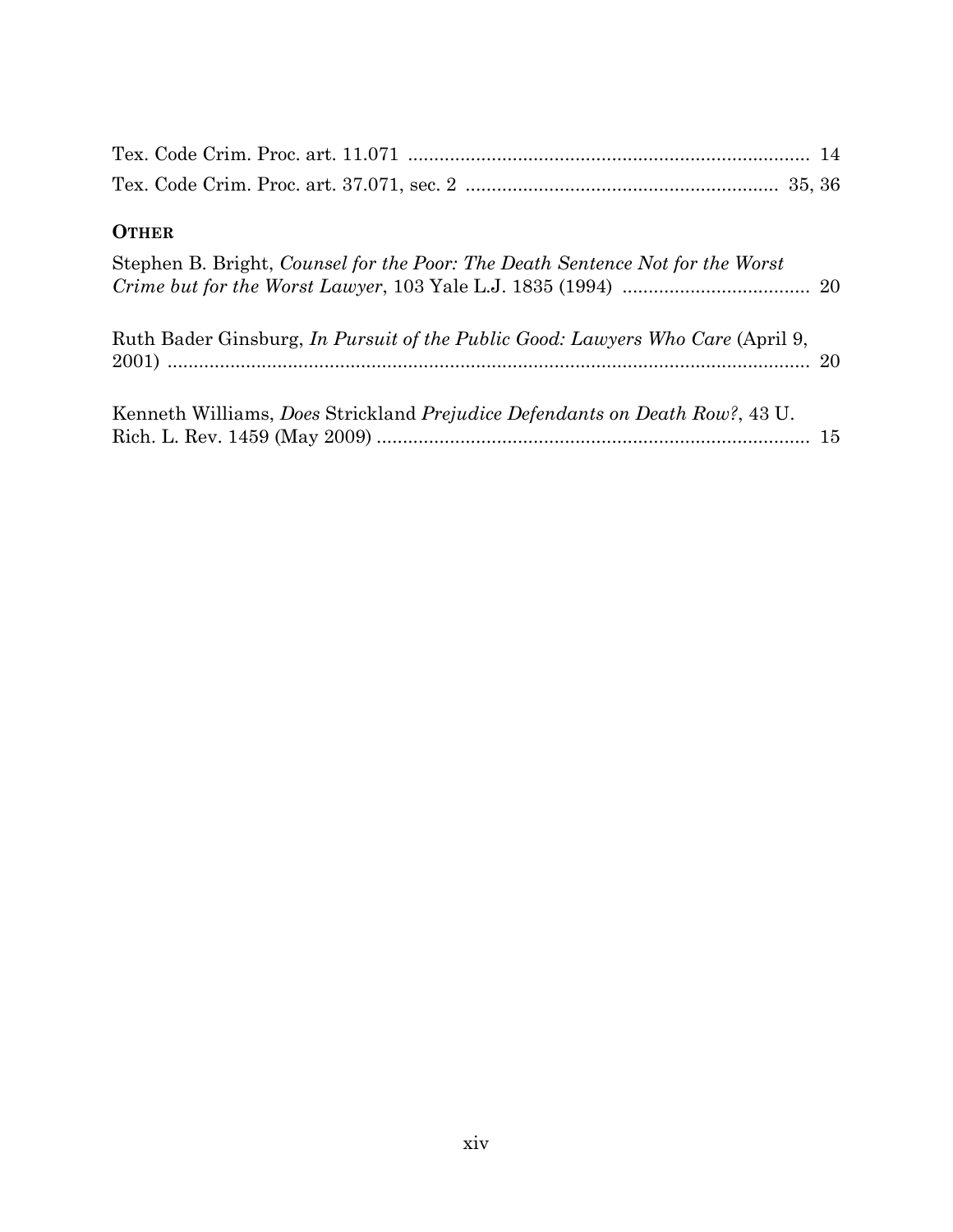## **INDEX OF APPENDICES**

<span id="page-14-0"></span>

| Appendix A<br>(AppA) | Decision of the Texas Court of Criminal<br>Appeals (CCA), February 13, 2019<br>(relying on <i>Strickland v. Washington</i> in<br>rejecting claim under <i>Wiggins v. Smith</i> ) | App $002-021$ |
|----------------------|----------------------------------------------------------------------------------------------------------------------------------------------------------------------------------|---------------|
| Appendix B<br>(AppB) | State District Court's Findings of Fact and<br>Conclusions of Law, September 8, 2017<br>(recommending relief under <i>Wiggins v. Smith</i> )                                     | App022-042    |
| Appendix C<br>(AppC) | Texas Code of Criminal Procedure, article 11.071<br>(statutory procedure for habeas proceedings in<br>Texas death-penalty cases)                                                 | App043-058    |
| Appendix D<br>(AppD) | Mr. Andrus's Proposed Findings of Fact and<br>Conclusions of Law, July 17, 2017<br>(filed in the trial court)                                                                    | App $059-254$ |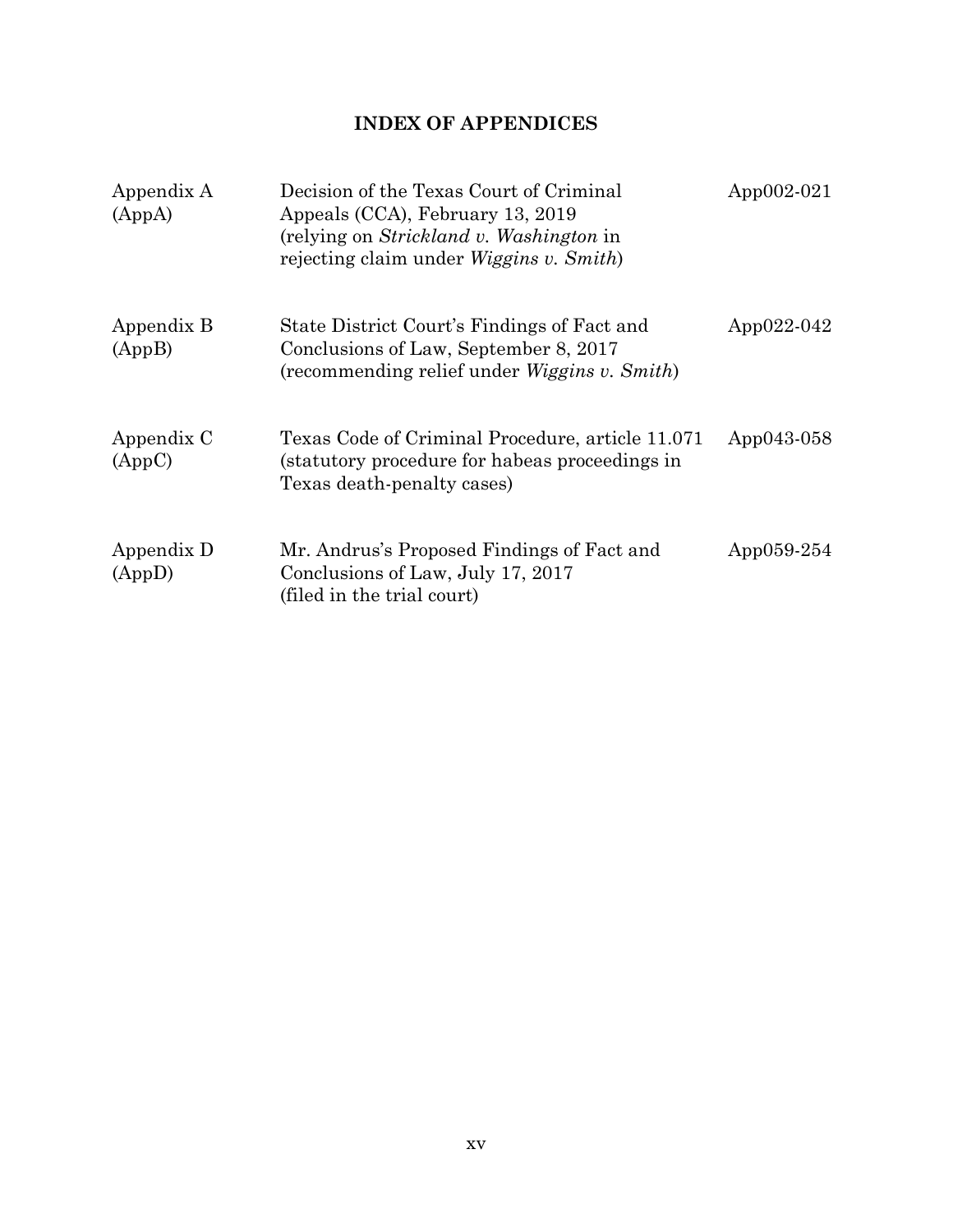#### **PETITION FOR A WRIT OF CERTIORARI**

<span id="page-15-0"></span>Terence Tramaine Andrus respectfully petitions for a writ of certiorari to review the judgment of the Texas Court of Criminal Appeals (CCA).

#### **OPINIONS BELOW**

<span id="page-15-1"></span>The CCA's unpublished opinion, *Ex parte Andrus*, No. WR-84,438-01 (Tex. Crim. App. Feb. 13, 2019), rejecting the trial court's favorable recommendation, is in Appendix A. The trial court's Findings of Fact and Conclusions of Law and recommendation that habeas relief be granted is in Appendix B.

#### <span id="page-15-4"></span>**JURISDICTION**

<span id="page-15-2"></span>The CCA's opinion issued on February 13, 2019. An extension of time to file this petition was granted on April 3, 2019 in Application No. 18A1011, extending the time to file to June 13, 2019. This Court has jurisdiction under 28 U.S.C. § 1257(a).

#### **CONSTITUTIONAL AND STATUTORY PROVISIONS INVOLVED**

<span id="page-15-3"></span>The U.S. Constitution's Sixth Amendment provides in relevant part: "In all criminal prosecutions, the accused shall enjoy the right to have the assistance of counsel for his defense." The U.S. Constitution's Fourteenth Amendment provides in relevant part: "No state shall … deprive any person of life, liberty, or property, without due process of law[.]" The state statute that governs quests for habeas relief in Texas death-penalty cases, Texas Code of Criminal Procedure, article 11.071, due to its length, is reproduced in Appendix C.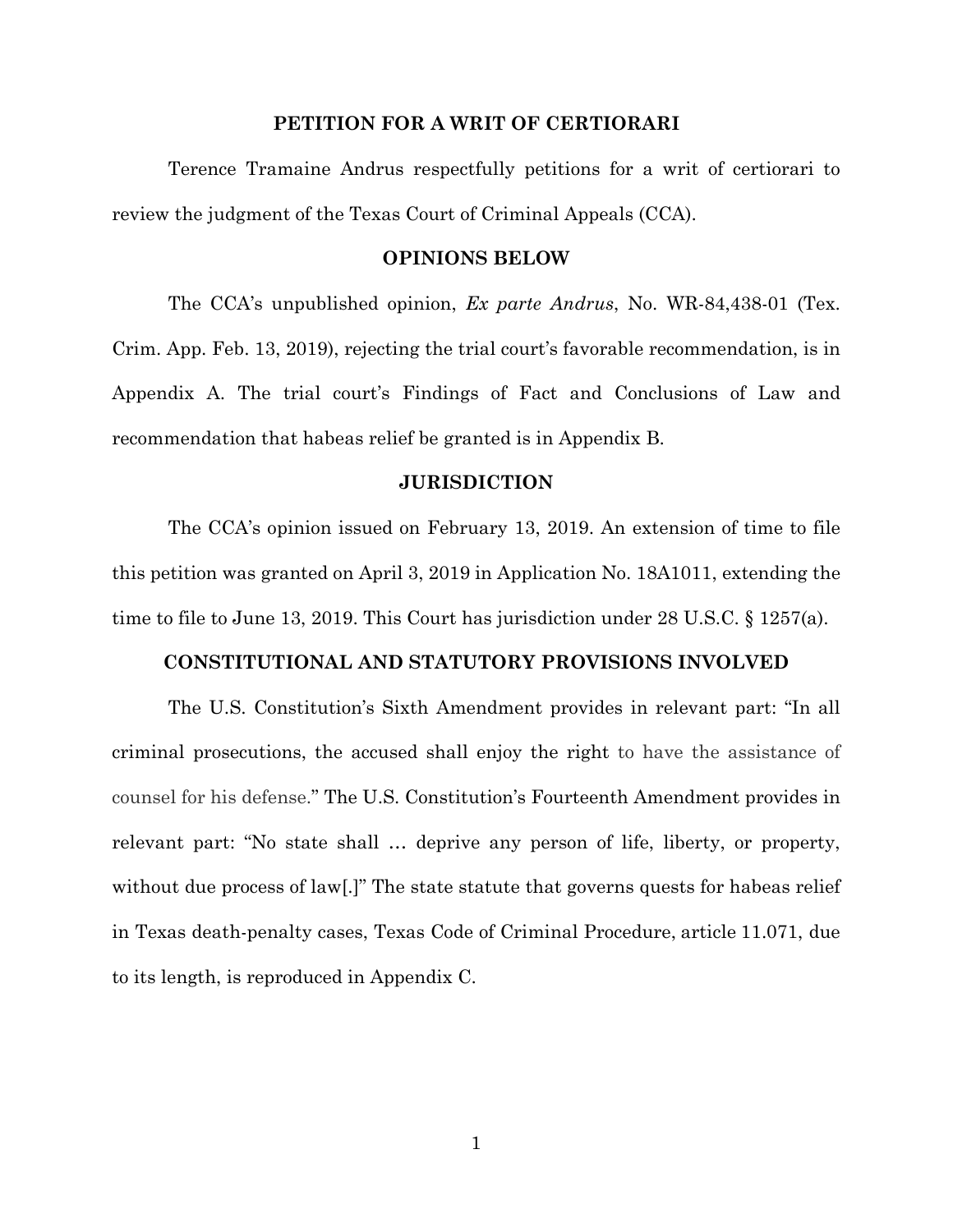#### **INTRODUCTION**

<span id="page-16-0"></span>This petition asks the Court to consider whether the *Strickland* standard, as applied in death-penalty cases and, particularly, to *Wiggins* claims, is inadequate when a habeas applicant established that his counsel, in a 2012 trial, failed to investigate or subject the State's case to any adversarial testing, failed to investigate or present a reasonable case in mitigation, and otherwise failed to function as an advocate for his client, and yet the habeas applicant was still denied relief. This petition demonstrates that *Strickland* itself has permitted lower courts to erect virtually insurmountable barriers to recovery even when, as with the instant case, the habeas applicant amassed substantial evidence of how the State's case in aggravation could have been attacked and of readily available mitigating evidence that the jury could and should have heard. That evidence included the following:

Terence Tramaine Andrus was born in "Jefferson Davis Hospital" in the historically African-American Third Ward neighborhood of Houston in 1988, just as the crack epidemic erupted. His mother was then seventeen; he was her second child. She eventually had five children by five different men, none of whom ever assumed the role of father. These men and others brought into the home had extensive entanglements with the criminal justice system—including convictions for family violence, injury to a child, sexual assault of a child, and numerous drug-related offenses. One of these men raped Andrus's sister when she was eight years old.

Ms. Andrus supported herself and her kids through prostitution and selling drugs. The one man who served briefly as a father figure to Andrus was a young drug-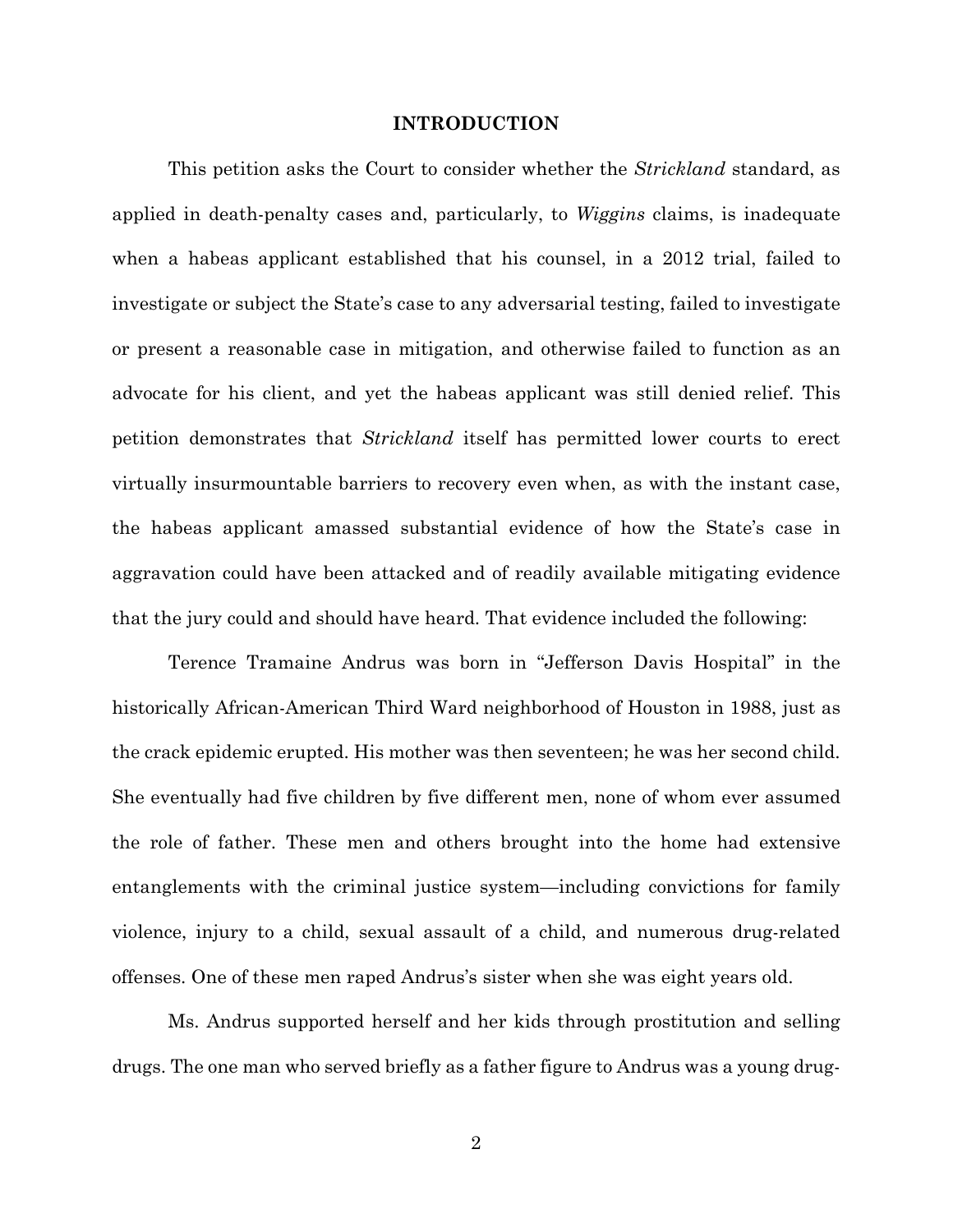dealer known in the neighborhood as the "Cookie Monster" because he handed out cookies to the kids in "Emancipation Park," which served as an open-air crack market after dark. He enjoyed staying in with the Andrus kids but was urged, by their mother, to get out at night and earn his keep. One day, he was killed in a drive-by shooting. He bled-out in Ms. Andrus's arms, who then lost her mind with grief, abandoning the children entirely for a time as she descended into depression and drug binges. By then, Andrus, age ten, had become the primary caregiver for his four siblings, including his special needs older brother, trying his best to see that they were fed, dressed, and attending school.

Andrus's first exposure to drugs was through the supplies his mother left lying around the house. His first disciplinary problems began after he was diagnosed with "affective psychosis" around age eleven. Instead of getting treatment, he soon became a casualty of the school-to-prison pipeline. When he was placed in detention for months, his mother did not visit—even at Christmas.

By age sixteen, he was confined to the custody of the Texas Youth Commission, known as "TYC," a veritable hell on earth as widely publicized scandals, which erupted while Andrus was awaiting trial, revealed. The systemic failures that were exposed led to unprecedented intervention at the highest levels of state government, a comprehensive, bipartisan reform bill, and a wholesale rebranding of the TYC. But massive abuses and dysfunction were what characterized the entity during the eighteen months Andrus spent in one of its worst facilities. He, like other kids struggling with untreated mental illness, spent weeks at a time in solitary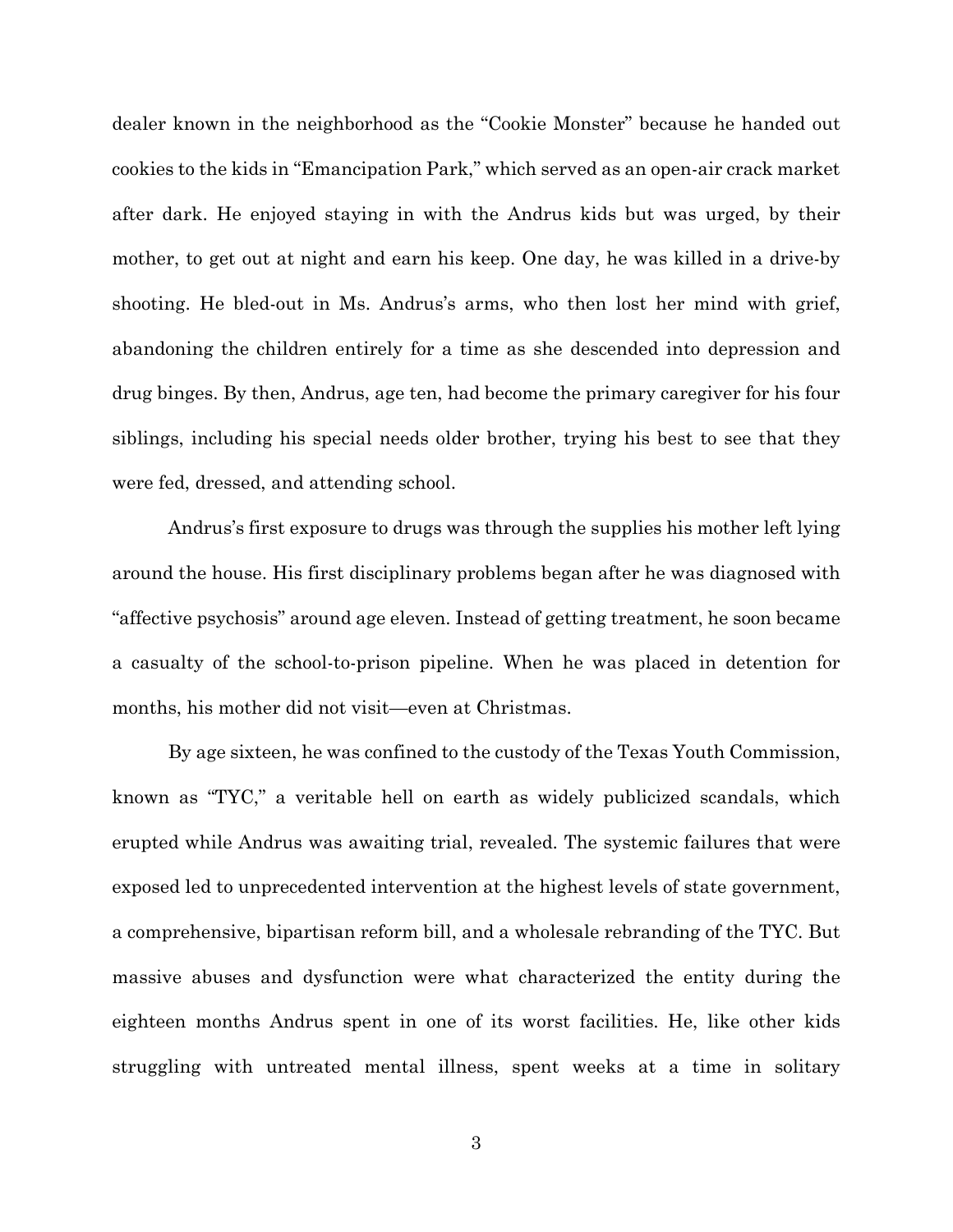confinement in frigid cells smeared with body fluids in a ward filled with screaming. Solitary confinement in the "security unit," along with excessive and arbitrary use of psychotropic drugs, was the default approach to handling kids like Andrus, who struggled in an environment rampant with gang posturing, violent predators, and no meaningful education or rehabilitation.

Before finishing his juvenile sentence for serving as a lookout in a robbery, Andrus was punitively transferred to the adult prison system, thereby giving him a felony record—and making it difficult for him to get a job upon his release at age eighteen. He was taken in by a couple from the old Third Ward neighborhood who (unlike his mother) was willing to help him. He followed their rules, helped around the house, and diligently looked for work. But when the father of the house was sent back to prison, Andrus was turned out. Less than two years after his time in the failed TYC system, he slipped deep into drug addiction and petty crime, a circumstance that culminated in tragedy, when he, who could barely drive, became obsessed with "jacking" a car while high on PCP-laced marijuana. The failed car-jacking in a grocery store parking lot on October 15, 2008, left two people shot dead.

The jury heard none of this story—except for details of the shooting. Most of the short trial was devoted to testimony from the State's witnesses about Andrus's juvenile offenses, his commitment to TYC, and incidents that occurred in jail during the years he spent awaiting trial. Extensive time was devoted to an extraneous offense that he did not commit. The abject failure to tell any aspect of Andrus's story was the product of trial counsel's legion deficiencies that were proven during a habeas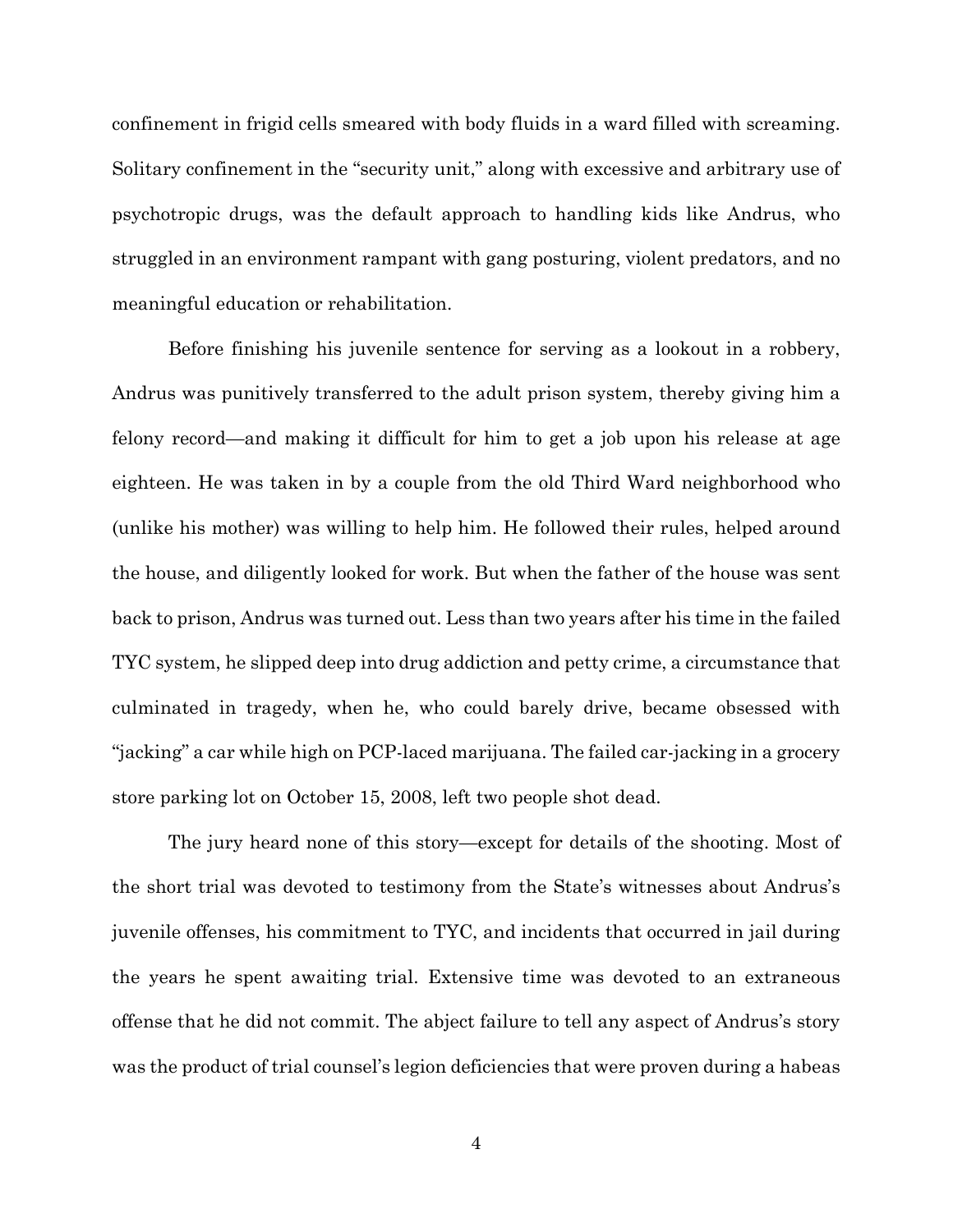proceeding that generated 41 volumes of testimony and documentary evidence. The trial court that received and considered that evidence found that he had proven a *Wiggins* claim and recommended relief. But relief was subsequently denied by Texas's highest criminal court in a decision that does not mention any evidence adduced during the habeas proceeding but merely cites *Strickland v. Washington*. *See* AppA.

#### **STATEMENT OF THE CASE[1](#page-19-2)**

#### <span id="page-19-0"></span>**A. Pre-trial Proceedings**

<span id="page-19-1"></span>Before being indicted for the shooting deaths of two individuals outside a Fort Bend County grocery store, Andrus was apprehended in Louisiana, waived extradition, and confessed to law enforcement officers during the drive back to Texas. Without the benefit of a lawyer, he agreed to videotape his confession and helped officers in Fort Bend County find the gun and other incriminating evidence. Then, much to his confusion, he was driven to, and jailed in, neighboring Harris County.

Former Fort Bend and Harris County prosecutor James "Sid" Crowley was appointed to represent Andrus. Crowley had, by then, already been found to have provided ineffective assistance of counsel in a capital case; and a state court had removed him pre-trial for failure to do any work, threatening to hold him in contempt "for substantially interfering with the administration of justice in the case." App121. After Crowley was appointed to represent Andrus, Crowley did not meet with Andrus or even tell him that a lawyer had been appointed for nearly eight months. During the nearly four-year representation, Crowley met with Andrus six times outside of

<span id="page-19-2"></span> <sup>1</sup> The facts in this section are supported by record citations found in AppB and/or AppD.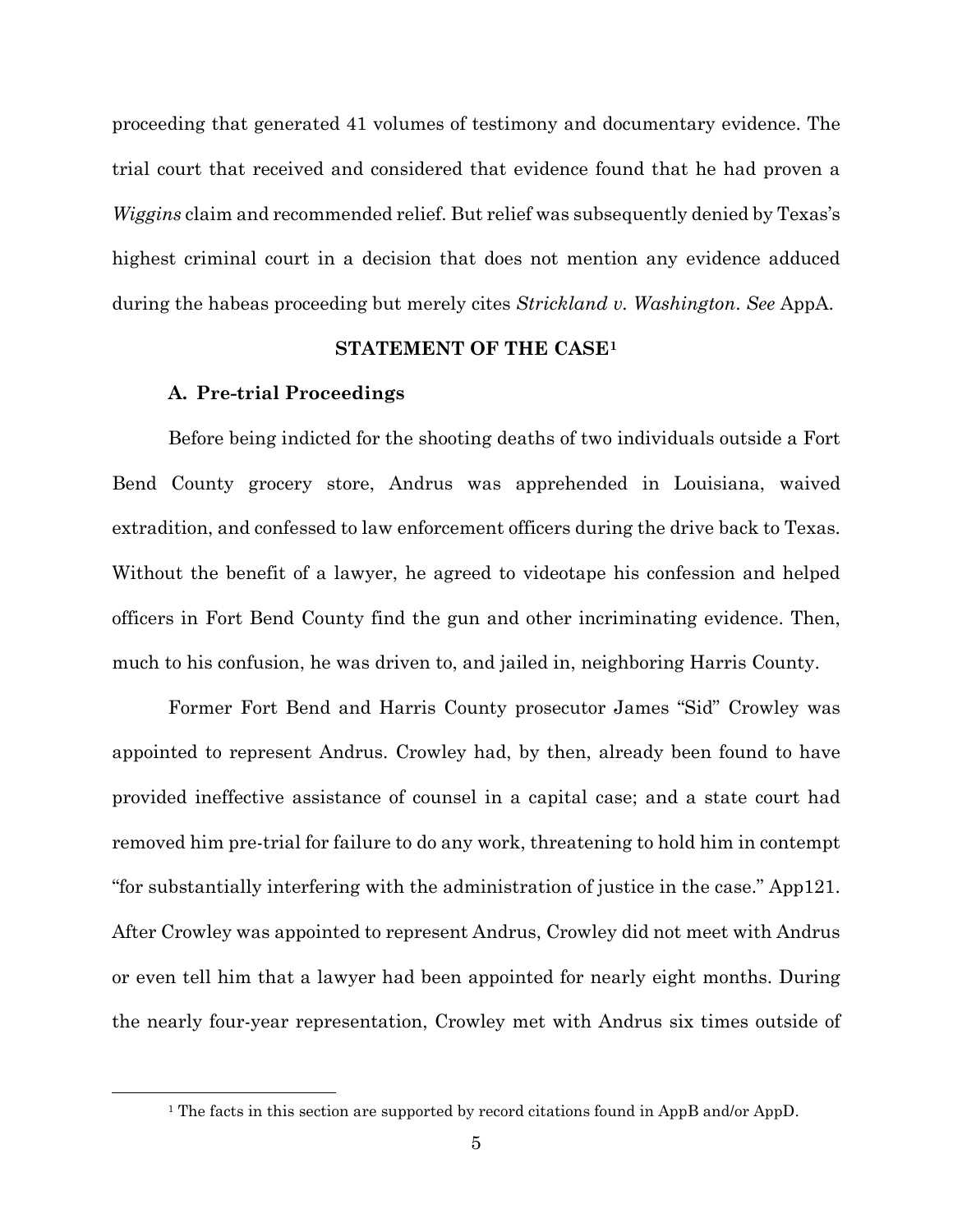court and never admonished him that his behavior while incarcerated could be used against him in the punishment-phase of a capital murder trial. Crowley did not investigate what happened to his client while he was in jail and thus did not know of his suicide attempts.

Crowley did not file a single motion for over a year. He only filed one after Andrus started filing handwritten, pro se motions asking for a new lawyer.

During the representation, Crowley did not do any independent investigation of: the underlying offense, the circumstances of Andrus's confessions, or the State's extraneous offense evidence. Likewise, Crowley did not do any mitigation investigation or take steps to ensure that one was done. He did not meet with any potential lay witness before trial. The majority of Crowley's pretrial work entailed court appearances to reset the case.

Although Medicaid and jail records found in Crowley's file contain multiple diagnoses suggesting that his young client had unresolved mental health issues, Crowley did not investigate diagnoses of affective psychosis, schizophrenia, mood disorder, bipolar disorder, and PTSD that appear in these records. He did not confer with any mental health professional until a few weeks before trial—when he sent a psychiatrist to meet with Andrus without preparing either of them. Crowley did not even speak to the expert after his meeting with Andrus.

Co-counsel was appointed over a year after Crowley's appointment, but that lawyer, along with the mitigation specialist he retained, later withdrew in protest over Crowley's failure to do any substantive work. In the motion to withdraw, co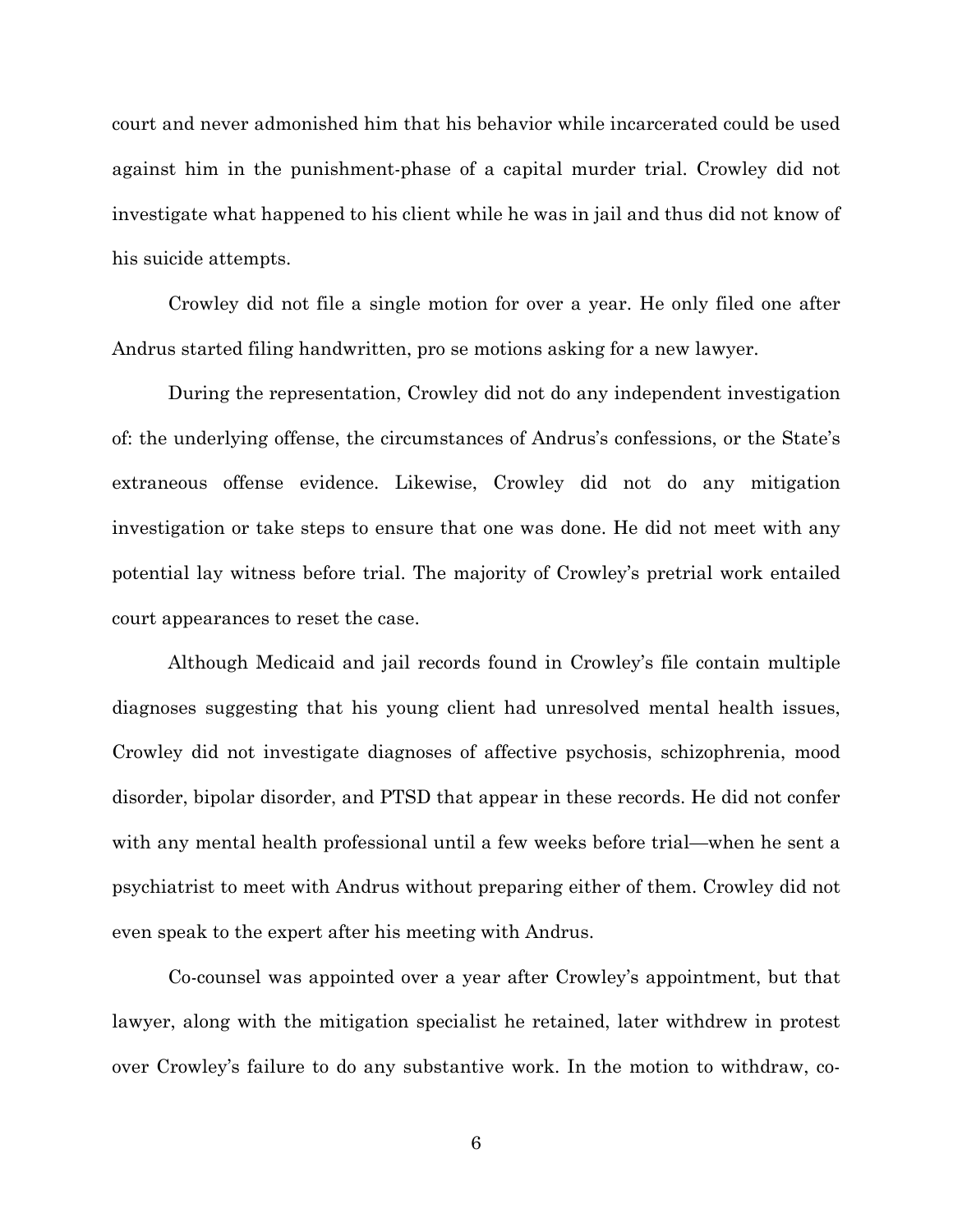counsel stated that Andrus was willing to accept a life without the possibility of parole sentence; but Crowley never shared this plea offer with the State. Although the motion is part of the docket, Crowley claimed that he never saw it.

When Crowley agreed to set Andrus's case for trial, he had no second chair, no mitigation specialist, no experts, no mitigation witnesses, and had conducted no investigation of any kind. He admitted doing virtually no work until shortly before voir dire began.

#### **B. Trial**

<span id="page-21-0"></span>Voir dire began and ended in less than a month with Crowley declining to make a Batson challenge although the State had struck virtually all African-Americans and Hispanics from the qualified venire pool. In the guilt-phase trial, Crowley declined to present an opening statement. After the State rested, the defense immediately followed suit, without having presented any witnesses. Without first obtaining Andrus's consent, Crowley conceded his client's guilt in his closing argument and complimented State's counsel on proving the elements of the offense.

The jury returned a guilty verdict, and the punishment-phase trial began that same day. The defense again presented no opening statement. The State's case in aggravation took three days. The defense conducted no cross-examination or otherwise challenged the State's case.

Initially, the defense put on two witnesses, neither of whom Crowley or his new, recently appointed second chair had met before trial. One was Andrus's mother, who had to be subpoenaed to appear in court. During the one pre-trial interview,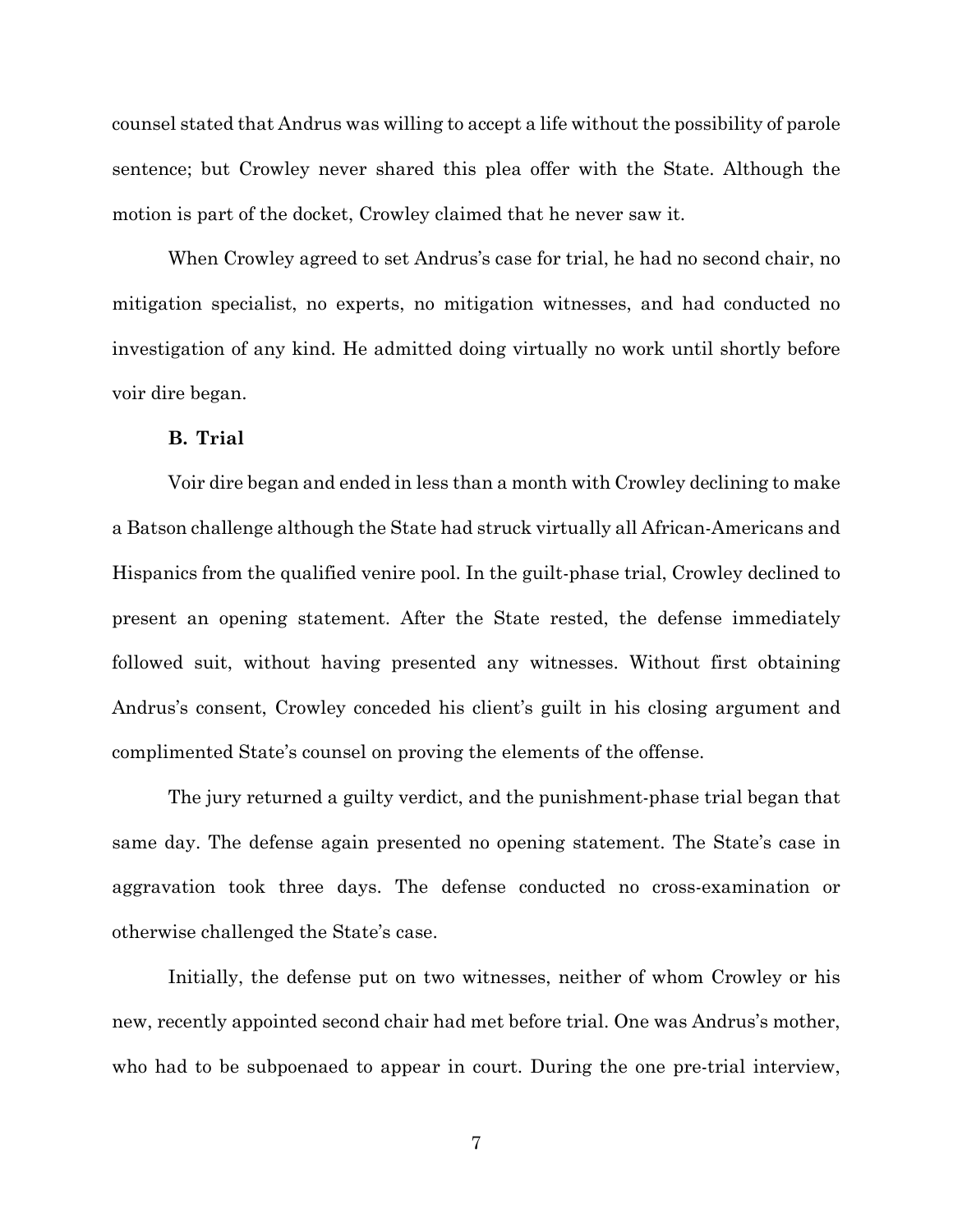conducted by the mitigation specialist before she withdrew, Ms. Andrus stated that she had "too many kids" and mentioned that she had taken out life insurance on her son and wondered if she could collect if he were executed. She informed counsel in advance that she would not testify about her own shortcomings as a parent because her "life was not on trial." As promised, she was not honest on the stand. She lied about her son's access to drugs growing up and feigned she had not known about his drug use. She suggested she would have counseled him about it, leaving the jury with the false impression that he came from a supportive, albeit single-parent household, but inexplicably embraced a path of drug abuse and crime. While his mother was testifying, Andrus informed Crowley that she was not telling the truth—which he would have known had he done any investigation.

The other defense witness was Andrus's biological father, who did not know him well. He acknowledged on the stand that he had been brought to the courthouse by a representative for the State.

The defense rested. The presiding judge then asked if Crowley perhaps had other witnesses and gave the defense a few days. Upon resuming, the defense put on a psycho-pharmacologist as its lone expert. This expert had been provided with very few records and only met with Andrus briefly before voir dire; he did not do a psychological assessment. He met with trial counsel the same day he met with Andrus and later attested that he was "struck by the extent to which Crowley appeared unfamiliar or naïve with issues relating to brain development, drug addiction, and other such mitigation issues relative to other capital attorneys I have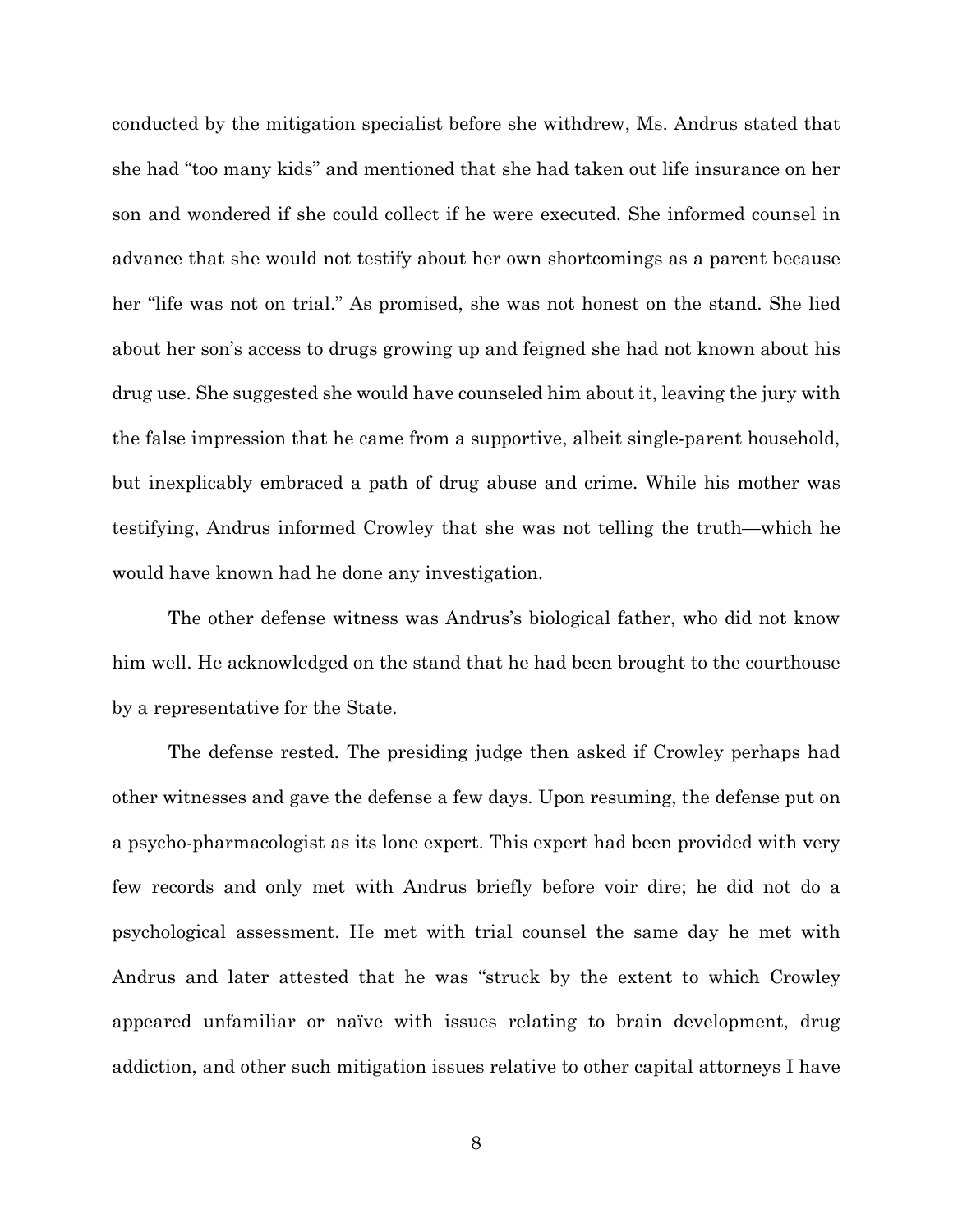worked with." Instead of working with his expert, Crowley asked the defense expert to speak with the prosecutor about his intended testimony, which he did outside Crowley's presence. On the stand, the prosecutor openly mocked the expert during cross-examination, and Crowley took no steps to remedy the damage.

In light of the untruthful testimony about the circumstances of his childhood, Andrus elected to testify, attempting to describe how he had raised his four halfsiblings during their chaotic childhood and his remorse about the crime. After his testimony, most of which involved a hostile cross-examination, the defense again rested; later that day, both sides presented closing arguments. In his closing, Crowley agreed that the jury would probably find for the State on the death-penalty-qualifying issue of future dangerousness: "You've heard all of this evidence, basically what happened in the jail and TYC. There is probably a good probability that you're going to answer this question 'yes.'" App039.

The State's final closing argument emphasized that "no mitigation exists" and "[t]here are [sic] no evidence that reduces his moral blameworthiness, not one." The prosecutor then argued that Andrus was "a sociopath," although there had been no expert testimony supporting such a diagnosis. The defense did not object or seek a mistrial. That same day, November 14, 2012, the jury returned its verdict and Andrus was formally sentenced to death. App113.

#### **C. Post-Conviction Pleadings**

<span id="page-23-0"></span>New counsel was appointed to represent Andrus on direct appeal. One point of error raised was whether his confession had been voluntary—one of the few issues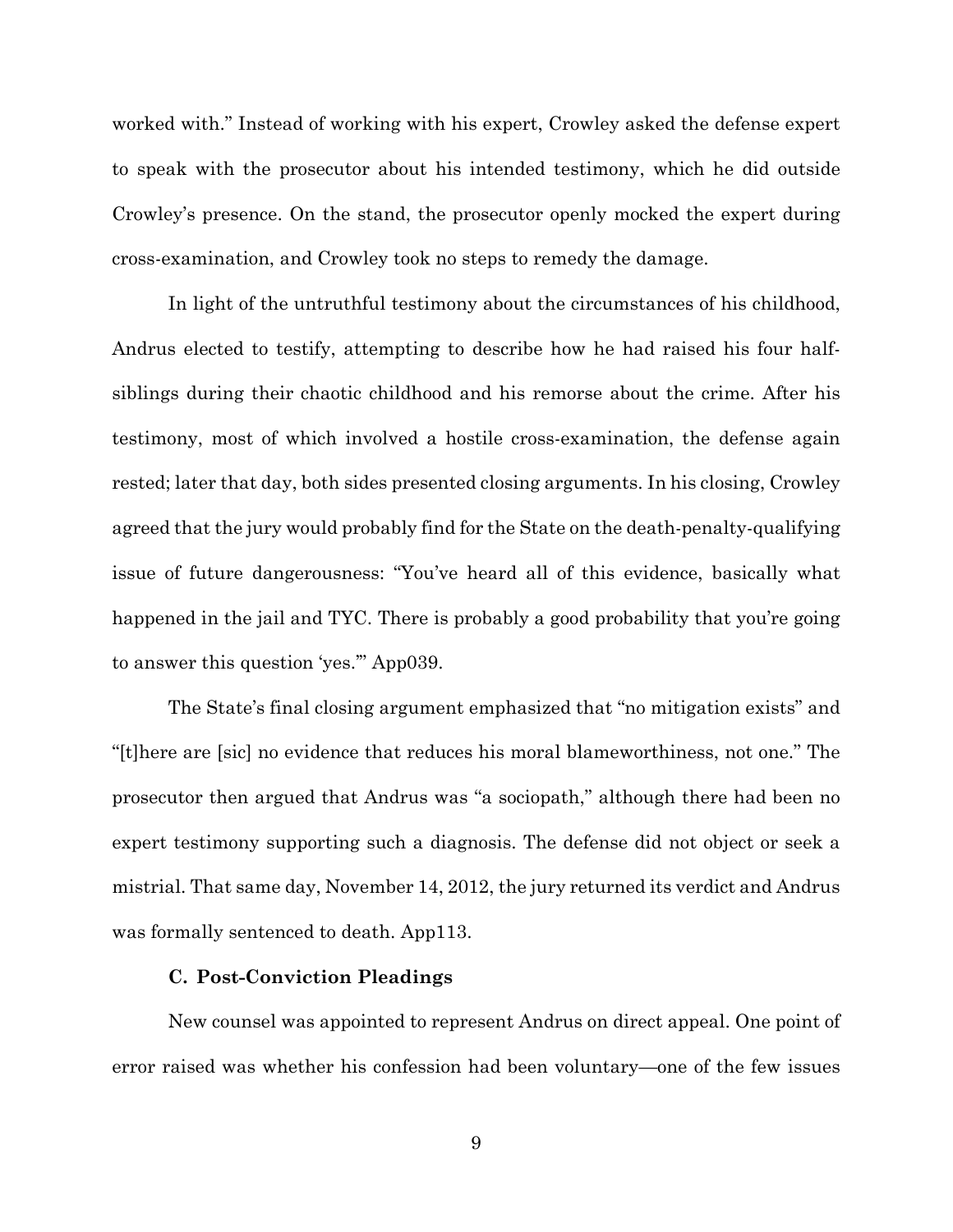preserved at trial.[2](#page-24-1) The direct appeal also included three points of error based on the ineffective assistance of counsel (IAC) provided at trial. *Andrus v. State*, No. AP-76,936, Brief for Appellant (April 22, 2014).

The CCA ultimately rejected all points of error. With respect to the IAC claims, the CCA noted that "rarely" are such claims considered on direct appeal and would be "better left to be raised in an application for writ of habeas corpus." *Andrus v. State*, AP-76,936 (Tex. Crim. App. March 23, 2016) (unpublished op. on reh'g).

#### **D. Habeas Proceeding**

<span id="page-24-0"></span>Andrus's habeas application included, *inter alia*, multiple IAC claims. The first ground focused on the failure to investigate or present readily available mitigating evidence. The presiding judge determined that an evidentiary hearing was warranted and received evidence on December 12, 13, 14, and 15, 2016, and March 20, 21, and 29, 2017. Tens of thousands of pages of documentary evidence were admitted and nine witnesses testified live, culminating in a 41-volume record.

One of the witnesses who testified at the evidentiary hearing was Crowley himself. When asked about records showing that his client had a history of unresolved mental illness dating back to age eleven, Crowley admitted that, to him, these records were only "a lot of psychological gobbledygook." He claimed he had not noted references to prescriptions for psychotropic medications or to hallucinations from Andrus's teen years up to shortly before trial. Nor had Crowley inquired why his

<span id="page-24-1"></span><sup>&</sup>lt;sup>2</sup> The trial record mentions over twenty off-the-record discussions, some of which were plainly substantive because of what transpired afterwards. Crowley took no steps to create a record of what had occurred during these discussions, even when the judge asked if he wanted to do so. Therefore, any adverse rulings made during these discussions were not preserved for appeal. App116-118.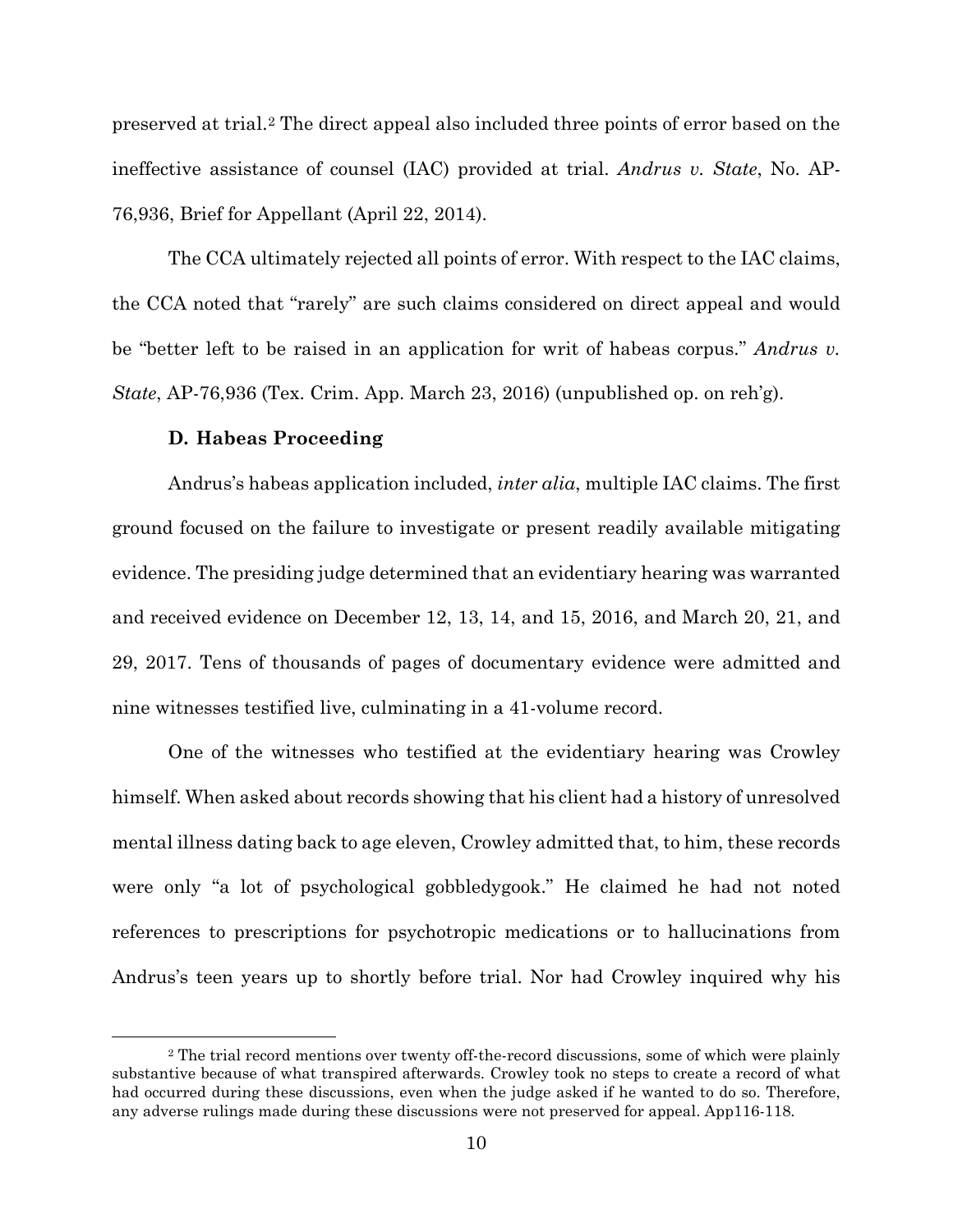client was isolated in a padded cell for 62 days in the Fort Bend County jail or why jail personnel had prescribed the antipsychotic medications Thorazine and Seroquel. Crowley insisted that the mental health expert he had hired two weeks before voir dire "didn't find" any mental illness, an assertion contradicted by that expert's draft report, found in Crowley's files, and by that expert's affidavit submitted in support of Andrus's habeas application. App026, 029.

Andrus presented the testimony of several mental health experts through both affidavits and live testimony. One of these experts, Dr. Scott Hammel, is a clinical psychologist with experience treating youth in the now-defunct TYC, Texas's juvenile justice system. He reviewed voluminous social-history records, conducted a lifehistory investigation, and discussed Andrus's extensive, multi-generational history of trauma. He identified clinically significant events that likely affected Andrus's mental condition at the time of the crime, such as early exposure to homicide, longstanding substance abuse, parental drug-dealing, poverty, caregivers' involvement in the legal system, and severe emotional neglect from a mother who started having children when she herself was still a child. App034, 159-60, 217-27.

Crowley admitted that he did not investigate what problems Andrus might have experienced in his short life. Likewise, he admitted that he did not consider the significance of Ms. Andrus's reluctance to testify on her son's behalf. Crowley did not investigate why Andrus had started using drugs as a child, how he got access to those drugs, why his drug use escalated after he left TYC custody, or the nature of the neighborhood in which he grew up. He further admitted that he did not conduct any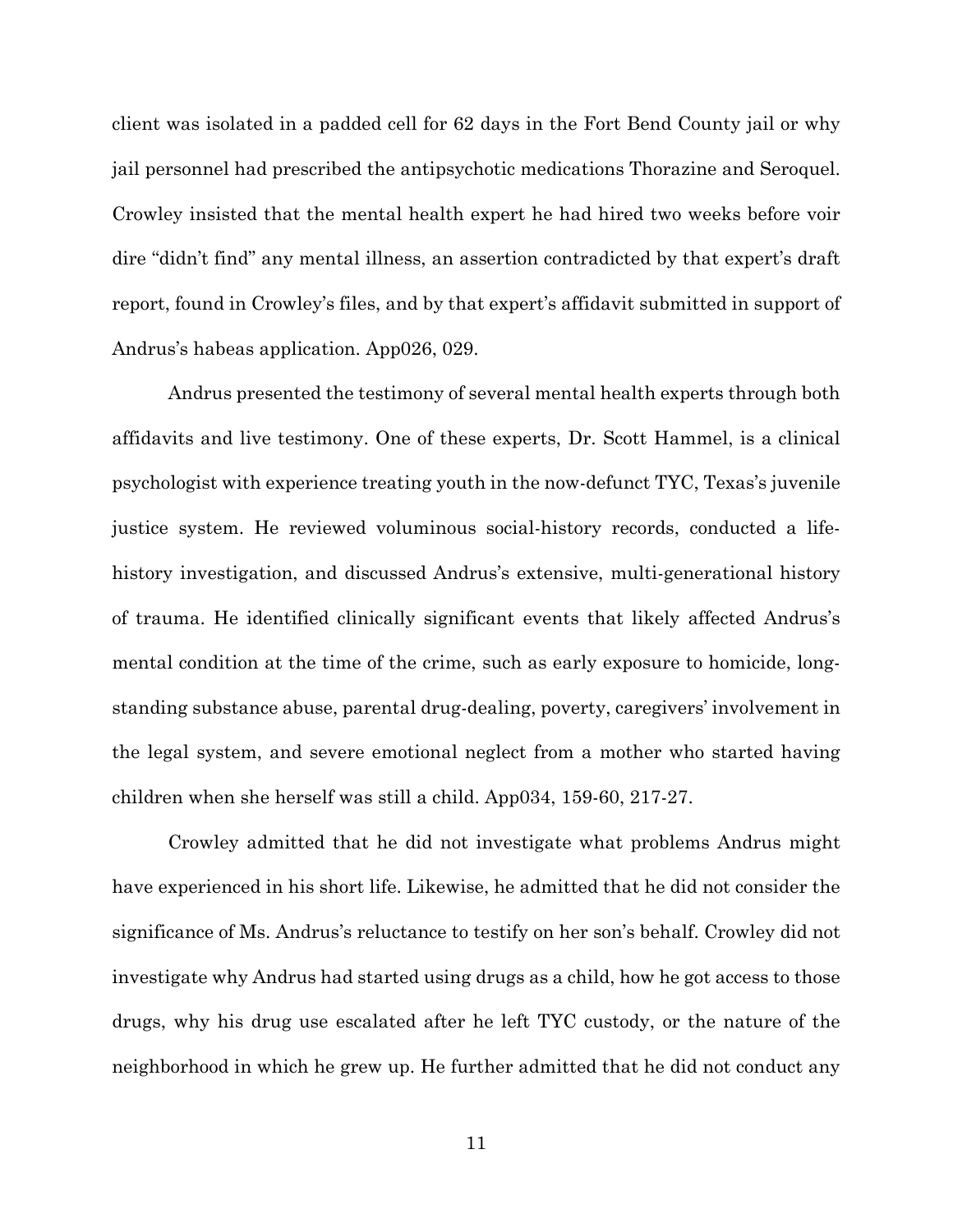independent investigation into the circumstances that led to Andrus being placed in TYC custody; nor did he consult with any expert about TYC itself.

Crowley did not see anything in Andrus's TYC records indicating that he had mental health problems. But during the evidentiary hearing, experts demonstrated that Andrus's TYC records were replete with red flags of unresolved mental illness numerous references to self-injury, threats of self-harm, and suicide attempts. The TYC records include a letter Andrus wrote to the vice principal reporting that he was hearing voices and pleading for help. Those records also show that, instead of helping him, TYC sent him to solitary confinement.

As Dr. Hammel explained, the TYC records also show that, after less than a year, personnel attempted to have Andrus transferred early to the adult system. But the central administration found that the TYC facility was not doing enough to treat him and directed staff to do their job by getting to the bottom of his mental health issues. Soon thereafter, Andrus was sent to an adult prison anyway. App204.

Dr. Hammel reviewed the conclusions of Dr. Julie Alonso-Katzowitz, a psychiatrist who submitted an affidavit regarding TYC's misuse of psychotropic drugs in treating Andrus as a teenager. His medications were changed frequently and haphazardly, suggesting numerous adverse consequences relevant to understanding his behavior while at TYC. As for the dysfunction of TYC, Crowley's co-counsel, appointed at the eleventh hour, had heard about the scandals surrounding TYC, sought guidance from a consultant about a potential TYC expert, and was given the name of Will Harrell—but no one on the defense team contacted him. App030.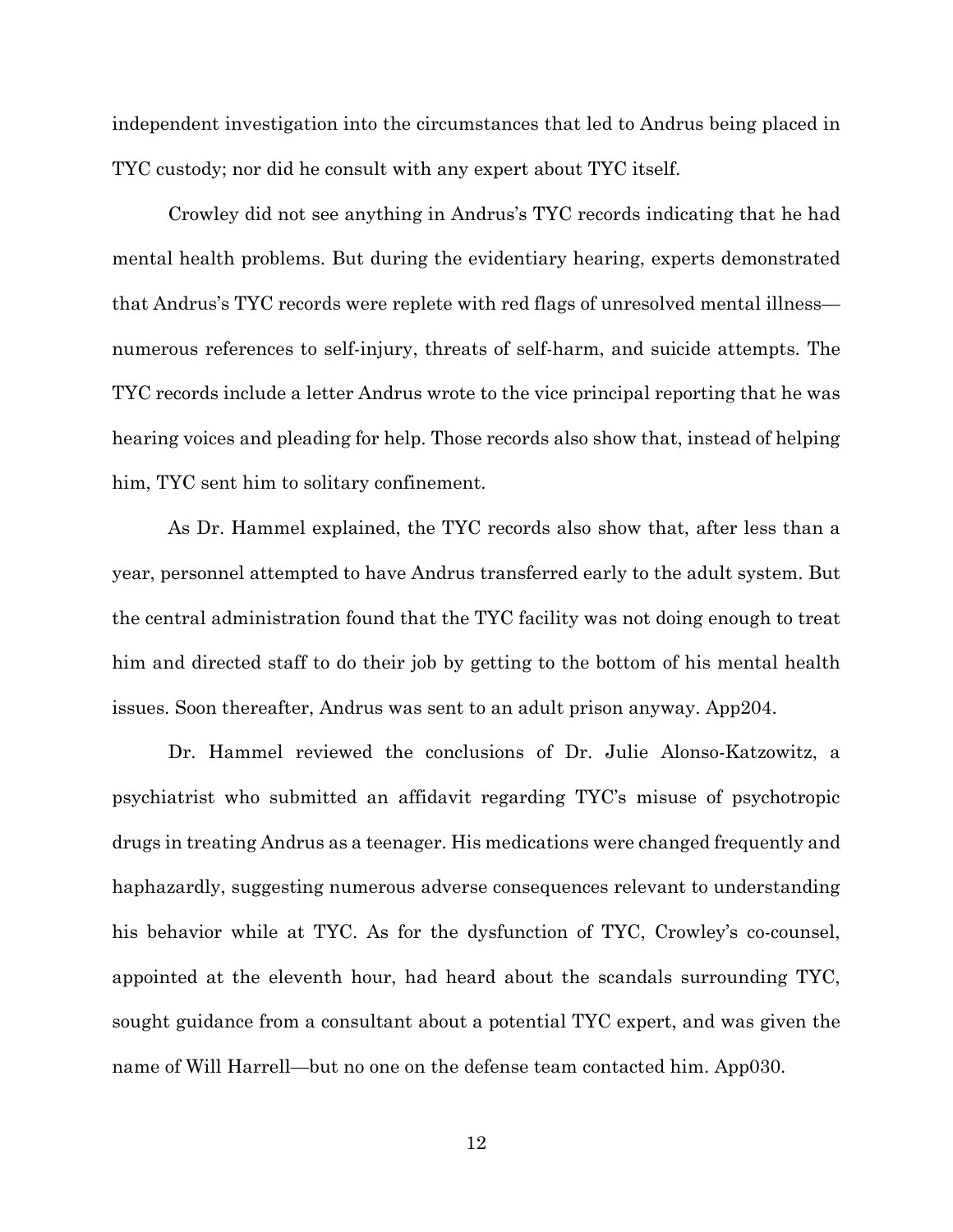Mr. Harrell, who submitted an affidavit and testified live in the habeas proceeding, was appointed by Governor Rick Perry to be the first independent ombudsman over TYC. In this role, Harrell had unfettered access to any TYC facility in the state. He could have told the jury that, when Andrus was in TYC custody, the agency was plagued by systemic failure and rampant abuse, such as overuse of the "security unit," which was "like a prison within a prison" where youth were locked in isolation cells in circumstances that, according to Harrell, "would horrify most current professionals in our justice field today." Reform came only after an avalanche of bad media coverage—soon after Andrus was discharged from TYC in 2006. Harrell reviewed thousands of pages of documents related specifically to Andrus's confinement and applied knowledge of national standards for juvenile justice to assess Andrus's experience in the TYC system. He opined that the time Andrus had spent in TYC custody only served to further traumatize him. App031-32.

Andrus also presented expert testimony from an historian, Dr. Tyina Steptoe, who opined about the complex history of racial discrimination underlying the viceridden Houston neighbor in which Andrus had been raised. Her testimony complemented the affidavits of numerous lay witnesses who had known Andrus and his family during the 1980s-90s in Houston's Third Ward. These witnesses had seen how loving Andrus was with his siblings and how hard he tried to find gainful employment after being released from TYC. App032-33, 147-217.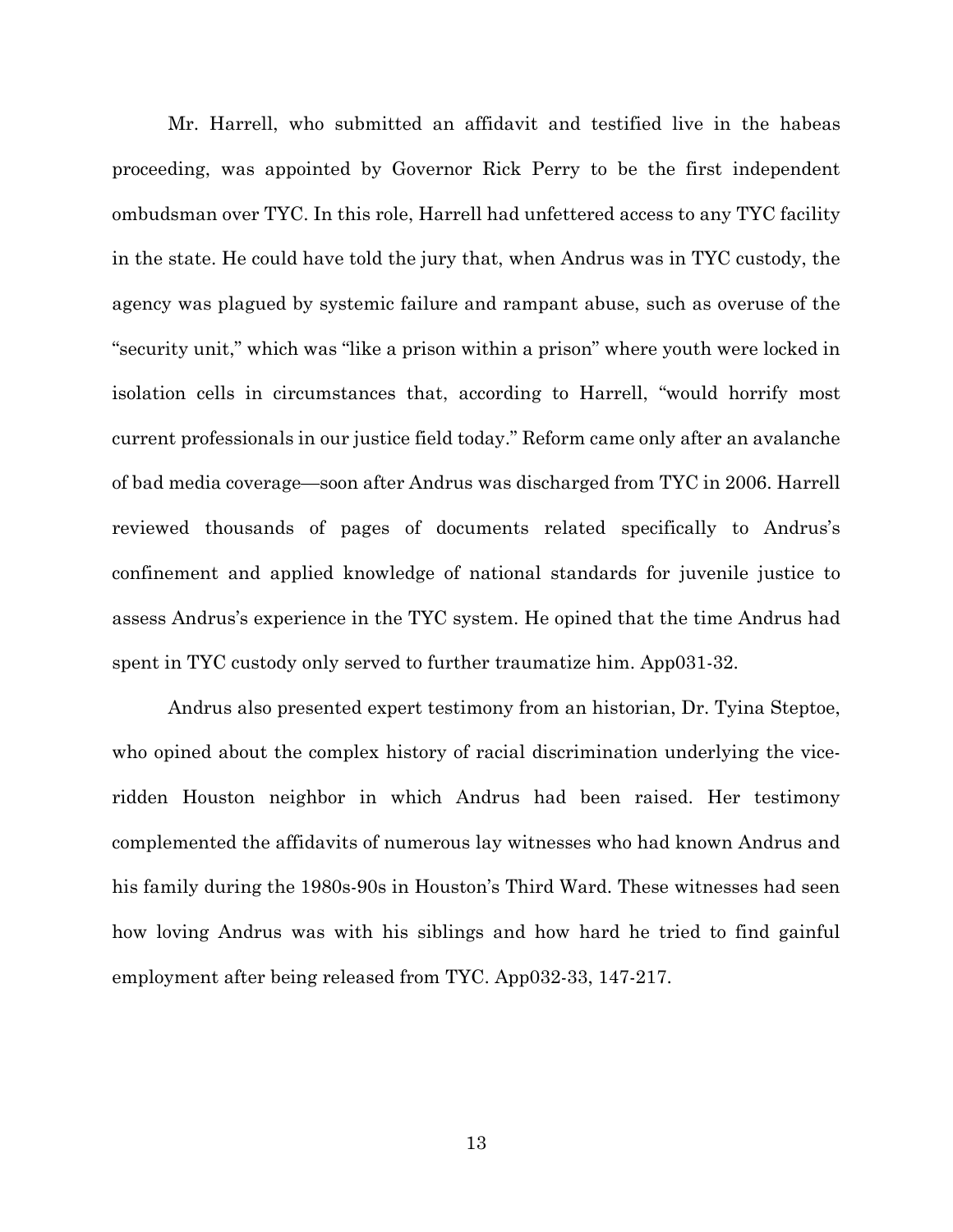In short, Crowley made no effort to find any of what the trial judge presiding over the habeas proceeding referred to as "the tidal wave of information that has come through here with regard to mitigation." App155.

#### **E. Habeas Adjudication**

<span id="page-28-0"></span>After considering the voluminous documentary evidence and the live testimony, on September 8, 2017, the trial court issued independently drafted findings of fact and conclusions of law. AppB. The findings are supported by ample citations to the habeas record. The court's care is particularly apparent with respect to the IAC claim based on the failure to investigate and present evidence in mitigation. App025-037 (citing and applying *Wiggins v. Smith*, 539 U.S. 510 (2003)). The trial court recommended relief in the form of a new punishment trial. App042.

<span id="page-28-2"></span>The recommendation and the habeas record were then transmitted to the CCA, which, per Texas law, is the final arbiter of whether a habeas applicant will be awarded relief in a state court proceeding. AppC, sec. 11. Nearly a year and a half later, the CCA issued a 5-page, unpublished per curiam decision, rejecting the trial court's recommendation without discussing any of that court's findings. AppA. The CCA did not explain why the findings did not merit the deference that, under Texas law, such fact-finding is supposed to be afforded.<sup>[3](#page-28-3)</sup> The only evidence mentioned in the

<span id="page-28-3"></span><span id="page-28-1"></span> <sup>3</sup> *See Ex parte Reed*, 271 S.W.3d 698, 727-28 (Tex. Crim. App. 2008) (explaining that trial court in capital habeas proceeding is "[u]niquely situated to observe the demeanor of witnesses first-hand," and thus "is in the best position to assess the credibility of witnesses;" recognizing that, "in most circumstances, [it] will defer to and accept a trial judge's findings of fact and conclusions of law;" and insisting "it will be under only the rarest and most extraordinary of circumstances that we will refuse to accord any deference whatsoever to the findings and conclusions as a whole.").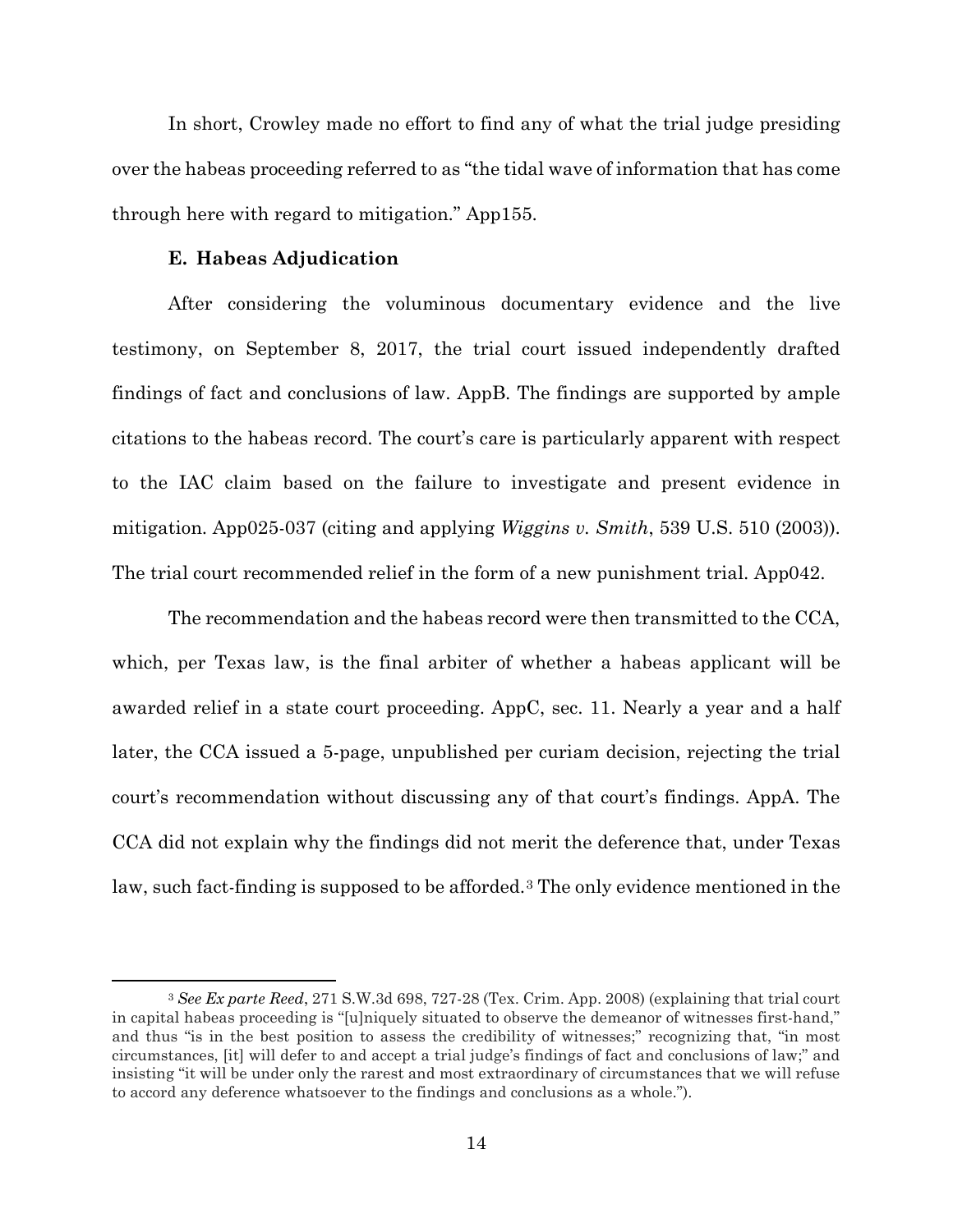CCA's opinion is from the trial record.[4](#page-29-3) App003-006. The only explanation for declining to adopt any of the findings, conclusions, or the recommendation that relief be granted is a citation to *Strickland v. Washington*. App007.

### **REASONS TO GRANT THE PETITION**

## <span id="page-29-1"></span><span id="page-29-0"></span>**I. THE PREVAILING UNDERSTANDING OF THE** *STRICKLAND* **STANDARD IS EVISCERATING VITAL SIXTH AND FOURTEENTH AMENDMENT RIGHTS OWED TO INDIVIDUALS IN DEATH-PENALTY CASES AND THUS NEEDS TO BE REEXAMINED.**

The basic, two-pronged standard for assessing IAC claims is well known. *See Strickland v. Washington*, 466 U.S. 668 (1984) (requiring proof that counsel's performance was objectively unreasonable and that the deficient performance prejudiced the client). But in this and numerous other death-penalty cases, where the representation the defendant received was patently deficient, the standard is not producing just results. The prejudice prong in particular is considered so onerous that few habeas applicants are able to satisfy it—or at least few courts, particularly in death-penalty cases, find it satisfied.<sup>[5](#page-29-4)</sup> Andrus's case highlights how courts in death-

<span id="page-29-3"></span> <sup>4</sup> Some members of the CCA signed a concurrence highlighting the State's futuredangerousness evidence, which Crowley did not investigate or contest, and a draft report of defense trial expert, Dr. Brown, who did not testify at trial and whose report Crowley claimed he did not see until after trial. App009-021. The concurrence implies that this was the primary mitigating evidence Andrus adduced during the habeas proceeding. App017. Yet during the habeas proceeding, Andrus demonstrated that Dr. Brown's drive-by psychological assessment was woefully inadequate and possibly unethical. Andrus instead relied on numerous affidavits and multiple days of testimony reflecting powerful mitigating evidence that could and should have been presented. *See* AppB & AppD.

<span id="page-29-4"></span><span id="page-29-2"></span><sup>5</sup> *See* Kenneth Williams, *Does* Strickland *Prejudice Defendants on Death Row?*, 43 U. RICH. L. REV. 1459 (May 2009) (describing study of four circuits that demonstrated capital defendants did not achieve greater success at obtaining relief under *Strickland* even after *Wiggins v. Smith*). The study showed that, in the Fifth Circuit, which reviews numerous habeas petitions arising from capital cases where a death sentence is real, not symbolic, the success rate went from 7.3% in the 5 years before *Wiggins* to an abysmal 3.8% success rate in the 5 years after *Wiggins*. No evidence suggests that habeas applicants in death-penalty cases arising in Texas have fared any better in the CCA or the Fifth Circuit during the ten years since this study was conducted.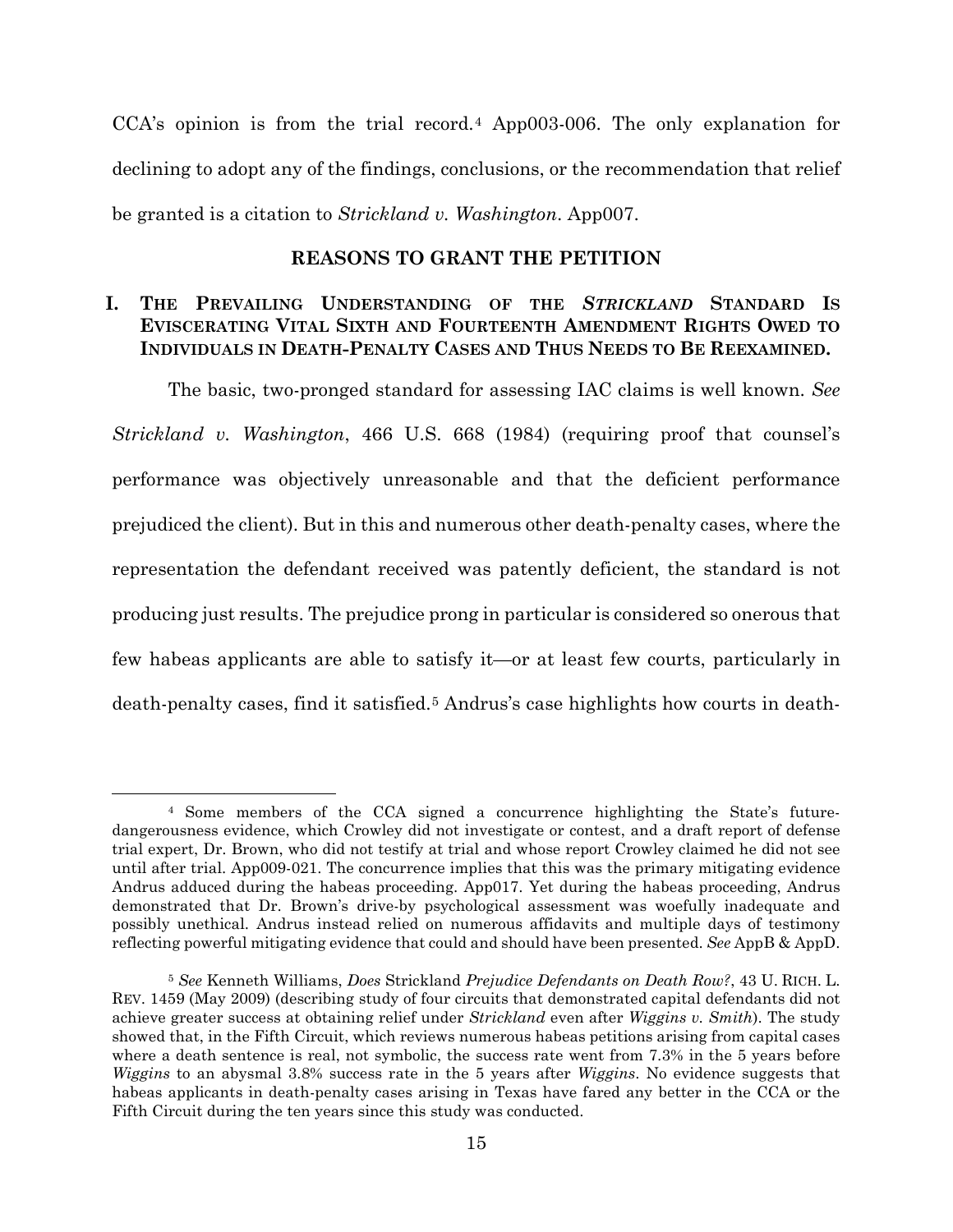penalty cases often use the amorphous prejudice prong to avoid discussing the deficient performance and to otherwise short-circuit the IAC analysis, then find *Strickland* has not been satisfied. This Court's leadership is desperately needed to address how so many defendants can be convicted and sentenced to death in proceedings where the adversarial system utterly failed them and yet be unable to obtain relief in a habeas proceeding.

## <span id="page-30-0"></span>**A. This Case Provides an Apt Vehicle for Revisiting** *Strickland***'s Application in the Death-Penalty Context.**

For several reasons, this case presents a worthy vehicle for revisiting *Strickland*. First, the petition arises out of a state habeas proceeding, thus the case is in a posture where the Court can consider a case involving significant Sixth and Fourteenth Amendment rights free from both the pressure of a pending execution date[6](#page-30-5) and the overlay of the highly deferential standard of review that applies under the Antiterrorism and Effective Death Penalty Act (AEDPA).[7](#page-30-6)

But even more importantly, this case is a worthy vehicle because the injustice of the result is facially obvious. The CCA provides few clues about the rationale for rejecting Andrus's IAC claims after the trial court, which had actually heard the evidence, recommended relief. These clues are: (1) a citation to *Strickland* and (2) a

<span id="page-30-5"></span><span id="page-30-4"></span><span id="page-30-3"></span><span id="page-30-1"></span> <sup>6</sup> Recently, some members of this Court have expressed concerns about significant constitutional claims, arising in death-penalty cases, being presented in end-stage litigation. *See Bucklew v. Precythe*, 587 U.S. \_\_ (2019); *Price v. Dunn*, 587 U.S. \_\_ (2019); *Murphy v. Collier*, 587 U.S. \_\_ (2019). Taking up the question presented in this case permits ensuring justice before it is too late.

<span id="page-30-6"></span><span id="page-30-2"></span><sup>7</sup> The AEDPA reflects the view that "state courts are the principal forum for asserting constitutional challenges to state convictions." *Harrington v. Richter*, 562 U.S. 86, 88 (2011). If state courts can deny facially valid habeas claims with impunity, then the highly deferential approach in federal habeas is difficult to justify.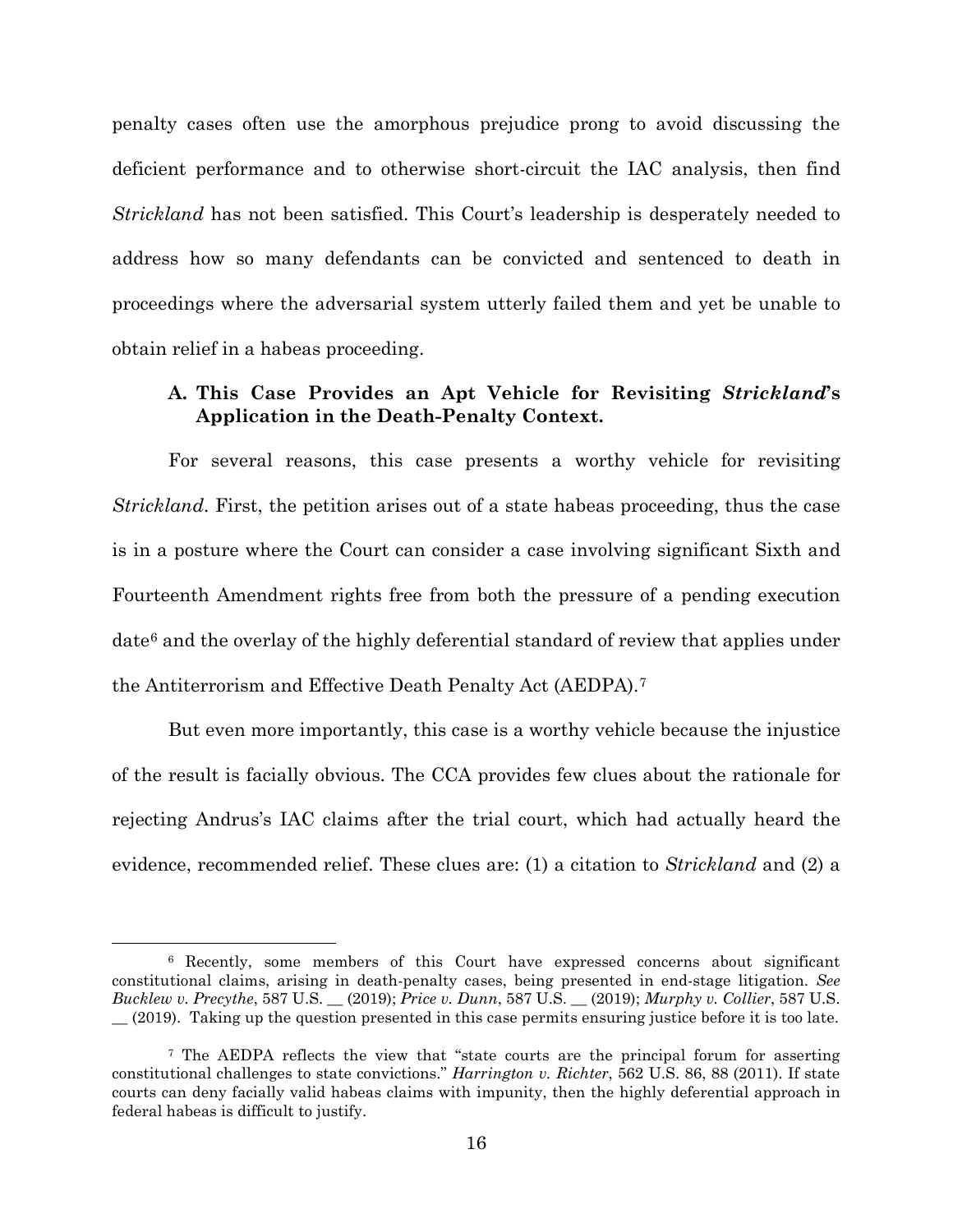recitation of evidence from the trial record about the crime, the State's futuredangerousness evidence, and the scant mitigation that got before the jury despite an unreasonable investigation. App003-006. This approach reflects a broader problem in Texas, the Fifth Circuit, and other death-penalty jurisdictions. *Strickland* is seen as permitting a truncated, ham-fisted analysis, whereby all the adjudicator has to do is point to evidence adduced by the State at trial, or to some mitigating evidence in the trial record, or to the perceived "double-edged" nature of the new mitigation and then conclude that the death-sentenced individual was not prejudiced by counsel's deficient performance no matter how deficient it was. If this Court does not disavow this approach, then IAC claims are a dead letter in the most consequential cases and review of these claims is just creating a veneer of process where none really exists.

Andrus alleged and proved deficient performance throughout every phase of the representation. There was no adversarial process of any kind with respect to the State's case in aggravation. Andrus's lawyer gave no opening statement in the punishment-phase trial (just as he gave no opening in the guilt-phase trial). Counsel did not test the State's case in aggravation (because he had not done any investigation) even though Andrus, who had confessed to capital murder, repeatedly explained that he did not commit one of the extraneous offenses given considerable attention at trial. Trial counsel stood up in closing arguments and *conceded* that the State had probably carried its burden with respect to future dangerousness. Then trial counsel made no meaningful argument regarding mitigation because he had adduced no evidence to support sparing his client's life—even though abundant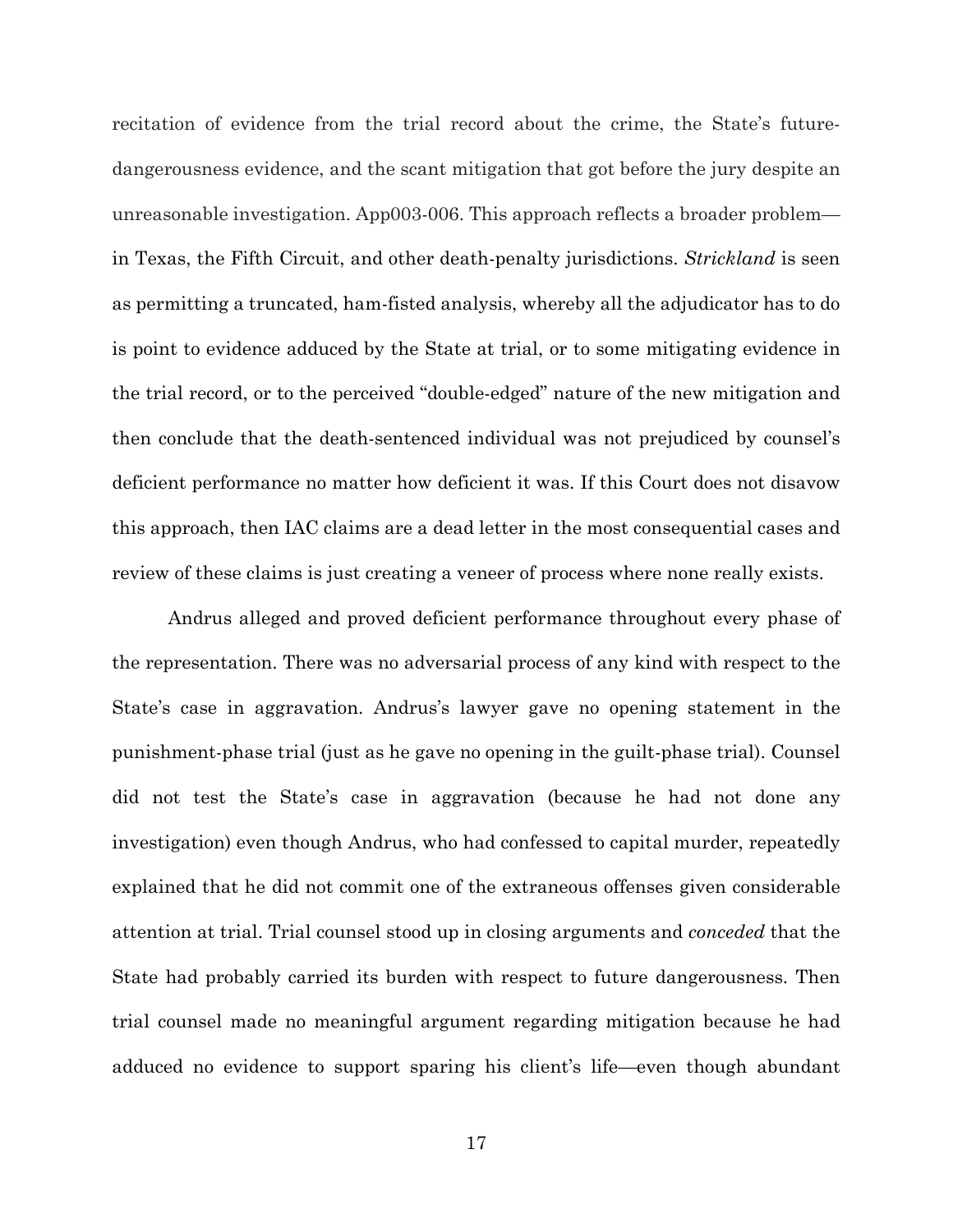mitigating evidence existed. That failure was seized upon by counsel for the State as a basis for sentencing Andrus to death: "no mitigation exists;" "[t]here are [sic] no evidence that reduces his moral blameworthiness, not one." App116.

The CCA did not engage with any of the evidence of deficient performance or of the mitigation the defense could and should have presented—including any of the evidence specifically highlighted in the habeas court's findings and conclusions. *Compare* AppA *with* AppB. But without a close comparison of the trial narrative to the new narrative suggested by evidence adduced during the habeas proceeding, a court cannot step into the shoes of a hypothetical new jury and then fairly ascertain whether the defendant was prejudiced.

<span id="page-32-0"></span>This Court's guidance is needed to explain why an abbreviated *Strickland* analysis in death-penalty cases is not just unjust but unconstitutional, especially where a palpable contrast exists between the trial and habeas records. By granting the petition, this Court can explain that, when trial counsel's performance was deficient in subjecting the State's case in aggravation to adversarial testing and in investigating mitigation, and when the death-sentenced individual amassed significant evidence of powerful, readily available mitigation during a habeas proceeding, then prejudice should be *presumed*. Otherwise, a "truncated approach is in direct contravention of this Court's precedent[.]" *Trevino v. Davis*, 138 S. Ct. 1793, 1794 (2018) (Sotomayor, J., dissenting from denial of certiorari) (criticizing Fifth Circuit for concluding that "new evidence in aggravation cancels out new evidence in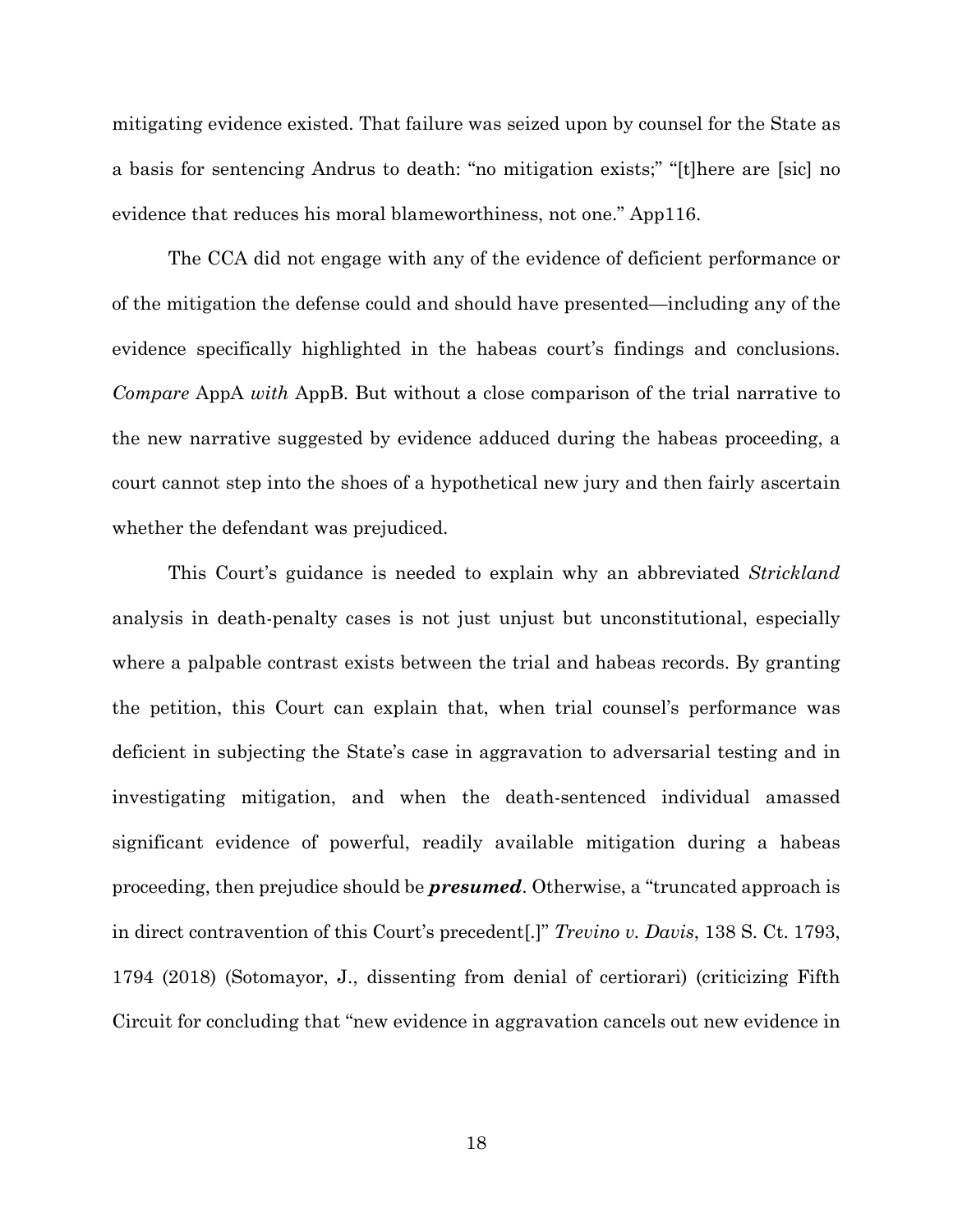mitigation" without considering "how the jury would have considered that evidence in light of what it already knew.").

### <span id="page-33-0"></span>**B. The Court Should Grant the Petition Because** *Strickland* **Is the Root Cause of the Problem.**

<span id="page-33-2"></span>Most of the blame for the truncated approaches to IAC claims in death-penalty cases can be laid at *Strickland*'s feet. *Strickland* expressly invites courts to cut-tothe-chase by stating that "a court need not determine whether counsel's performance was deficient before examining the prejudice suffered by the defendant as a result of the alleged deficiencies." *Id.* at 697. Indeed, *Strickland* encourages courts to go this route "[i]f it is *easier* to dispose of an ineffectiveness claim" and notes that it "*expect[s] that will often be so*," and thus "that course should be followed." *Id.* (emphasis added). Lower courts have long embraced this message about what will make their jobs easier. *See, e.g.*, *United States ex rel Cross v. DeRobertis*, 811 F.2d 1008, 1014 (7th Cir. 1987) (deciding that, because performance prong required "a particularly subtle assessment," it would "heed the Supreme Court's advice and to address first the 'prejudice' component of the *Strickland* test," potentially precluding the need to rule "on the difficult 'performance' question"); *Richardson v. Branker*, 668 F.3d 128, 141 (4th Cir. 2012) (affirming finding that IAC claimant had failed to show prejudice and thus holding it "need not address" conclusions about counsel's performance).

<span id="page-33-3"></span><span id="page-33-1"></span>This Court's suggestion that disposing of IAC claims by simply assessing prejudice "will often" be the appropriate course was made in 1987, well before so much was known about just how badly indigent individuals were being represented in death-penalty cases. *See, e.g.*, Stephen B. Bright, *Counsel for the Poor: The Death*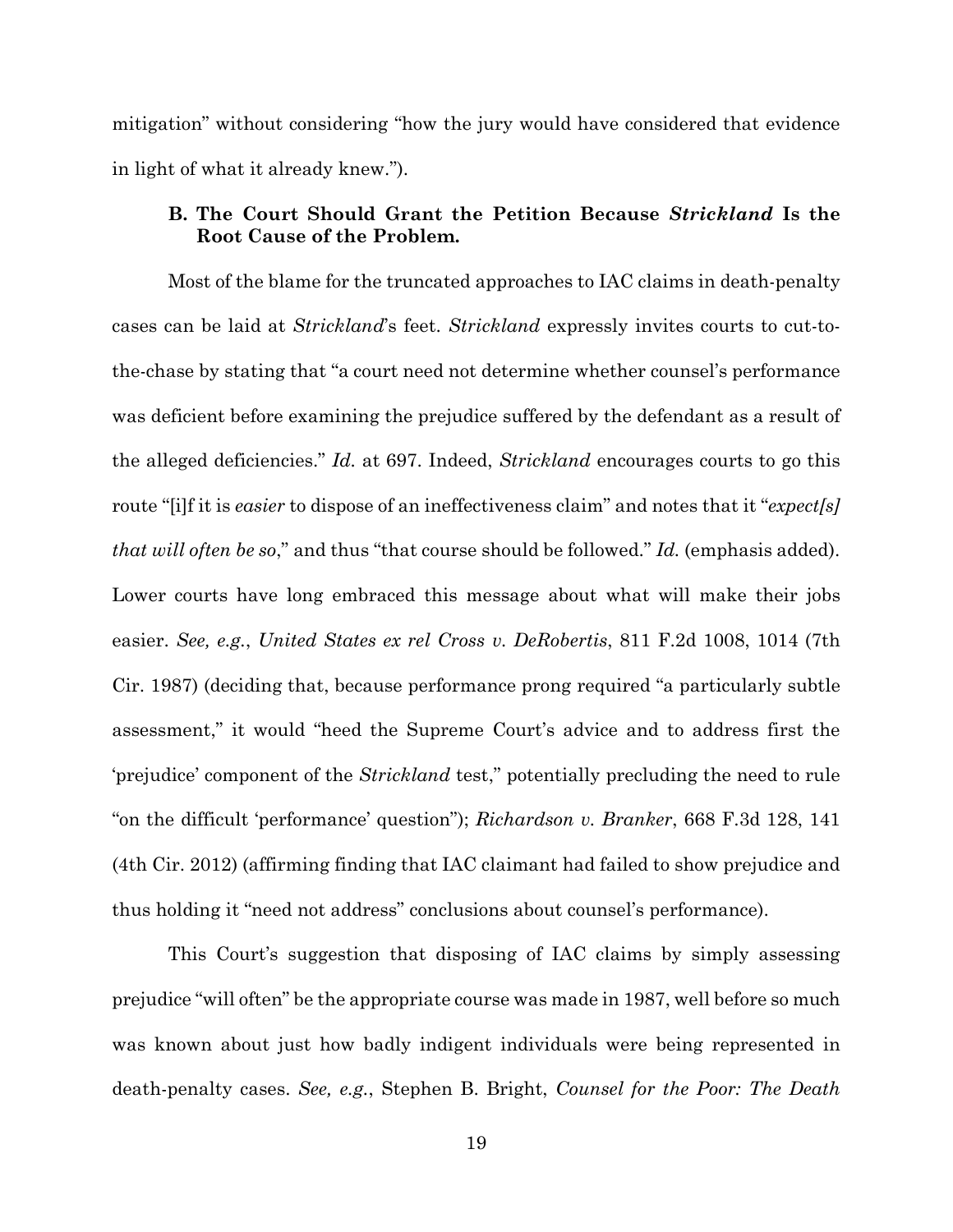<span id="page-34-1"></span>*Sentence Not for the Worst Crime but for the Worst Lawyer*, 103 YALE L.J. 1835, 1836- 37 (1994).[8](#page-34-2) But from the outset, Justice Marshall voiced concern that the prejudice prong is so vague that it would virtually guarantee arbitrary results. *See Strickland*, 466 U.S. at 706-19 (Marshall, J., dissenting) (predicting that the two-prong test for IAC would prove to be unhelpful because it was "so malleable that, in practice, it will either have no grip at all or will yield excessive variation in the manner in which the Sixth Amendment is interpreted and applied by different courts.").

<span id="page-34-0"></span>Even more than permitting arbitrary results, the *Strickland* standard has permitted, as a default rule, rejecting IAC claims involving flagrantly deficient performance. *See, e.g., Ex parte McFarland*, 163 S.W.3d 743, 748-49) (Tex. Crim. App. 2005) (finding no IAC even though retained lead counsel slept through most of trial and second appointed counsel—who had no capital trial experience—failed to interview any state witnesses, visited defendant only once in person before trial, failed to locate any of the potential witnesses his client had identified, and, at punishment stage, failed to call any family or character witnesses); *McFarland v. Davis*, H-05-3916 (S.D. Tex. April 2, 2019) (finding CCA had not "unreasonably applied federal constitutional law" because, even though lead counsel's "sleeping was obvious to the entire courtroom" throughout trial, "McFarland was never completely without counsel" because his inexperienced second chair counsel had stayed awake).

<span id="page-34-2"></span> <sup>8</sup> *See also* Ruth Bader Ginsburg, *In Pursuit of the Public Good: Lawyers Who Care* (April 9, 2001) ("I have yet to see a death case, among the dozens coming to the Supreme Court on eve of execution petitions, in which the defendant was well represented at trial."), *available at* https://www.supremecourt.gov/publicinfo/speeches/viewspeech/sp\_04-09-01a.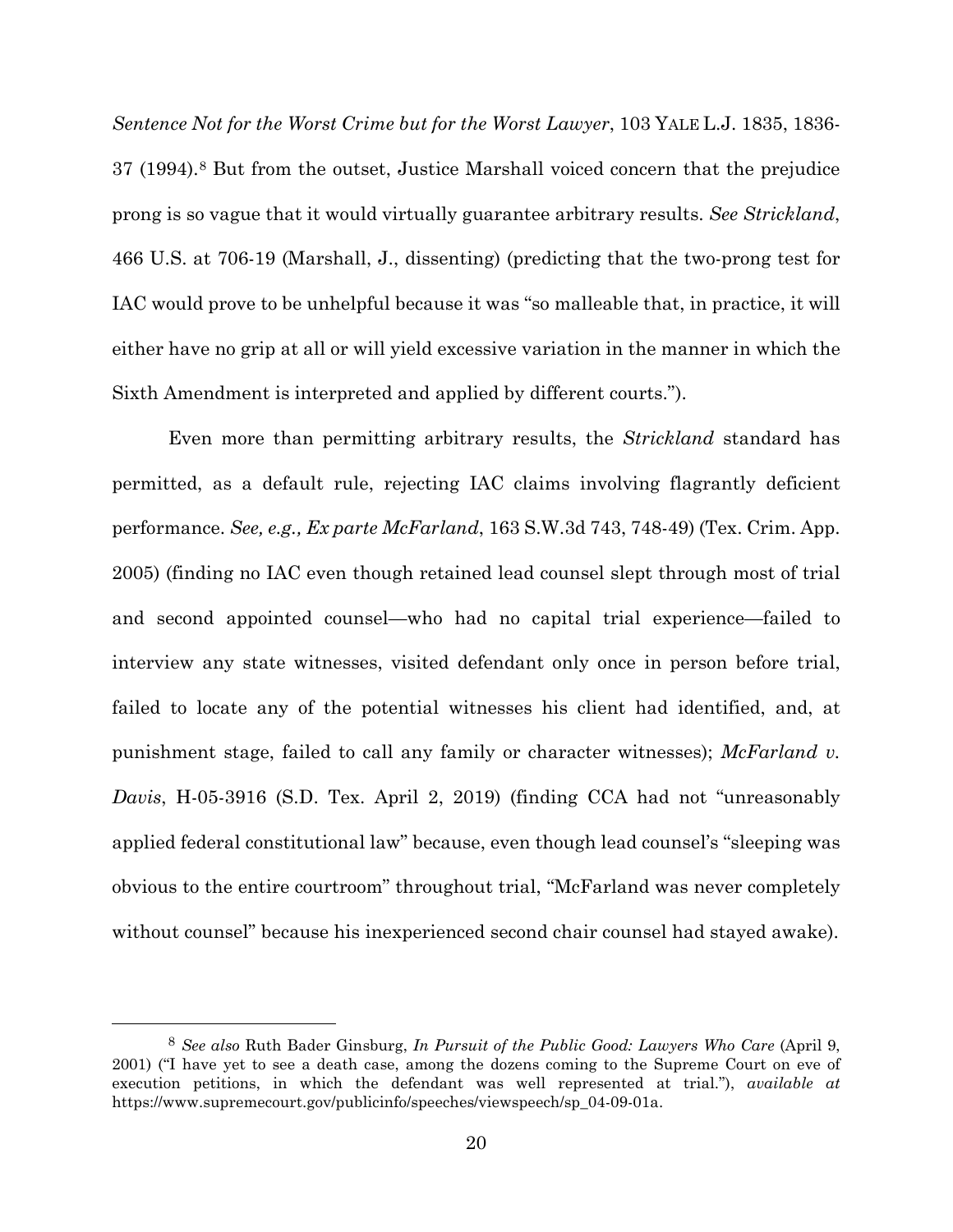<span id="page-35-0"></span>The focus on prejudice has rendered guilt-phase IAC claims a virtual nullity. When courts assume that "prejudice" is a proxy for the guilt-determination and that any evidence in the trial record that ties the defendant to the crime is sufficient to support a "no prejudice" finding, that analytical model guarantees a loss even when evidence is adduced in a habeas proceeding raising serious doubts about the defendant's guilt. *See, e.g.*, *Conner v. Quarterman*, 477 F.3d 287, 293-94 (5th Cir. 2007). *Conner* involved an IAC claim that hinged, in part, on trial counsel's failure to investigate his client's medical history, which showed that Conner had a condition that prevented him from running without an awkward, noticeable gait and thus he was not likely the person the eyewitnesses had observed sprinting freely from the crime scene. Yet the Fifth Circuit concluded that the defendant was not prejudiced by his counsel's failure to identify this significant defensive point because Conner had "done nothing to lessen the impact of the other evidence against him." *Id.* at 294. This result should have been intolerable. Yet Mr. Conner was executed.

This kind of unjust result is intolerable (although routinely tolerated) for additional reasons. For instance, the focus on whether the trial record includes *some*  evidence of the defendant's guilt, notwithstanding counsel's abysmal performance, means that courts have permission to disregard the degree to which the trial record was a product *of* the deficient performance. Additionally, this focus elevates the cold trial record over the extra-record evidence of what trial counsel could and should have done that would have altered the jury's experience. Further, the assumption that there is no prejudice from guilt-phase deficient performance where there is evidence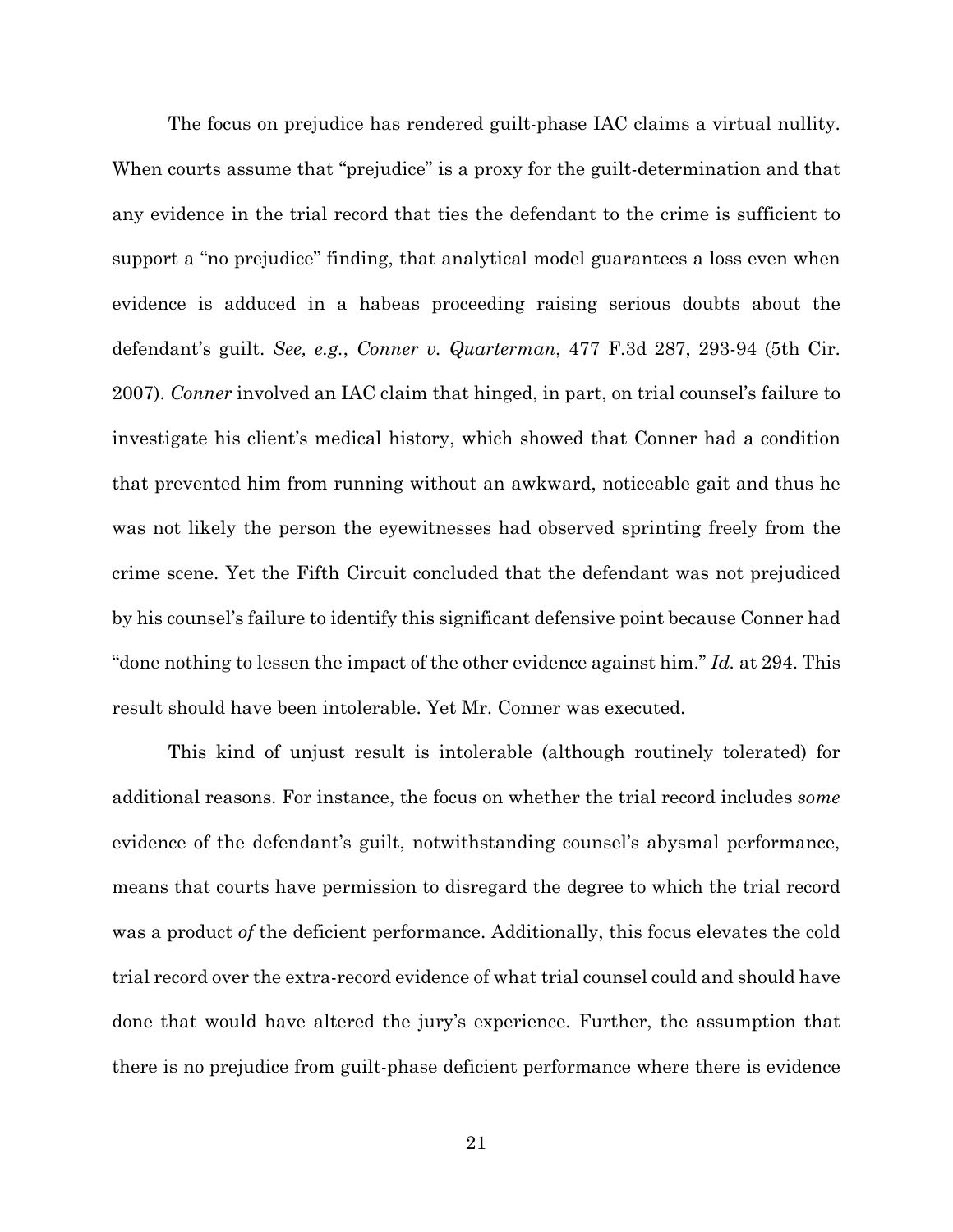of the defendant's guilt undermines the very compendium of constitutional rights that the writ of habeas corpus is supposed to safeguard. This pinched conception of prejudice devalues some of our most foundational values when the rights to a fair trial and to due process can be excused by the facile conclusion that "he was guilty anyway." That simplistic approach also ignores the integrated nature of the guiltand sentencing-phases in a death-penalty trial, which generally focuses less on the issue of guilt than on moral culpability.

<span id="page-36-1"></span><span id="page-36-0"></span>This Court, nearly twenty years ago, embarked on a mission to correct some of the seemingly insurmountable barriers to obtaining relief under *Strickland* in the narrow, but important context of death-penalty punishment-phase claims. In a series of cases, this Court clarified that assessing IAC claims with respect to punishmentphase prejudice required a more nuanced approach than courts had been undertaking because of counsel's duty to investigate and present any available evidence to rebut the State's case and to affirmatively present mitigation. *See, e.g.*, *Williams v. Taylor*, 529 U.S. 362, 398 (2000) (explaining "[m]itigating evidence unrelated to dangerousness may alter the jury's selection of penalty, even if it does not undermine or rebut the prosecution's death-eligibility case."); *Wiggins*, 539 U.S. 510 (holding petitioner's attorneys were ineffective for failing to properly investigate their client's background and social history to prepare for the sentencing phase of his deathpenalty trial); *Rompilla v . Beard*, 545 U.S. 374 (2005) (finding counsel had been ineffective for failing to conduct a thorough pre-trial investigation to uncover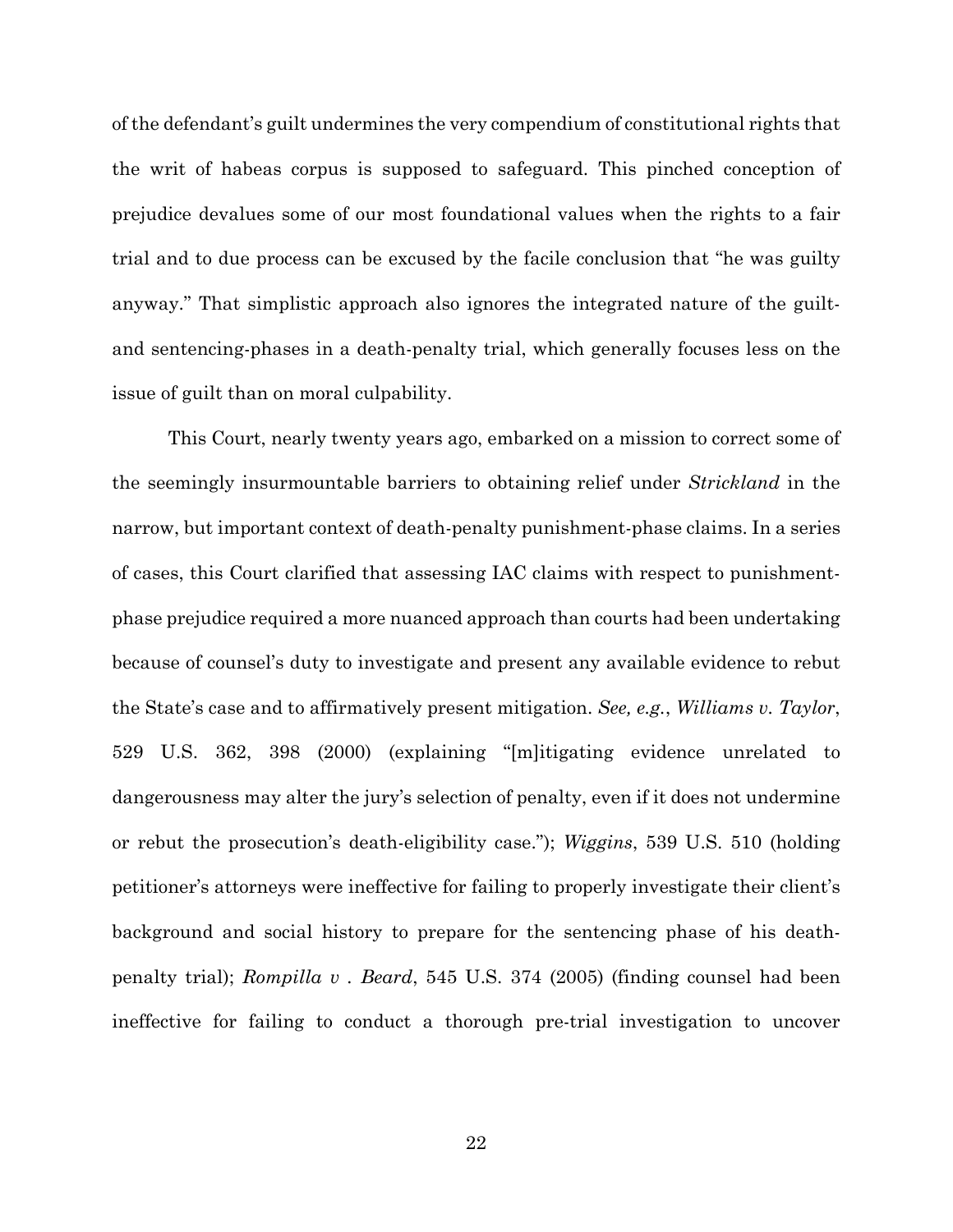mitigating evidence and to rebut the prosecution's case for death—even if the client and his family were unhelpful).

Additionally, these cases reemphasized that the "reasonableness" of trial counsel's purported strategic decisions had to be assessed pursuant to prevailing professional norms, a national, not local, standard. Lower courts were urged to refer, for instance, to the American Bar Association *Guidelines for the Appointment and Performance of Defense Counsel in Death Penalty Cases* (ABA Guidelines) as evidence of an appropriate baseline. *See, e.g.*, *Wiggins*, 539 U.S. at 533, 524.

This more nuanced approach required engaging with the *substance* of the new mitigating evidence in deciding whether trial counsel was deficient in the duty to pursue any available sources that might lead, if not to an affirmative defense, to mitigating and rebuttal evidence. But even after the robust analysis this Court modeled in *Wiggins*—comparing the trial record to the mitigation unearthed in postconviction, and comparing trial counsel's actions to national standards—courts continued to short-circuit the analysis. *See, e.g.*, *Porter v. McCollum*, 558 U.S. 30, 41 (2009) (explaining that the only logical way to assess the probability of a different outcome, is for courts to "consider the totality of the available mitigation evidence both that adduced at trial, and the evidence adduced in the habeas proceeding[.]").

<span id="page-37-1"></span><span id="page-37-0"></span>Today, this Court's efforts are in desperate need of a reboot. As some members of this Court have already recognized, a widespread problem exists with deathsentenced individuals being denied punishment-phase relief under *Strickland* based on an inadequate analysis. *See, e.g.*, *Hodge v. Kentucky*, 568 U.S. \_\_ (2012)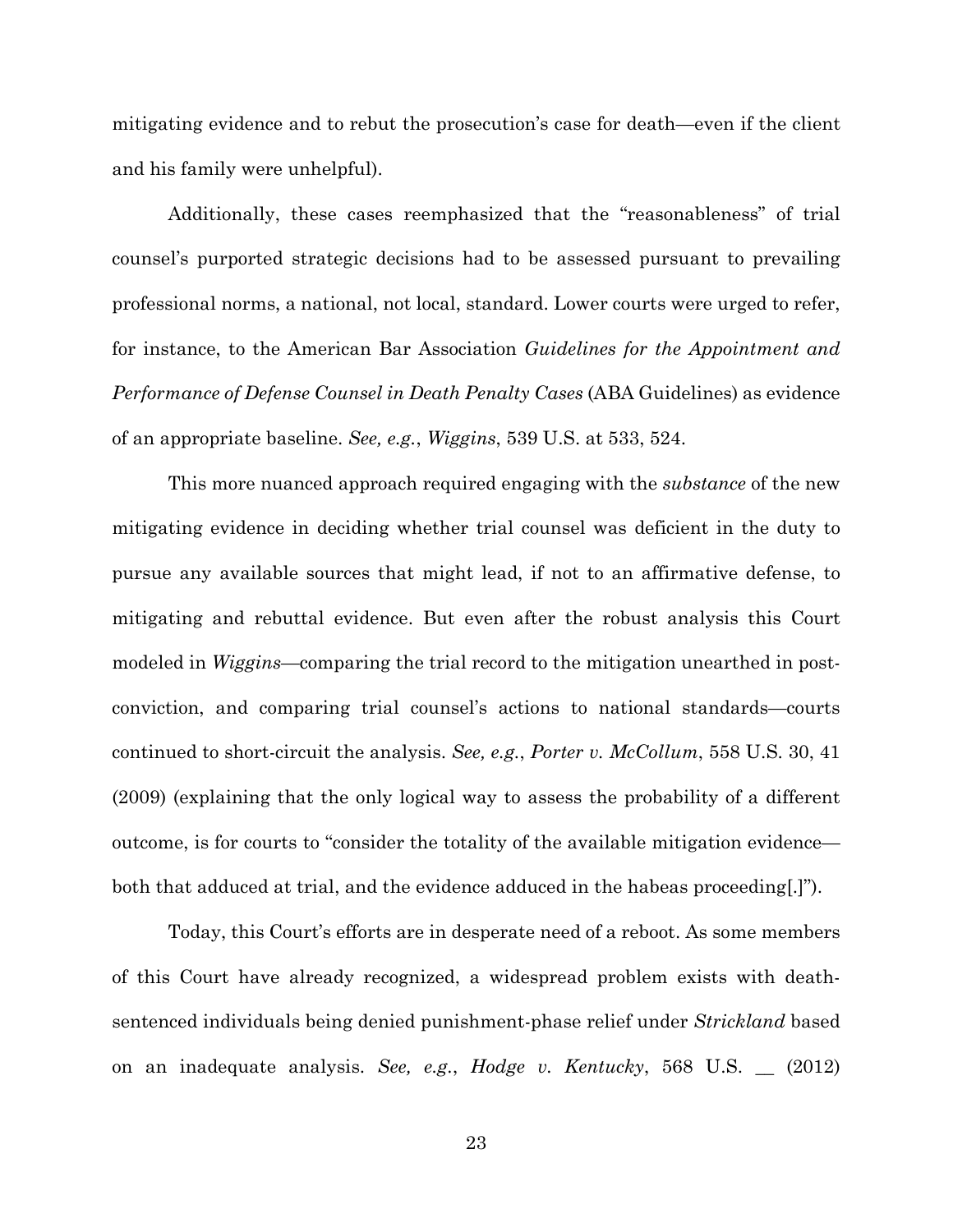<span id="page-38-2"></span><span id="page-38-1"></span>(Sotomayor, J., dissenting) (critiquing erroneous, truncated approach to prejudice analysis in death-penalty case); *Trevino v. Davis*, 584 U.S. \_\_ (2018) (Sotomayor, J., with Ginsburg, J., dissenting) (same); *Peede v. Jones*, 585 U.S. \_\_ (2018) (Sotomayor, J., with Ginsburg, J., dissenting) (same).

<span id="page-38-0"></span>In the Fifth Circuit, death-sentenced individuals have prevailed on IAC claims in only a handful of cases—ever. One of these, involving allegations of both guilt- and punishment-phase ineffectiveness, is noteworthy for how anomalous it is. *See Draughon v. Dretke*, 427 F.3d 286 (5th Cir. 2005) (affirming recommendation that habeas petitioner receive, not just punishment-phase relief, but a whole new trial). In *Draughon*, the Fifth Circuit panel took pains to consider how new expert forensic evidence would have altered the prism through which the jury received the State's guilt-phase presentation at trial and lent credence to the theory that the defendant had not intended to kill anyone. The court not only assessed the habeas expert's testimony, but also explained that the only support the jury had heard for the defendant's position (that he had not intended to shoot the victim but had instead aimed at the pavement) came from the defendant himself—and not until the punishment phase. The *Draughon* panel analyzed how the defendant's testimony had, in context, only set him up to be openly mocked by the prosecution, thereby hurting, not helping his cause. *Draughon* was *not* decided based on the facile assumption that, because there was some other evidence of his guilt before the jury, the new evidence could be summarily discounted or disregarded and counsel's deficient performance ignored. Instead, the panel in this one case acknowledged a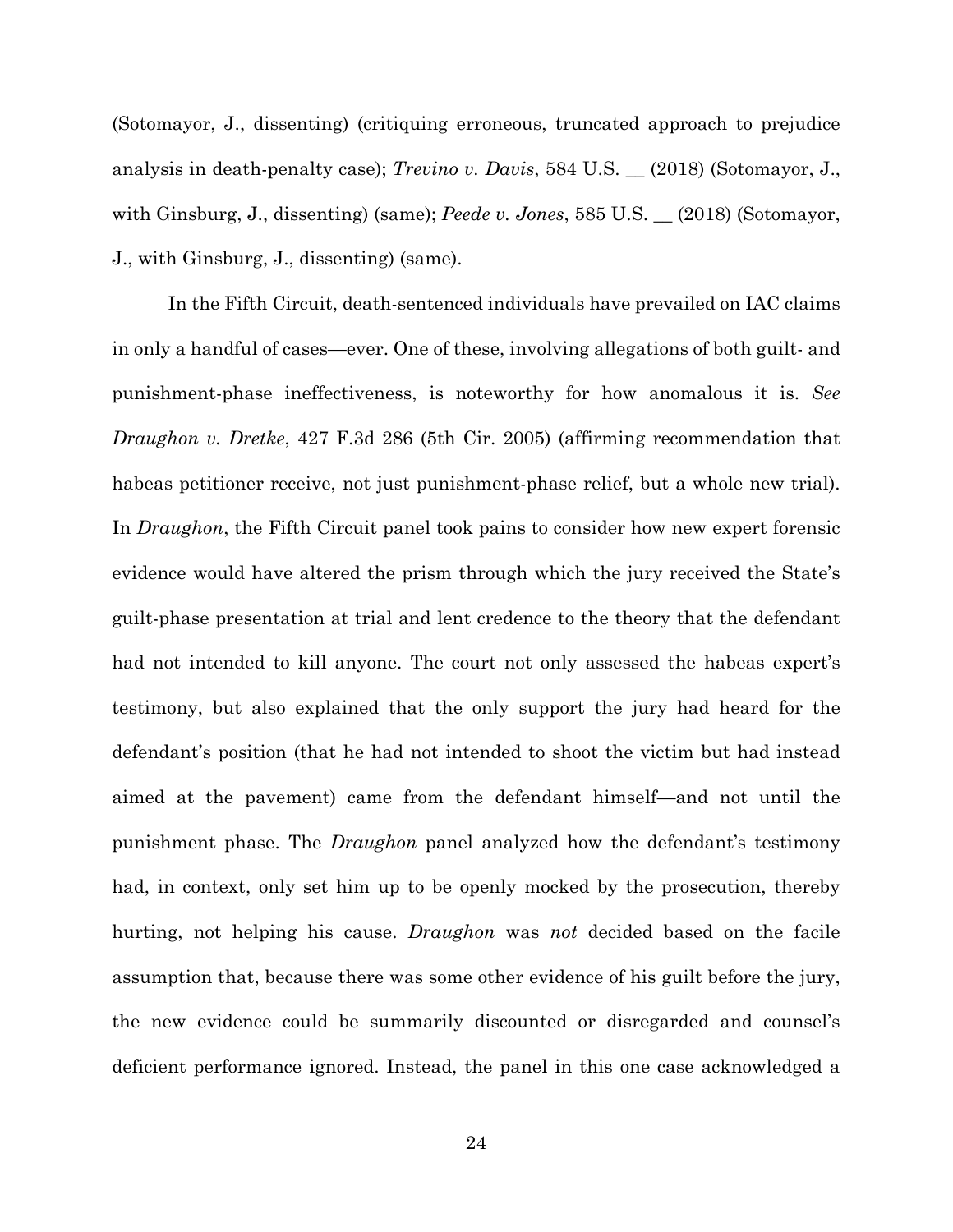<span id="page-39-16"></span>need to look closely at "what might have been," as a necessary requisite to determining whether decisions that trial counsel had made—to act or not to act were reasonable when made. *Id.* at 296. But engaging in a substantive consideration of "what might have been" is not what most courts are doing—as illustrated by the CCA's opinion in this case and a host of Fifth Circuit decisions routinely rejecting IAC claims in death-penalty cases.[9](#page-39-71)

<span id="page-39-71"></span><span id="page-39-70"></span><span id="page-39-69"></span><span id="page-39-68"></span><span id="page-39-67"></span><span id="page-39-66"></span><span id="page-39-65"></span><span id="page-39-64"></span><span id="page-39-63"></span><span id="page-39-62"></span><span id="page-39-61"></span><span id="page-39-60"></span><span id="page-39-59"></span><span id="page-39-58"></span><span id="page-39-57"></span><span id="page-39-56"></span><span id="page-39-55"></span><span id="page-39-54"></span><span id="page-39-53"></span><span id="page-39-52"></span><span id="page-39-51"></span><span id="page-39-50"></span><span id="page-39-49"></span><span id="page-39-48"></span><span id="page-39-47"></span><span id="page-39-46"></span><span id="page-39-45"></span><span id="page-39-44"></span><span id="page-39-43"></span><span id="page-39-42"></span><span id="page-39-41"></span><span id="page-39-40"></span><span id="page-39-39"></span><span id="page-39-38"></span><span id="page-39-37"></span><span id="page-39-36"></span><span id="page-39-35"></span><span id="page-39-34"></span><span id="page-39-33"></span><span id="page-39-32"></span><span id="page-39-31"></span><span id="page-39-30"></span><span id="page-39-29"></span><span id="page-39-28"></span><span id="page-39-27"></span><span id="page-39-26"></span><span id="page-39-25"></span><span id="page-39-24"></span><span id="page-39-23"></span><span id="page-39-22"></span><span id="page-39-21"></span><span id="page-39-20"></span><span id="page-39-19"></span><span id="page-39-18"></span><span id="page-39-17"></span><span id="page-39-15"></span><span id="page-39-14"></span><span id="page-39-13"></span><span id="page-39-12"></span><span id="page-39-11"></span><span id="page-39-10"></span><span id="page-39-9"></span><span id="page-39-8"></span><span id="page-39-7"></span><span id="page-39-6"></span><span id="page-39-5"></span><span id="page-39-4"></span><span id="page-39-3"></span><span id="page-39-2"></span><span id="page-39-1"></span><span id="page-39-0"></span><sup>&</sup>lt;sup>9</sup> Here is a *sample* of Fifth Circuit cases rejecting IAC claims (or even a Certificate of Appealability) in death-penalty cases post *Wiggins*: *Young v. Davis*, 860 F.3d 318 (5th Cir. 2017); *Bible v. Stephens*, 640 F. App'x 350 (5th Cir. 2016); *Garza v. Thaler*, 487 F. App'x 907 (5th Cir. 2012); *Woods v. Thaler*, 399 F. App'x 884 (5th Cir. 2010); *Crawford v. Epps*, 353 F. App'x 977 (5th Cir. 2009); *Moore v. Quarterman*, 534 F.3d 454 (5th Cir. 2008); *Villegas v. Quarterman*, 274 F. App'x 378 (5th Cir. 2008); *Hudson v. Quarterman*, 273 F. App'x 331 (5th Cir. 2008); *Ries v. Quarterman*, 522 F.3d 517 (5th Cir. 2008); *Martinez v. Quarterman*, 270 F. App'x 277 (5th Cir. 2008); *Bishop v. Epps*, 265 F. App'x 285 (5th Cir. 2008); *Smith v. Quarterman*, 515 F.3d 392 (5th Cir. 2008); *Perkins v. Quarterman*, 254 F. App'x 366 (5th Cir. 2007); *Wood v. Quarterman*, 503 F.3d 408 (5th Cir. 2007); *Bower v. Quarterman*, 497 F.3d 459 (5th Cir. 2007); *Coble v. Quarterman*, 496 F.3d 430 (5th Cir. 2007); *Diaz v. Quarterman*, 239 F. App'x 886 (5th Cir. 2007); *Manns v. Quarterman*, 236 F. App'x 908 (5th Cir. 2007); *Berry v. Epps*, 230 F. App'x 386 (5th Cir. 2007); *Scheanette v. Quarterman*, 482 F.3d 815 (5th Cir. 2007); *Smith v. Quarterman*, 222 F. App'x 406 (5th Cir. 2007); *Turner v. Quarterman*, 481 F.3d 292 (5th Cir. 2007); *Martinez v. Quarterman*, 481 F.3d 249 (5th Cir. 2007); *Sonnier v. Quarterman*, 476 F.3d 349 (5th Cir. 2007); *Conner v. Quarterman*, 477 F.3d 287 (5th Cir. 2007); *Parr v. Quarterman*, 472 F.3d 245 (5th Cir. 2006); *Smith v. Quarterman*, 471 F.3d 565 (5th Cir. 2006); *St. Aubin v. Quarterman*, 470 F.3d 1096 (5th Cir. 2006); *Wright v. Quarterman*, 470 F.3d 581 (5th Cir. 2006); *Rodriguez v. Quarterman*, 204 F. App'x 489 (5th Cir. 2006); *Anderson v. Quarterman*, 204 F. App'x 402 (5th Cir. 2006); *Gutierrez v. Quarterman*, 201 F. App'x 196 (5th Cir. 2006); *Whitaker v. Quarterman*, 200 F. App'x 351 (5th Cir. 2006); *Reyes v. Quarterman*, 195 F. App'x 272 (5th Cir. 2006); *Henderson v. Quarterman*, 460 F.3d 654 (5th Cir. 2006); *Amador v. Quarterman*, 458 F.3d 397 (5th Cir. 2006); *Gonzales v. Quarterman*, 458 F.3d 384 (5th Cir. 2006); *Granados v. Quarterman*, 455 F.3d 529 (5th Cir. 2006); *United States v. Hall*, 455 F.3d 508 (5th Cir. 2006); *Knight v. Quarterman*, 186 F. App'x 518 (5th Cir. 2006); *Garcia v. Quarterman*, 454 F.3d 441 (5th Cir. 2006); *Moore v. Dretke*, 182 F. App'x 329 (5th Cir. 2006); *Moreno v. Dretke*, 450 F.3d 158 (5th Cir. 2006); *Mosley v. Dretke*, 370 F.3d 467 (5th Cir. 2006); *Martinez v. Dretke*, 173 F. App'x 347 (5th Cir. 2006); *Cannady v. Dretke*, 173 F. App'x 321 (5th Cir. 2006); *Pippin v. Dretke*, 434 F.3d 782 (5th Cir. 2005); *O'Brien v. Dretke*, 156 F. App'x 724 (5th Cir. 2005); *Leal v. Dretke*, 428 F.3d 543 (5th Cir. 2005); *Neville v. Dretke*, 423 F.3d 474 (5th Cir. 2005); *Frazier v. Dretke*, 145 F. App'x 866 (5th Cir. 2005); *Brown v. Dretke*, 419 F.3d 365 (5th Cir. 2005); *Ford v. Dretke*, 135 F. App'x 769 (5th Cir. 2005); *Cardenas v. Dretke*, 405 F.3d 244 (5th Cir. 2005); *Howard v. Dretke*, 125 F. App'x 560 (5th Cir. 2005); *Shields v. Dretke*, 122 F. App'x 133 (5th Cir. 2005); *Martinez v. Dretke*, 404 F.3d 878 (5th Cir. 2005); *Ramirez v. Dretke*, 398 F.3d 691 (5th Cir. 2005); *United States v. Webster*, 392 F.3d 787 (5th Cir. 2004); *Sterling v. Dretke*, 117 F. App'x 328 (5th Cir. 2004); *Wolfe v. Dretke*, 116 F. App'x 487 (5th Cir. 2004); *Roberts v. Dretke*, 381 F.3d 491 (5th Cir. 2004); *Cartwright v. Dretke*, 103 F. App'x 545 (5th Cir. 2004); *Martinez v. Dretke*, 99 F. App'x 538 (5th Cir. 2004); *Medellin v. Dretke*, 371 F.3d 270 (5th Cir. 2004); *Cole v. Dretke*, 99 F. App'x 523 (5th Cir. 2004); *Morrow v. Dretke*, 99 F. App'x 505 (5th Cir. 2004); *Hood v. Dretke*, 93 F. App'x 665 (5th Cir. 2004); *Riley v. Dretke*, 362 F.3d 302 (5th Cir. 2004); *Kincy v. Dretke*, 92 F. App'x 87 (5th Cir. 2004); *Cockrell v. Dretke*, 88 F. App'x 34 (5th Cir.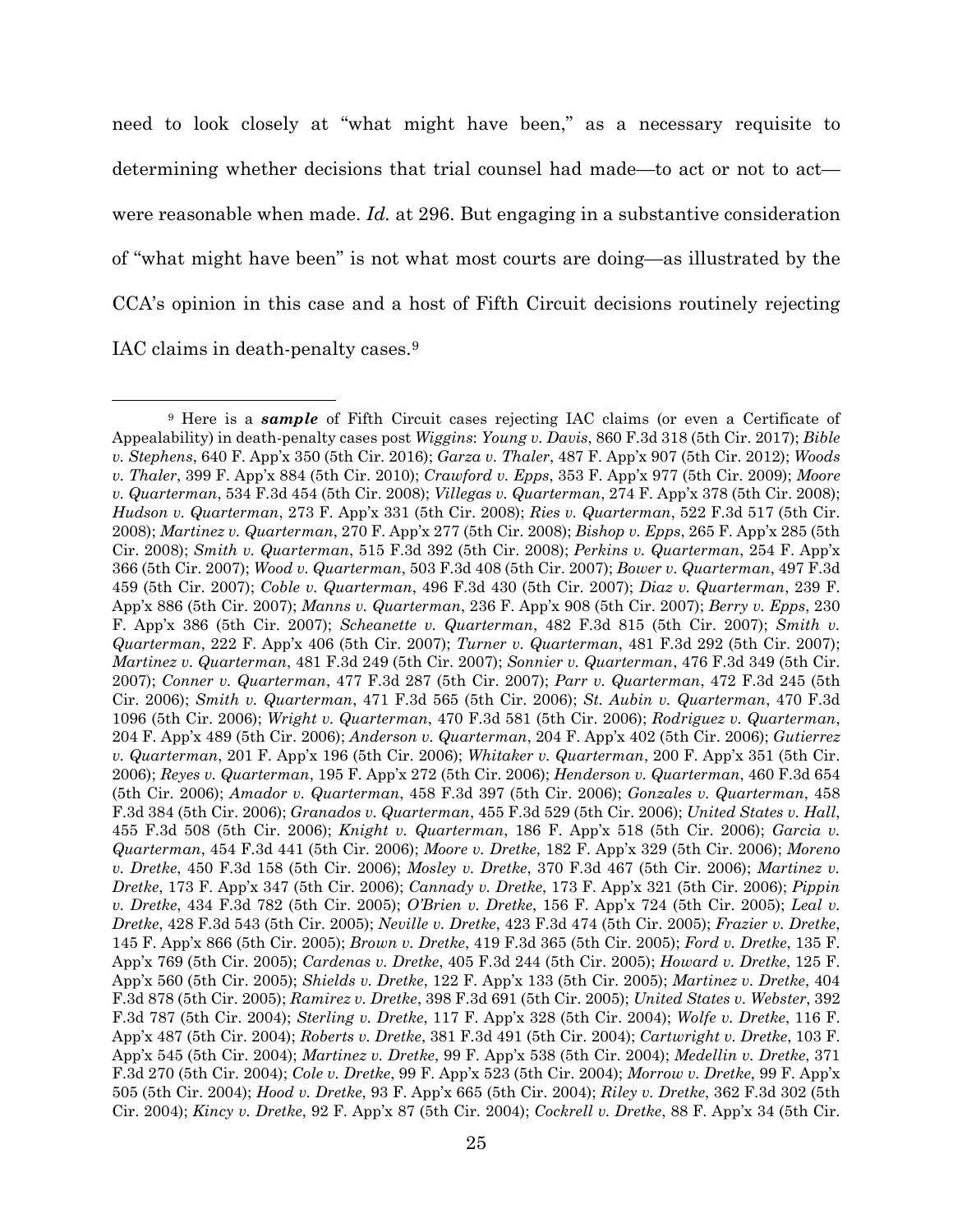<span id="page-40-1"></span>This Court needs to instruct that the IAC analysis does not allow for "plac[ing] the events of trial into two separate airtight containers of the first and second prongs of *Strickland*." *Id.* at 293. Indeed, doing just that has rendered most IAC claims dead on arrival. What is needed is a holistic, nuanced approach that considers how deficient performance at any stage of trial may have affected the fundamental fairness of the proceeding. Instead of encouraging courts to do what is "easier" on the road to denying relief, the Court should harness its experience to note that a new trial is a cost that death-penalty jurisdictions must shoulder when they elect to seek death against an indigent individual and then saddle that individual with appointed counsel, like Mr. Crowley, who had no business handling any case where someone's life was on the line[.10](#page-40-12) *Strickland*, 466 U.S. at 697.

The rampant failure of death-sentenced individuals to obtain habeas relief on what have come to be known as "*Wiggins* claims" suggests that *Strickland* itself requires significant clarification or needs to be scrapped altogether—at least in death-penalty cases where the requirement of heightened reliability is supposed to operate. *See, e.g*., *Woodson v. North Carolina*, 428 U.S. 280, 305 (1976) (explaining why heightened reliability is required in death-penalty cases). This Court should grant the petition to examine whether *Strickland* is doing an adequate job of

<span id="page-40-11"></span><span id="page-40-9"></span><span id="page-40-7"></span><span id="page-40-6"></span><span id="page-40-2"></span> $\overline{a}$ 

<span id="page-40-10"></span><span id="page-40-5"></span><span id="page-40-4"></span><span id="page-40-3"></span><sup>2004);</sup> *Busby v. Dretke,* 359 F.3d 708 (5th Cir. 2004); *Kunkle v. Dretke*, 352 F.3d 980 (5th Cir. 2003); *Flores v. Dretke*, 82 F. App'x 92 (5th Cir. 2003); *Green v. Dretke*, 82 F. App'x 333 (5th Cir. 2003); *Moody v. Dretke*, 77 F. App'x 722 (5th Cir. 2003); *Cotton v. Cockrell*, 343 F.3d 746 (5th Cir. 2003); *Bruce v. Cockrell*, 74 F. App'x 326 (5th Cir. 2003); *Perez v. Cockrell*, 77 F. App'x 201 (5th Cir. 2003); *Miniel v. Cockrell*, 339 F.3d 331 (5th Cir. 2003); *Allridge v. Quarterman*, 92 F. App'x 60 (5th Cir. 2003).

<span id="page-40-12"></span><span id="page-40-8"></span><span id="page-40-0"></span><sup>10</sup> *See* App086-90, 120-22 (discussing some of Crowley's history of providing ineffective assistance to clients in other death-penalty cases).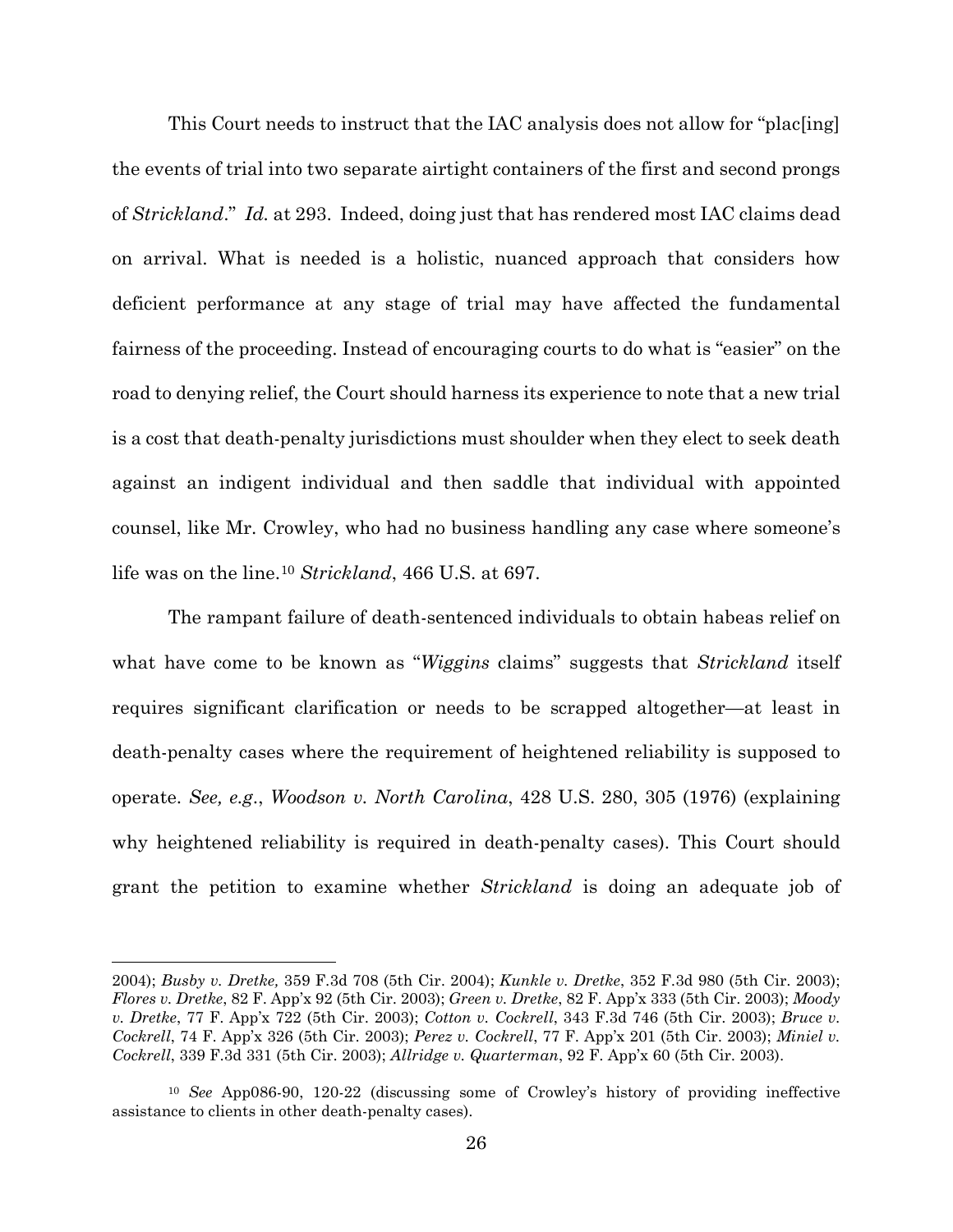protecting the fundamental rights to a fair trial and to due process ensconced in the Constitution's Sixth and Fourteenth Amendments.

### <span id="page-41-0"></span>**C. This Court Should at Least Clarify That IAC Analyses in Death-Penalty Cases Should Not Entail Formulaic Shortcuts.**

In granting certiorari to cure the problem that *Strickland* has inadvertently created—of condoning flagrantly deficient representation in death-penalty cases this Court can also address recurrent shortcuts that courts are taking in IAC analyses in death-penalty cases. Further, this Court can explain why a cogent IAC analysis requires accounting for the specific jurisdiction's capital sentencing scheme.

- <span id="page-41-1"></span>1. This Court needs to clarify that a truncated IAC analysis is never appropriate in death-penalty cases.
	- *a. A holistic analysis requires considering the cumulative effect of counsel's deficient performance.*

<span id="page-41-4"></span><span id="page-41-3"></span><span id="page-41-2"></span>This Court recently noted in the non-death-penalty context that, in assessing prejudice, courts need to adopt a context-specific, non-mechanistic approach in deciding if particular errors and omissions rendered the proceeding as a whole fundamentally unfair. *See Weaver v. Massachusetts*, 137 S. Ct. 1899, 1911 (2017) (emphasizing that "the concept of prejudice is defined in different ways depending on the context in which it appears" and "caution[ing] that the prejudice inquiry is not meant to be applied in a 'mechanical' fashion."). "[T]he ultimate inquiry should concentrate on 'the fundamental fairness of the proceeding.'" *Id.; see also Lafler v. Cooper*, 132 S. Ct. 1376, 1388-89 (2012) (emphasizing that "Sixth Amendment remedies should be 'tailored to the injury suffered from the constitutional violation'").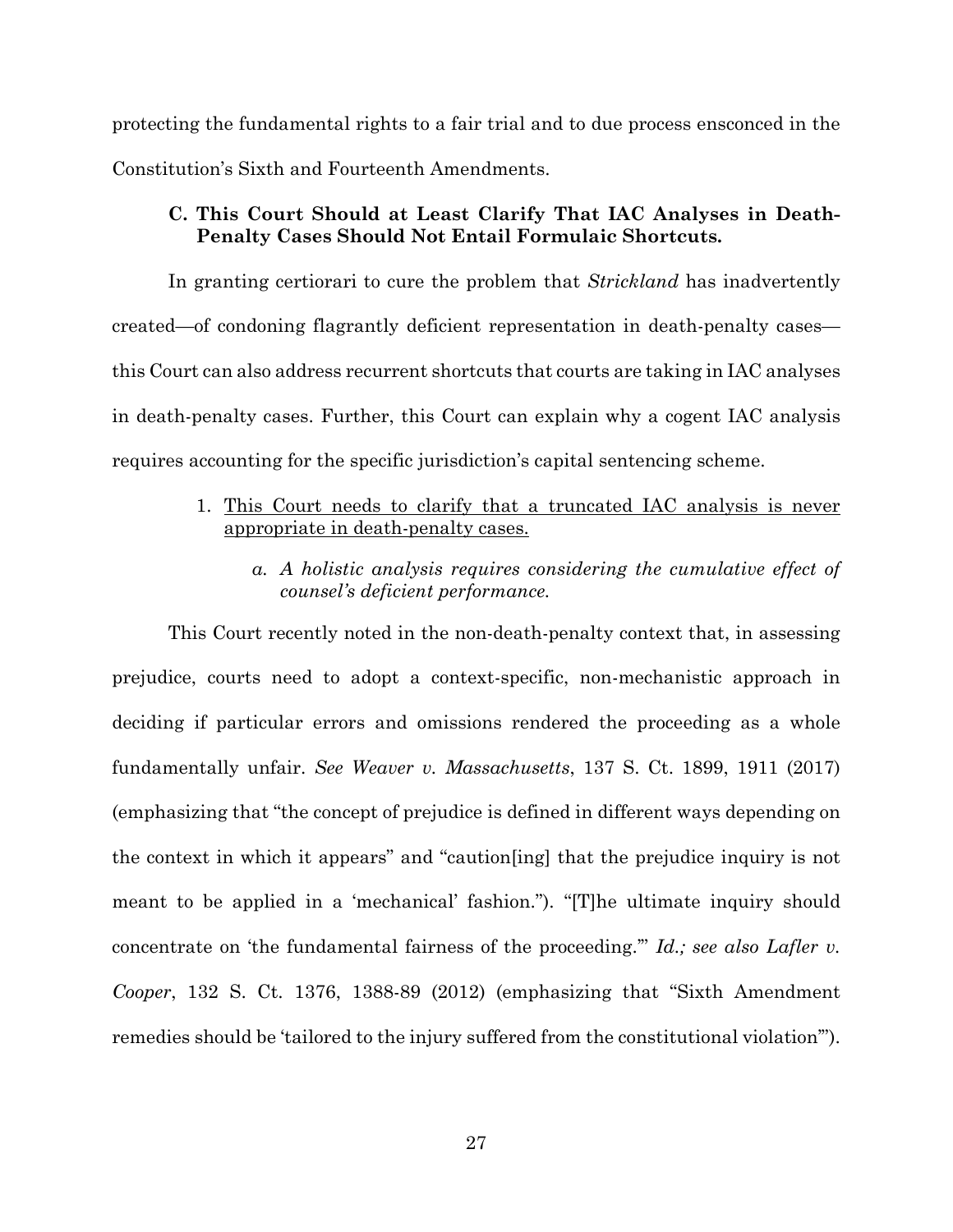<span id="page-42-0"></span>Courts—including the CCA and the Fifth Circuit—are not, however, tailoring their IAC analyses to suit the death-penalty context. Even after years of litigation rejecting the concept that the potential impact of mitigating evidence can be discounted based on the blithe conclusion that it might be "double-edged," that concept is still being wielded as a shortcut for rejecting *Wiggins* claims. *See, e.g., Brown v. Thaler*, 684 F.3d 482, 499 (5th Cir. 2012) (dismissing evidence developed in habeas proceeding of Fetal Alcohol Syndrome, aka FAS, as "double-edged" because "although it might permit an inference that [a defendant] is not as morally culpable for his behavior, it also might suggest that he, as a product of his environment, is likely to continue to be dangerous in the future."). *See, by contrast, Williams v. Stirling*, 914 F.3d 302 (4th Cir. 2019) (finding state court had unreasonably denied IAC claim where trial counsel had done substantial investigation but had missed signs that client suffered from FAS because that diagnosis would "have been substantively different from the defense team's investigation into other mental illnesses and behavioral issues").

<span id="page-42-2"></span><span id="page-42-1"></span>Rarely does a single error or omission on trial counsel's part support a finding of ineffectiveness—although this Court has identified at least one example. *See Buck v. Davis*, 580 U.S. \_\_ (2017) (explaining impact of a defense expert's two references to race in discussing the issue of future dangerousness "cannot be measured simply by how much air time it received at trial or how many pages it occupies in the record."). As the Court aptly noted, "[s]ome toxins can be deadly in small doses." *Id.* To determine whether one really terrible decision or, as in the instant case, counsel's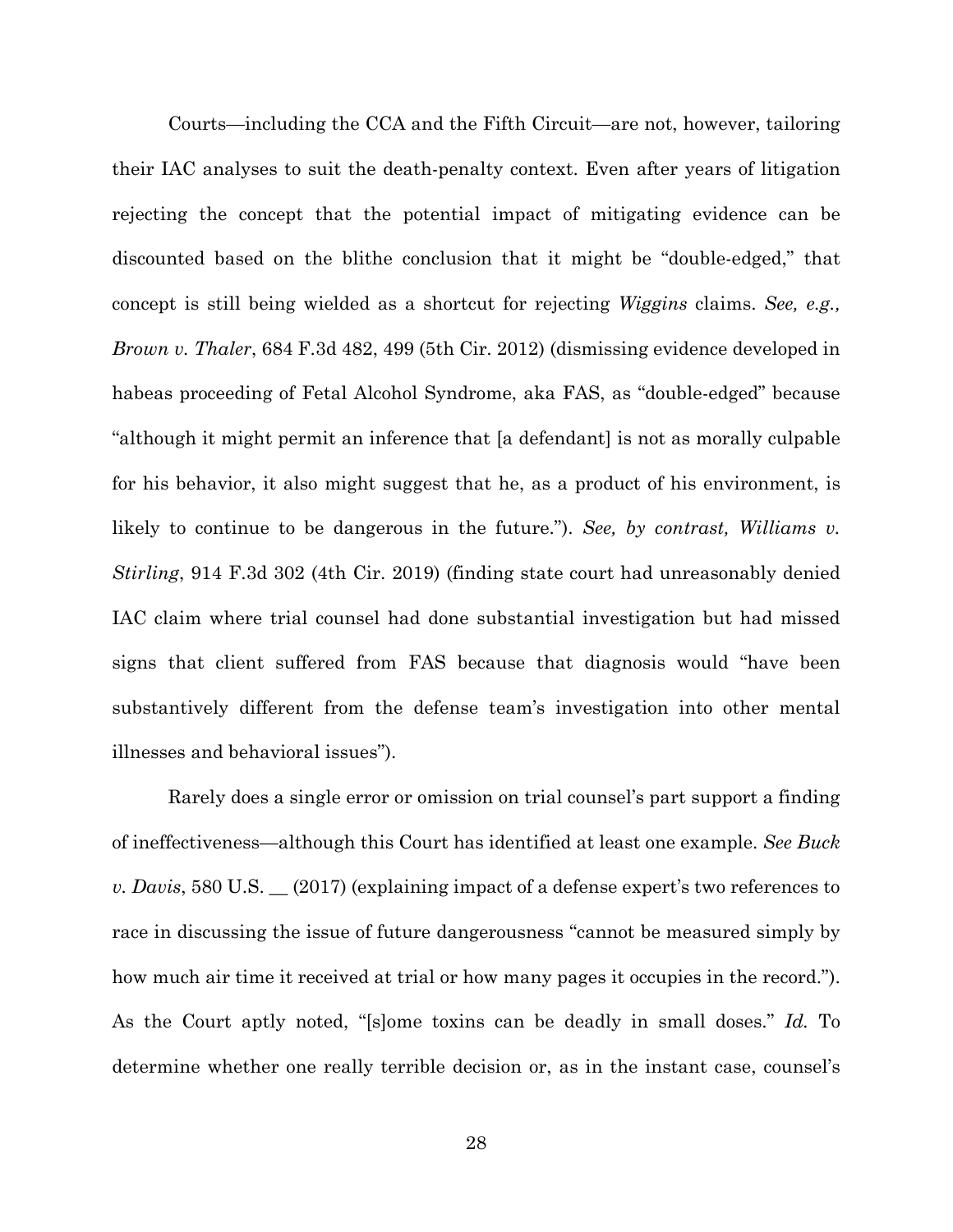failures at every stage of the representation, prejudiced the defendant, courts need to assess how the alleged deficient performance may have impacted the proceeding's overall fairness.

In other words, prejudice cannot be assessed fairly without assessing the totality of counsel's performance and the cumulative effect of any deficient performance—notwithstanding *Strickland*'s language stating that courts "need not determine whether counsel's performance was deficient before examining the prejudice suffered by the defendant as a result of the alleged deficiencies." *Id.* at 697.

<span id="page-43-0"></span>The ABA Guidelines for defense counsel in death-penalty cases have long emphasized the importance of developing, well in advance of trial, an "integrated" defensive theory that is consistent in both the guilt- and punishment-phases of trial. *See* ABA Guidelines, Guideline 10.10.1 ("Counsel should seek a theory that will be effective in connection with both guilt and penalty, and should seek to minimize any inconsistencies."). Therefore, in the specific context of assessing an IAC claim raised in a death-penalty case, prejudice cannot be fairly assessed without looking at the entire trial. That is, if capital defense counsel have a basic duty to think about their trial presentation holistically so as to minimize inconsistencies and thus avoid credibility problems, then counsel's work must be assessed in terms of how errors or omission may have prejudiced their client by undermining the overall fairness of his trial. Conducting that analysis requires looking at both the trial that was and the trial that should-have-been holistically.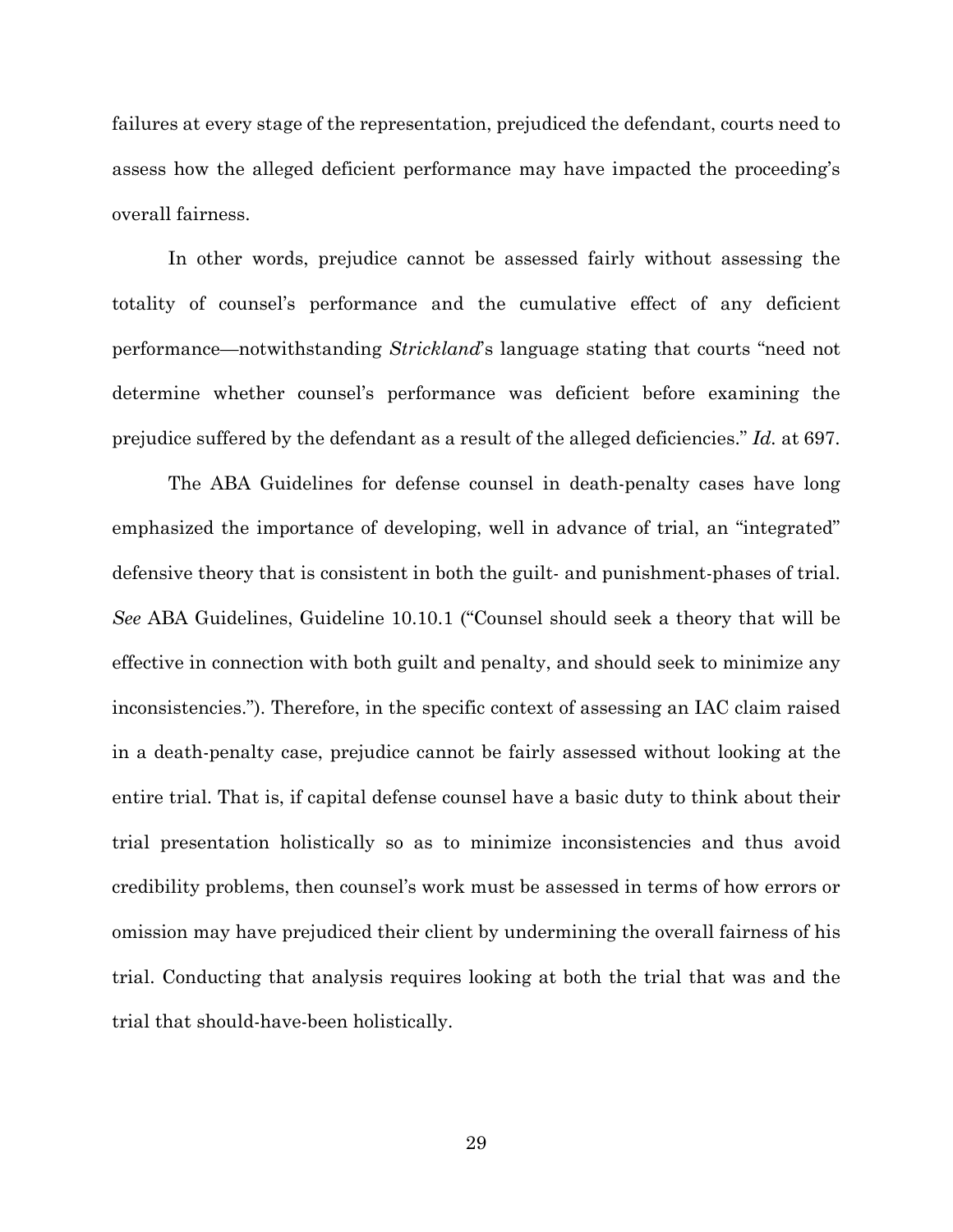#### <span id="page-44-2"></span>*b. That some mitigation was before the jury should not be dispositive.*

<span id="page-44-0"></span>This Court should also clarify that being able to point to *some* mitigation in the trial record does not end the IAC inquiry. The objective must be to engage the *substance* of the evidence adduced both at trial and in the habeas proceeding. For instance, in *Williams v. Taylor* this Court noted that trial counsel had presented some mitigating evidence in the sentencing phase consisting of "the testimony of Williams' mother, two neighbors, and a taped excerpt from a statement by a psychiatrist." 529 U.S. at 369. The lay witnesses testified to Williams' non-violent nature, while the psychiatrist related that "in the course of one of his earlier robberies, [Williams] had removed the bullets from a gun so as not to injure anyone." *Id.* The Court then looked at the quantum and quality of mitigation amassed to support the IAC claim, implying that a finding that *some* mitigating evidence was before the jury did not end the inquiry. Similarly, in *Wiggins*, this Court acknowledged that trial counsel had obtained *some* mitigating evidence in the form of records describing Wiggins' difficult childhood and his time in foster care; but the Court then looked carefully at where those records could and should have led counsel in determining that the representation had been ineffective. *Wiggins*, 539 U.S. at 524.

<span id="page-44-1"></span>Likewise, in *Rompilla*, this Court recognized that the jury had heard *some* mitigating evidence at trial—for instance, testimony from family members who "argued in effect for residual doubt, and beseeched the jury for mercy" and from Rompilla's 14-year-old-son, who testified to his love for his father. 545 U.S. at 378. In rejecting the state court's conclusion that defense counsel had been effective, this Court emphasized that the IAC analysis needed to address reasonably available leads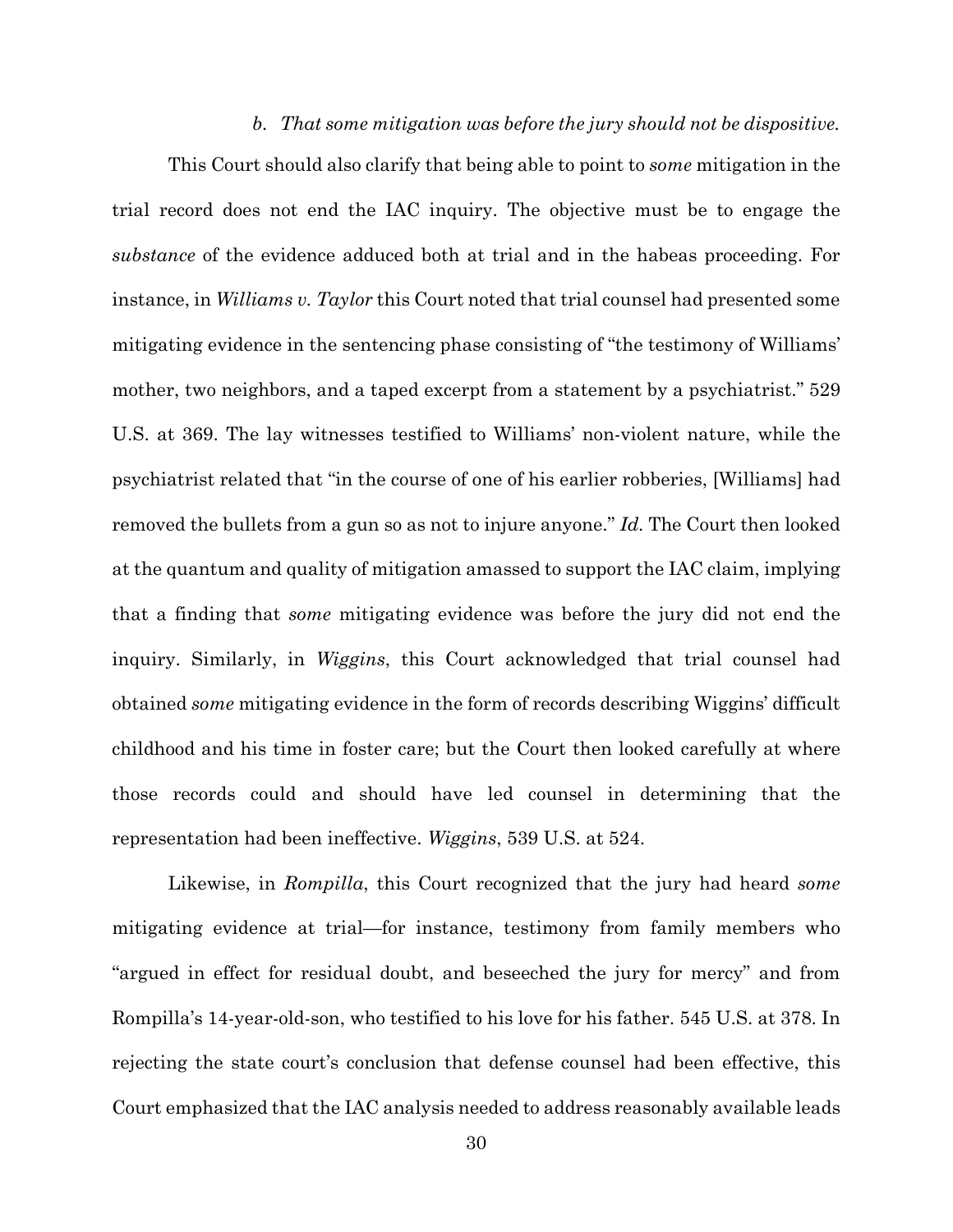<span id="page-45-0"></span>that trial counsel had failed to pursue. *Id.* at 389-90. *Rompilla*'s holding built logically on *Wiggins*, which had made clear that a lawyer charged with defending someone in a death-penalty case may not simply "abandon[] their investigation of [the client's] background after having acquired only rudimentary knowledge of his history from a narrow set of sources." *Wiggins*, 539 U.S. at 524.

<span id="page-45-1"></span>The CCA's decision below suggests that the mere presence of some evidence that can be characterized as mitigating permits rejecting a *Wiggins* claim—without considering the effect of the deficient performance on the trial record or comparing that record to the alternative suggested by the habeas record. App005-006. That approach constitutes a more egregious analytical failure than found, for instance, in *Trevino v. Davis*, 861 F.3d 545 (5th Cir. 2017) (acknowledging habeas proceeding had adduced expert and lay testimony about the petitioner's FAS, which had not been developed at trial, but discounting the significance of the new mitigating evidence). The Fifth Circuit's prejudice analysis in *Trevino* does not account for the qualitative difference between the trial and habeas mitigating evidence, how the latter would have changed the narrative presented to the jury, or how trial counsel's performance deviated from prevailing professional norms operative at the time of Trevino's trial. But no comparative analysis (*e.g.,* below) and a superficial one (*e.g.*, in *Trevino*) lead generally to the same result: relief denied—even when, as here, counsel's performance was so deficient to be contrary to the basic concept of advocacy.

This Court needs to explicitly disavow *Strickland's* statement that, more often than not, "it is easier to dispose of an ineffectiveness claim" by first "examining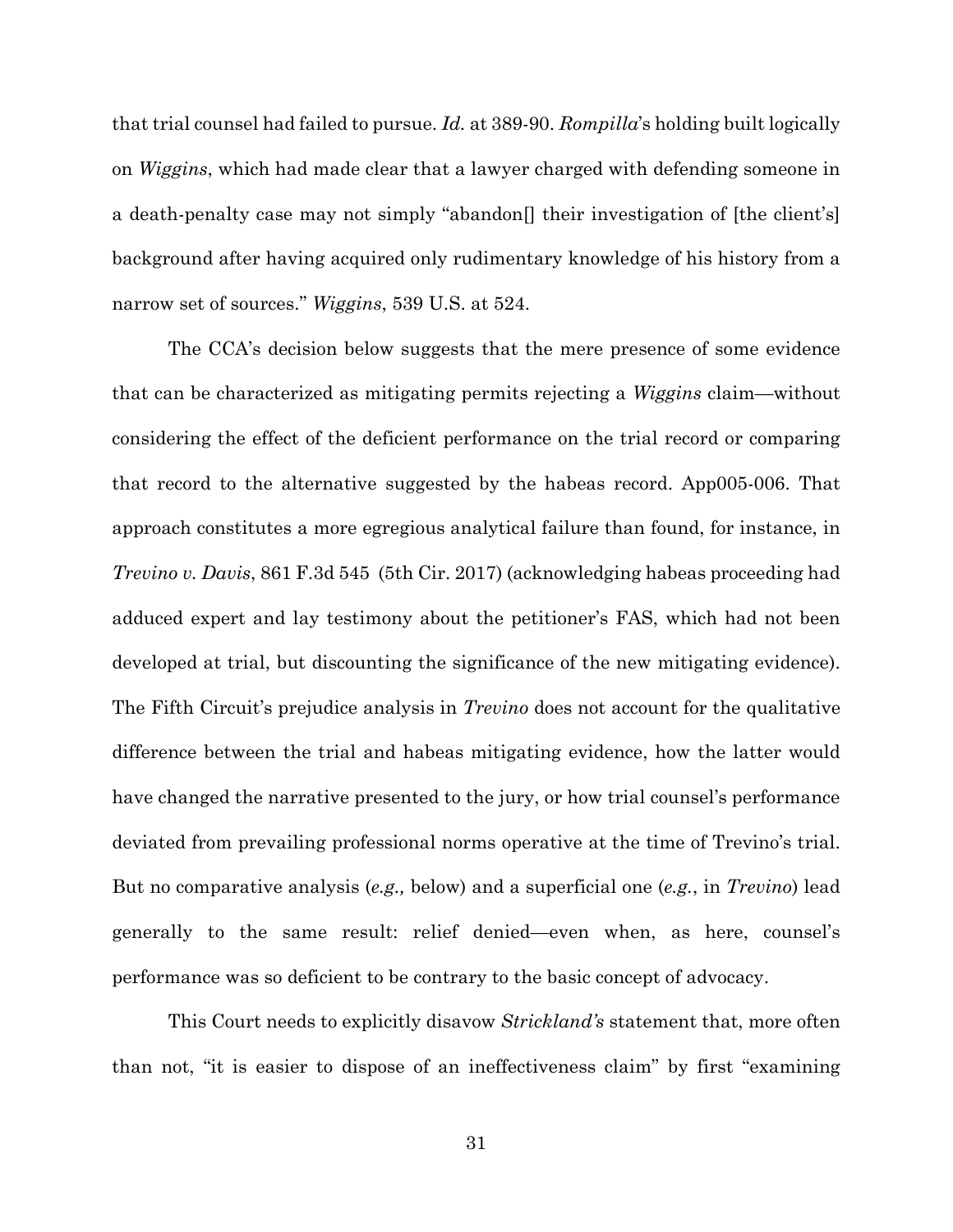[whether] the prejudice" prong is satisfied first. *Strickland*, 466 U.S. at 697. That statement, notwithstanding *Williams*/*Wiggins*/*Rompilla*, has given habeas courts a license to ignore how deficient performance affects the fundamental fairness of a trial.

#### <span id="page-46-4"></span><span id="page-46-3"></span><span id="page-46-2"></span><span id="page-46-1"></span>*c. That a case was highly aggravated should not be dispositive.*

<span id="page-46-0"></span>The CCA failed to conduct an analysis that looked beyond particulars about the crime and the State's future dangerousness presentation found in the trial record. App003-006. However, that error will not likely be corrected in federal habeas because of fundamental, recurrent errors in the Fifth Circuit's Sixth Amendment jurisprudence along these same lines. Repeatedly, Fifth Circuit panels have rejected IAC claims, despite significant new evidence adduced in a habeas proceeding, by merely pointing to the state's "future dangerousness" evidence at trial and/or the aggravated nature of the crime itself. *See, e.g.*, *Santellan v. Cockrell*, 271 F.3d 190, 198 (5th Cir. 2001) (concluding, in light of defendant's perceived dangerousness and the "horrific nature" of the offense, there was "no substantial likelihood that the outcome of the punishment phase would have been altered by evidence that [the defendant] suffered organic brain damage"); *Ladd v. Cockrell*, 311 F.3d 349 (5th Cir. 2002) (insisting significant mitigating evidence adduced in post-conviction is irrelevant when evidence of future dangerousness is "overwhelming"); *Vasquez v. Thaler*, 389 Fed. App'x 419, 429 (5th Cir. 2010) (finding no prejudice where trial counsel failed to develop and present evidence of PTSD, FAS, and a borderline IQ given "overwhelming evidence of guilt" and the "brutality" of the offense); *Clark v. Thaler*, 673 F.3d 410, 421-25 (5th Cir. 2012) (finding aggravating evidence was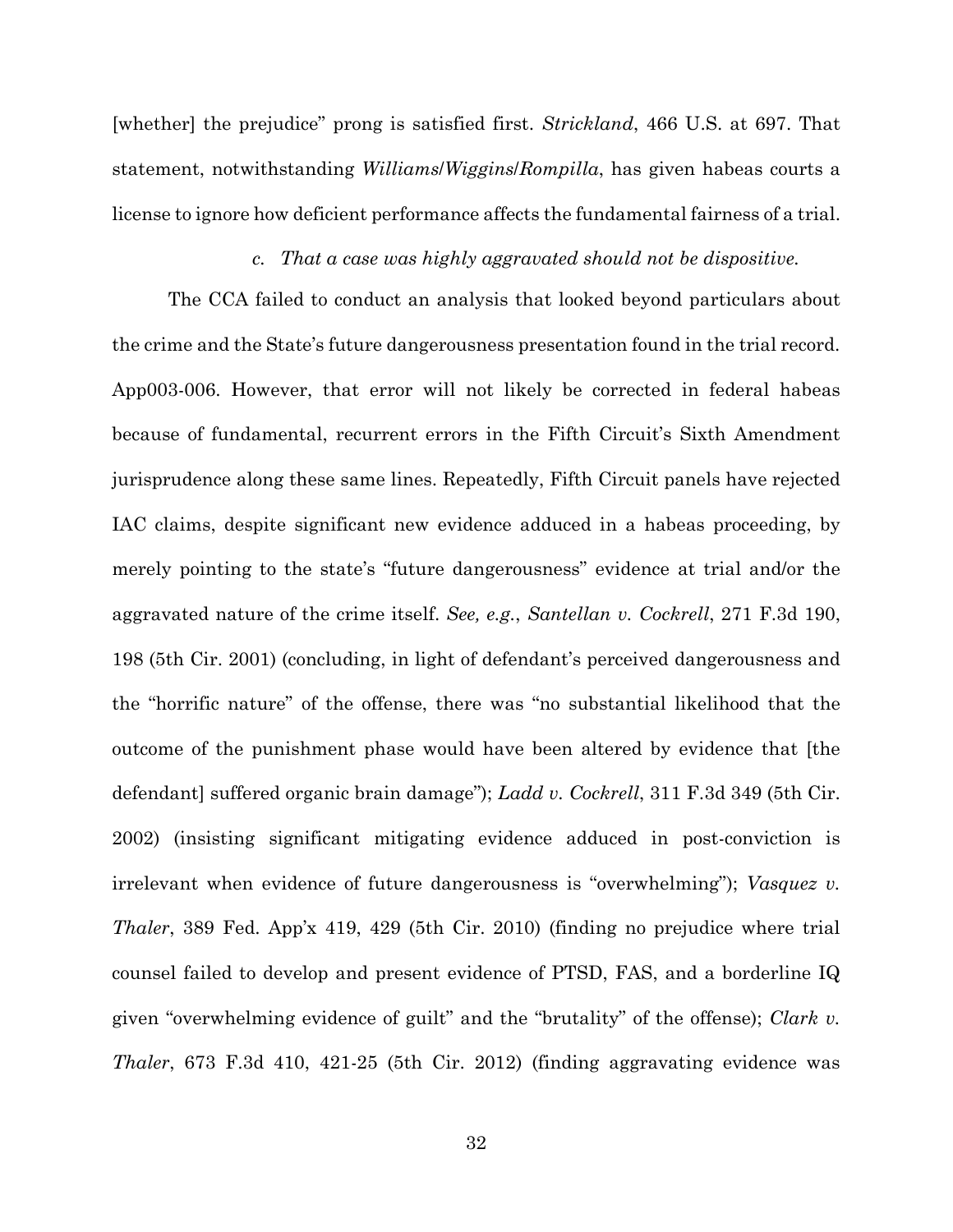overwhelming, making it "virtually impossible to establish prejudice," even when substantial evidence of childhood abuse and trauma was amassed in post-conviction).

The CCA, the Fifth Circuit, and other courts<sup>[11](#page-47-4)</sup> have failed to appreciate what is implicit in this Court's core death-penalty IAC jurisprudence: that even an exceptionally aggravated crime does not preclude a finding that a habeas applicant was prejudiced by ineffective counsel. The facts of *Williams* are illuminating. Williams had been sentenced to death after being convicted of killing his victim with a mattock when the victim refused to lend Williams a few dollars. In addition to the senseless and violent nature of the crime, at trial the State had presented considerable evidence of extraneous offenses—such as Williams having "brutally assaulted" an elderly woman and leaving her in a vegetative state, stolen cars, set fire to a home, stabbed a man during a robbery, set fire to the city jail while awaiting trial for capital murder, and confessed to strong urges to choke other inmates and to break a fellow prisoner's jaw. *Id.* at 368, 418. But this Court found that the IAC claim merited relief *despite* the highly aggravated crime and the "simply overwhelming" evidence of future dangerousness. *Id.* at 374. *See also Wiggins*, 539 U.S. 510 (granting

<span id="page-47-4"></span><span id="page-47-3"></span><span id="page-47-2"></span><span id="page-47-1"></span><span id="page-47-0"></span><sup>&</sup>lt;sup>11</sup> Courts in some jurisdictions have understood that an aggravated crime does not foreclose a prejudice finding (or permit short-circuiting the analysis). *See, e.g.*, *Mason v. Mitchell*, 320 F.3d 604 (6th Cir. 2003) (granting IAC relief to petitioner who had sexually assaulted a nineteen-year-old, beaten her to death with a piece of wood with nails sticking out of it, then left her half-naked in an abandoned building); *Hooks v. Workman*, 689 F.3d 1148 (10th Cir. 2012) (granting IAC relief to petitioner who had beaten his pregnant girlfriend to death in front of their one-year-old daughter, rupturing the fetus's liver and causing severe injuries to its head and chest in utero). Other jurisdictions have been inconsistent. *Compare Silva v. Woodford*, 279 F.3d 825 (9th Cir. 2002) (granting IAC relief to petitioner who had kidnapped, raped, tortured, and mutilated two victims and left human remains in a trash can) *to Apelt v. Ryan*, 878 F.3d 800 (9th Cir. 2017) (holding state court's no-prejudice finding reasonable because murder of petitioner's wife was premeditated thus new mitigating evidence of childhood trauma was not relevant). This discrepancy among the Circuits is another indication that this Court's guidance is needed to explain that the state's futuredangerousness evidence and/or a highly aggravated crime is not dispositive of the IAC inquiry.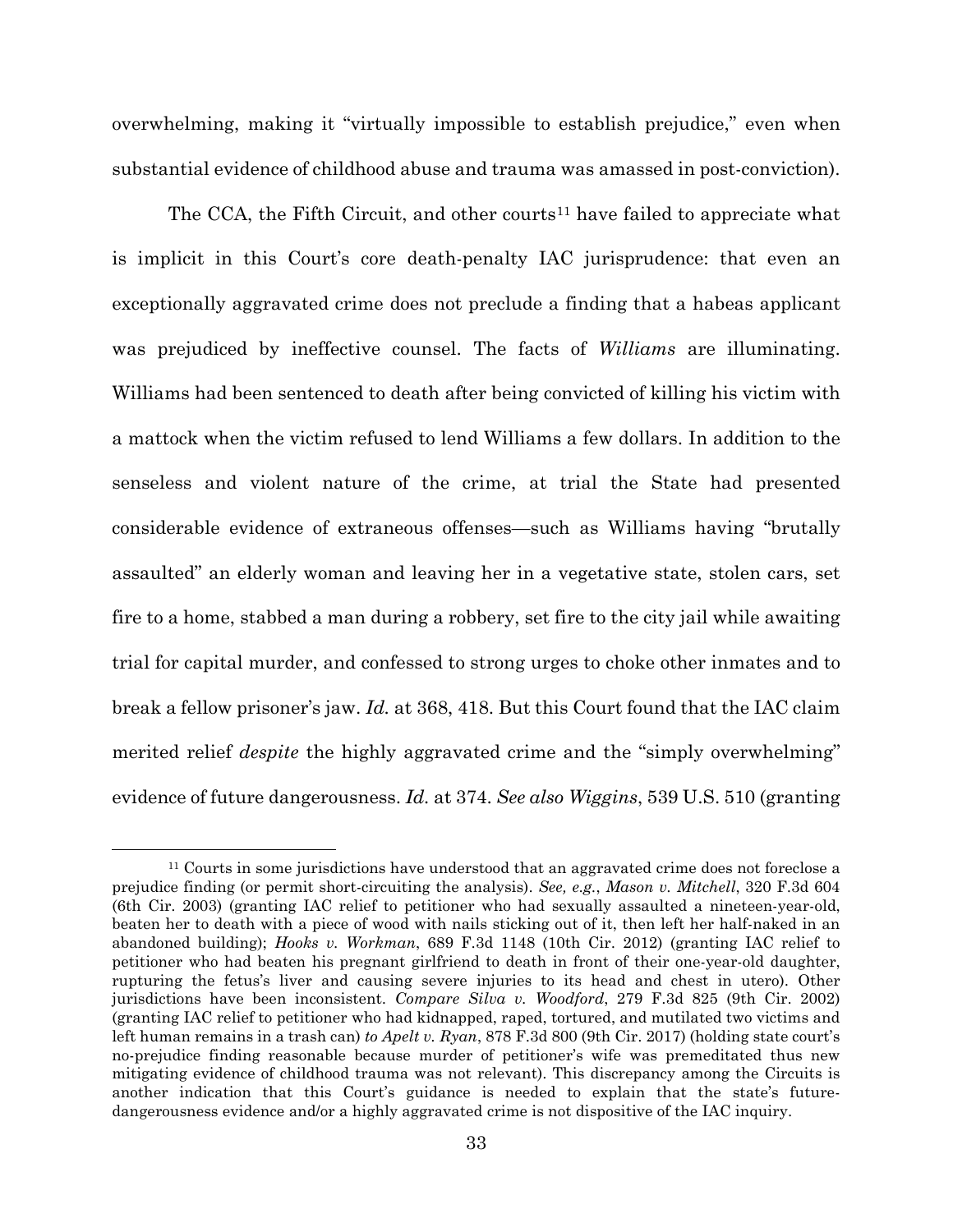<span id="page-48-1"></span>IAC relief to petitioner where crime involved 77-year-old woman found drowned in her bathtub, missing her underwear, and sprayed with insecticide); *Rompilla*, 545 U.S. at 391 (granting IAC relief after finding "beyond any doubt that counsel's lapse was prejudicial" although crime victim had been stabbed 16 times, beaten with a blunt object, gashed in the face with beer bottle shards, and set on fire); *Sears v. Upton*, 561 U.S. 945 (2010) (summarily reversing a no-prejudice finding in case where defendant had kidnapped, raped, and murdered 59-year-old victim after punching her in the face with brass knuckles and handcuffing her to the backseat of a car).

This Court's help is needed to clarify that, even when the State's case in aggravation withstood defense counsel's adversarial testing (not the circumstance presented here), that circumstance does not justify short-circuiting the IAC analysis.

> <span id="page-48-2"></span>2. This Court needs to clarify that a Strickland analysis must be nuanced and context-specific.

<span id="page-48-0"></span>In a habeas proceeding, the court is supposed to decide whether different evidence would have produced a different result by asking what a reasonable jury would likely have done with that evidence before it. That assessment has to account for how jurors are actually instructed to reach a verdict in a particular case in accordance with a particular jurisdiction's law.

For instance, in Texas, juries in capital-sentencing trials are *not* asked to weigh aggravating factors against mitigating factors as they are in other jurisdictions. Instead, jurors, after convicting the defendant of a capital crime and then sitting through a separate punishment-phase trial, are, in every Texas death-penalty case, required to respond to two stand-alone "special issues."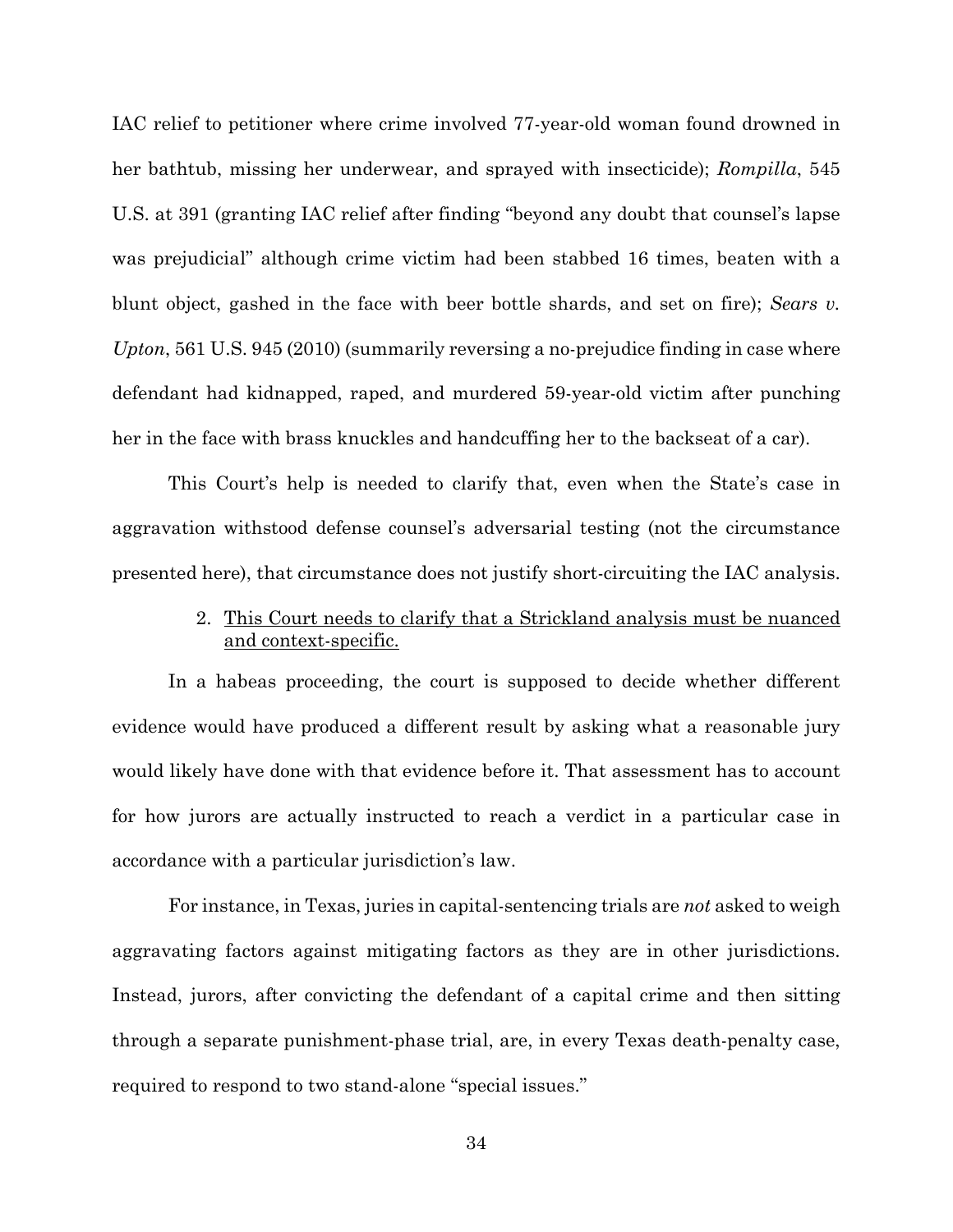<span id="page-49-0"></span>The first special issue requires that the jury answer: "whether there is a probability that the defendant would commit criminal acts of violence that would constitute a continuing threat to society[.]" TEX. CODE CRIM. PROC. art. 37.071, sec. 2(b)(1) (the "future dangerousness" special issue). The State bears the burden of obtaining an affirmative answer to this special issue "beyond a reasonable doubt." *Id.*, sec. 2(c). Because proving this special issue is part of the State's burden, in principle, the special issue is supposed to narrow who among those convicted of capital murder will be sentenced to death.

Only if the jury unanimously answers the future dangerousness special issue affirmatively does the jury then consider the issue of mitigation. The second special issue requires jurors to decide whether "there is a sufficient mitigating circumstance or circumstances to warrant that a sentence of life imprisonment without parole rather than a death sentence be imposed." TEX. CODE CRIM. PROC. art. 37.071, sec. 2(e). As long as one juror answers this question affirmatively, the defendant is sentenced to life-without-the-possibility-of-parole. *Id.* sec. 2(g).

One thing is plain about the Texas capital-sentencing scheme: it requires that the two special issues be addressed in a set sequence and as *separate* considerations. Jurors are *not* instructed to decide whether the mitigation "outweighs" the aggravating evidence before answering the mitigation special issue affirmatively. By contrast, most "weighing" states *do* require that process. For instance, *Wiggins*, which arose in Maryland, and *Strickland*, which arose in Florida, both required sentencing juries to do just that. Thus, the "weighing" language found in *Strickland* and *Wiggins*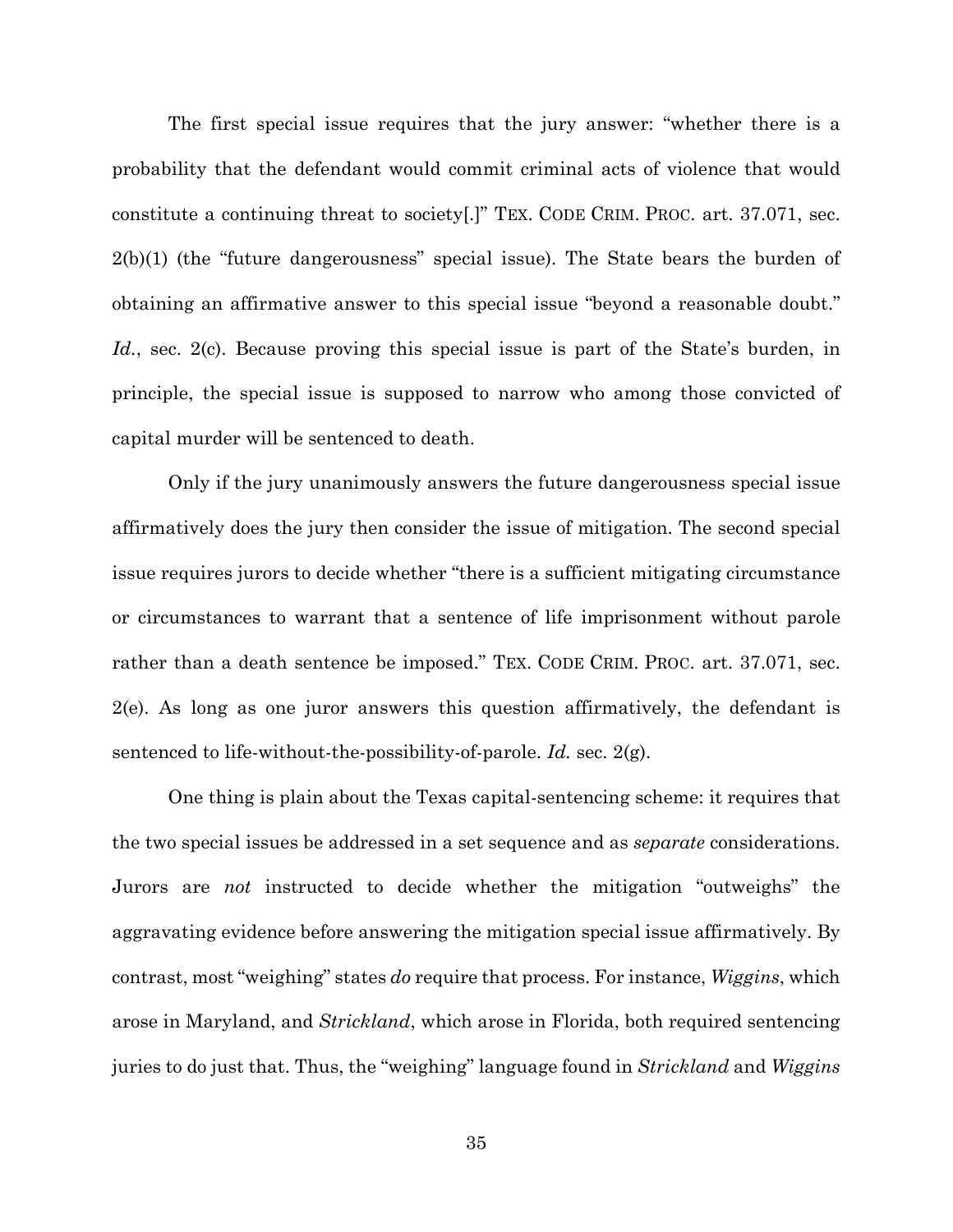was appropriate, as it accounted for the state-specific sentencing schemes at issue in each case. But the more fundamental holding is that the prejudice analysis for any IAC claim should turn on how the *new* evidence may have affected the jury's verdict. For instance, in Wiggins' case, as with all against whom the state seeks death in Texas, juror unanimity was required; therefore, this Court noted that prejudice was established by "a reasonable probability that at least one juror would have struck a different balance" in light of the new mitigating evidence because "balancing" and "weighing" is what Kevin Wiggins' jury was asked to do. *Id.* at 537. In short, this Court has suggested, but not plainly held, that a prejudice analysis for a *Wiggins* claim must account for how the law in the given jurisdiction governs the precise sentencing determination.<sup>[12](#page-50-6)</sup>

<span id="page-50-5"></span>In the past, both the  $CCA^{13}$  $CCA^{13}$  $CCA^{13}$  and the Fifth Circuit<sup>[14](#page-50-8)</sup> recognized that Texas jurors are not asked to weigh aggravating against mitigating evidence in death-penalty cases. But the understanding of how jurors are charged with reaching a verdict has gotten lost in applying *Strickland* to *Wiggins* claims in both the CCA, as Andrus's case demonstrates, and in the Fifth Circuit: *see, e.g.*, *Busby v. Davis*, 892 F. 3d 735,

<span id="page-50-6"></span><span id="page-50-0"></span> <sup>12</sup> Arguably, the *Strickland* approach, which invites appellate courts to speculate about how new evidence may or may not have affected jurors' sentencing calculus, is in tension with this Court's holdings in *Ring v. Arizona*, 536 U.S. 584 (2002) and *Hurst v. Florida*, 136 S. Ct. (2016).

<span id="page-50-7"></span><span id="page-50-4"></span><span id="page-50-2"></span><span id="page-50-1"></span><sup>13</sup> *See Ex parte Gonzales*, 204 S.W.3d 391, 393-94 (Tex. Crim. App. 2006) ("capital sentencing scheme . . . does not involve the direct balancing of aggravating and mitigating circumstances. Rather, the Texas statute asks the jury to answer a [distinct] mitigation issue."). "The issue of future dangerousness is [supposed to be] completely independent of the [mitigation] special issue[.]" *Eldridge v. State*, 940 S.W.2d 646, 654 (Tex. Crim. App. 1996).

<span id="page-50-8"></span><span id="page-50-3"></span><sup>14</sup> *Hughes v. Johnson*, 191 F.3d 607, 623 (5th Cir. 1999) ("Texas is a 'non-weighing state' in that its capital-sentencing scheme does not direct the jury to "weigh" aggravating factors against mitigating ones.").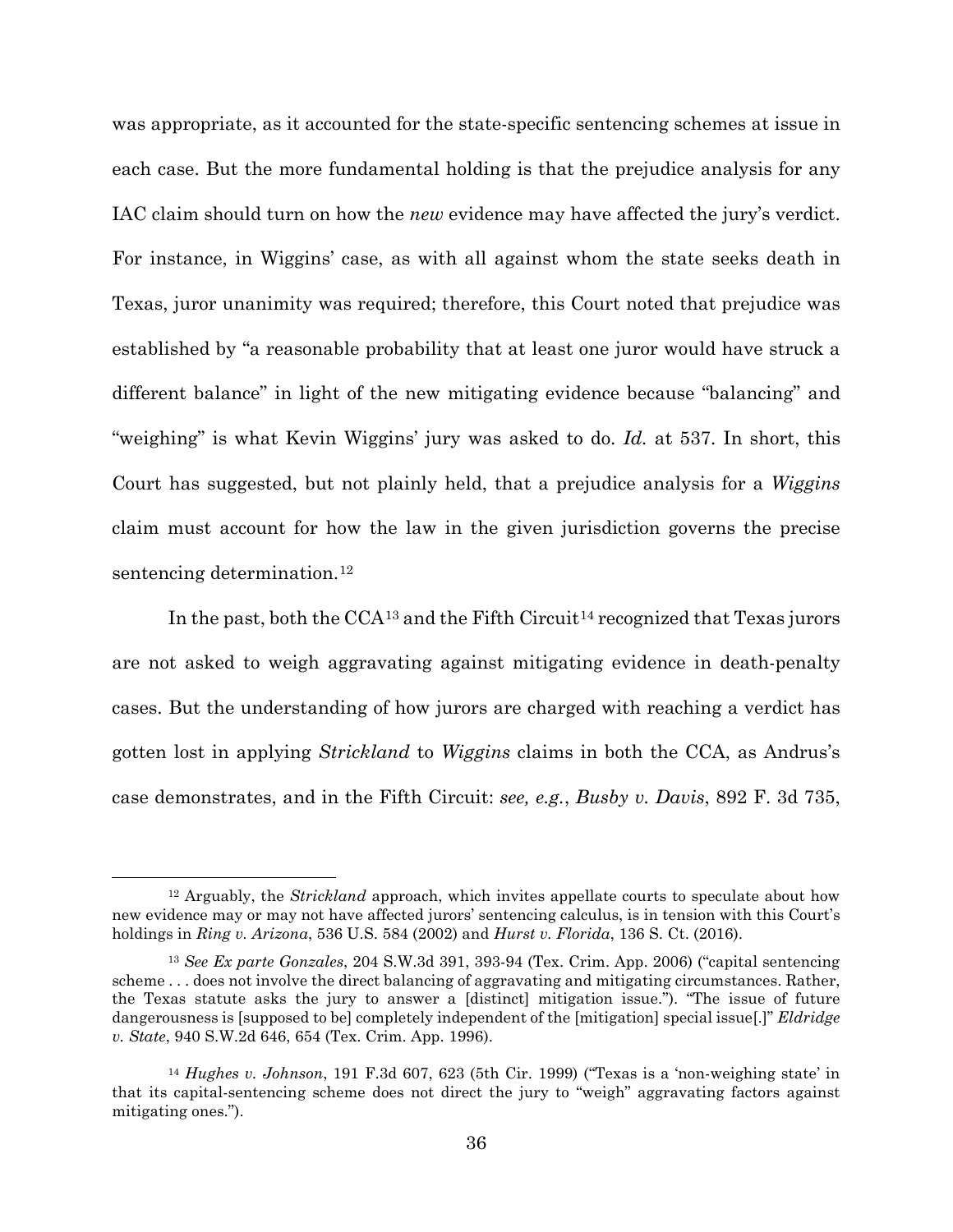761 (5th Cir. 2018) (finding that mitigation evidence "did not outweigh the State's aggravation evidence …. therefore [he was] not prejudiced by his trial counsel's allegedly deficient mitigation investigation, and his IATC claim fails.").

The CCA disposed of Andrus's *Wiggins* claim by referring back to the State's case in aggravation at trial, suggesting that ended the inquiry. That process meant indulging in an exercise that the jurors themselves were not supposed to have done. Jurors, under current Texas law, are free to extend mercy even in highly aggravated cases and even where the State's "future dangerousness" evidence is overwhelming.

That significant mitigating evidence may change at least one juror's answer to specific jury instructions, even in cases involving highly aggravated crimes, is borne out by experience. The worst crimes do not invariably yield death sentences when trial lawyers find and present persuasive mitigating evidence. For instance, a Texas jury in Dallas County recently deadlocked on whether to sentence Erbie Bowser to death after convicting him of a violent rampage that unfolded at multiple crime scenes, left four women dead, and four children seriously injured.[15](#page-51-0) Similarly, a Nueces County jury elected to sentence Arturo Garza to life for beating his pregnant girlfriend to death over the course of hours—because of the strength of the mitigating evidence presented by effective trial counsel.[16](#page-51-1) More widely known is the life verdict obtained for James Holmes, responsible for the Aurora, Colorado, movie theater

 <sup>15</sup> T. Tsiaperas, *Jurors deadlocked on death penalty*, DALLAS MORNING NEWS (May 12, 2017).

<span id="page-51-1"></span><span id="page-51-0"></span><sup>16</sup> E. Dearman, *Arturo Garza sentenced to life in prison without parole*, CORPUS CHRISTI CALLER TIMES (March 14, 2019).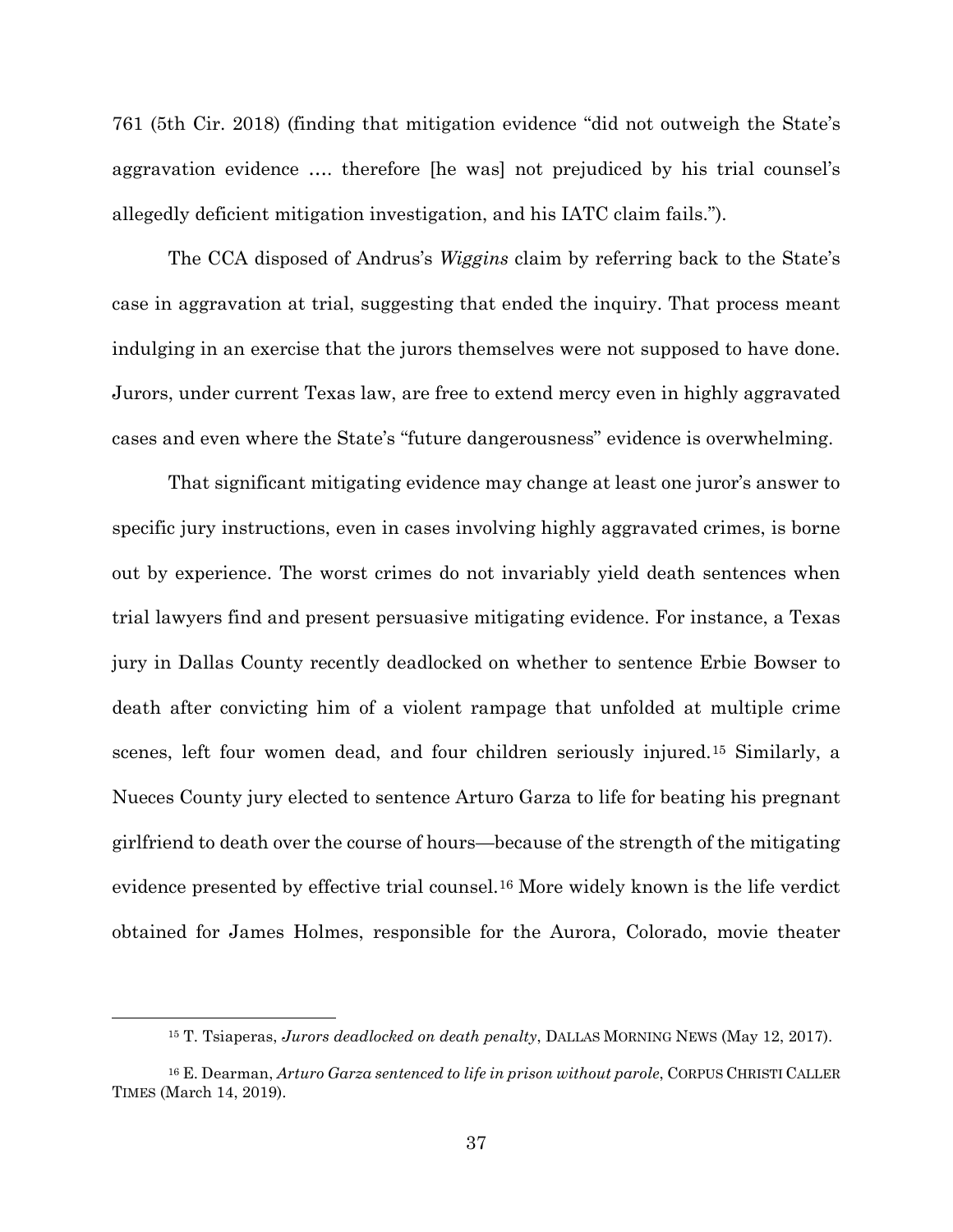massacre that killed twelve and injured seventy others. His life was spared because at least one juror was moved by the mitigating mental health evidence.[17](#page-52-1) These results are attributable to the effective representation that these defendants received pursuant to prevailing professional norms, which Andrus's trial counsel did not seem to know exist. *See, e.g.*, App156 (trial counsel referring to client's mental health records as "a lot of psychological gobbledygook.").

#### <span id="page-52-0"></span>\*\*\*\*\*

This Court should grant this petition to mend the plague of inadequate IAC analyses in death-penalty cases by revisiting *Strickland* and reinvigorating the Sixth Amendment. Although this Court tried to rectify some of the problem in *Williams/Wiggins/Rompilla*, courts plainly need more specific guidance about their obligation to conduct a nuanced, case-specific, comparative analysis that accounts for the new evidence adduced in the habeas proceeding, examines the deficient performance cumulatively in light of professional norms at the time of trial, resists facile shortcuts, and assesses the fundamental fairness of the trial holistically.

This Court spent decades trying to ensure enforcement of the basic right to have mitigating evidence put before juries in Texas death-penalty cases and for those juries then to have some legitimate means to give effect to that evidence. *See Penry v. Lynaugh*, 492 U.S. 302 (1989) (*Penry I*) (finding Texas's death-penalty sentencing scheme, which failed to give jurors a vehicle to consider or give effect to mitigating evidence, unconstitutional). After *Penry I,* the resistance in both state and federal

<span id="page-52-1"></span> <sup>17</sup> N. Phillips & J. Steffen, *Juror Says One Said No to Death*, DENVER POST (Aug. 8, 2015).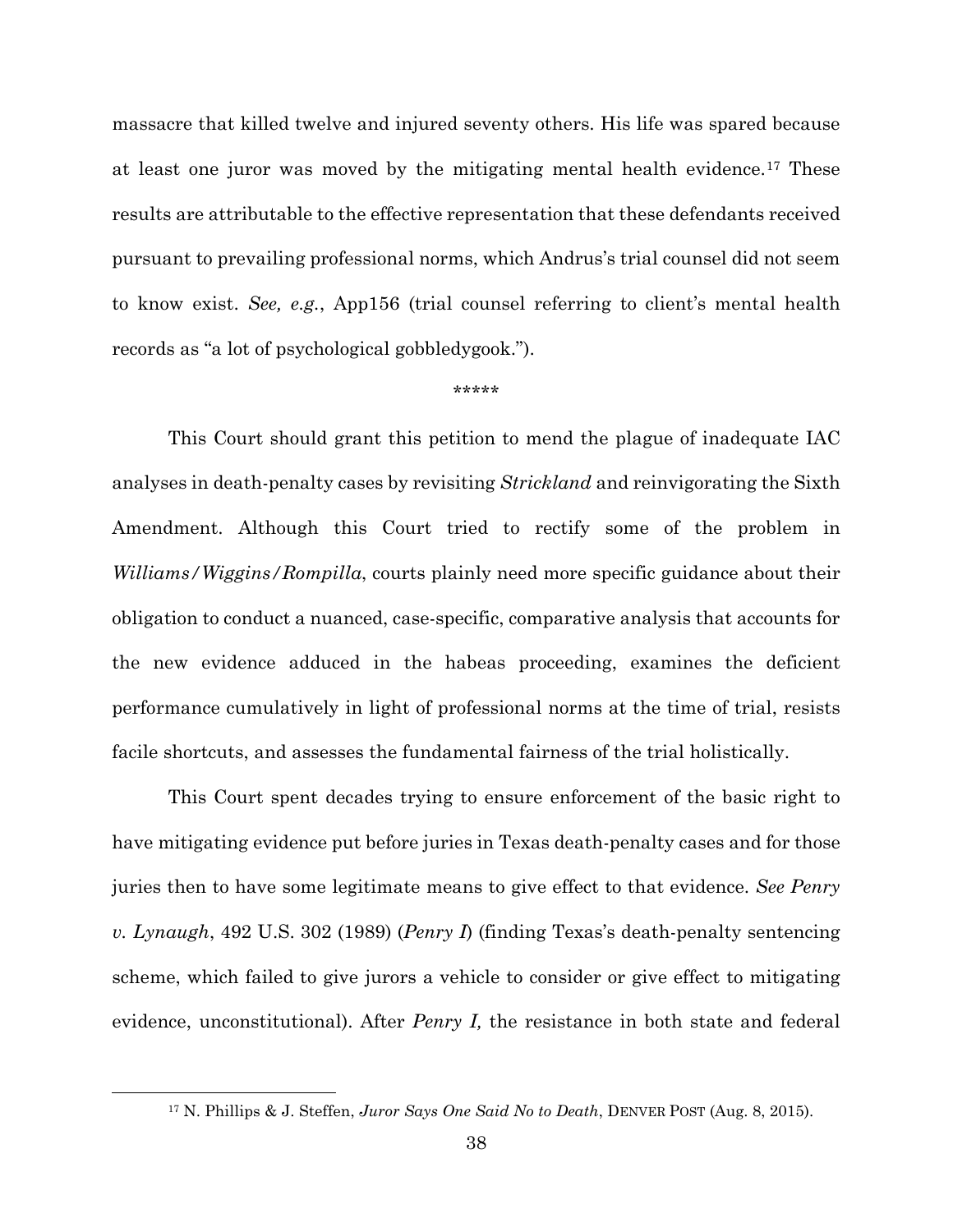courts in Texas was so entrenched that this Court granted certiorari in an unprecedented number of cases, all involving death sentences imposed in Texas, simply to try to force compliance with the same constitutional mandate.[18](#page-53-7) Andrus's case illustrates that the long-standing resistance to the unique role mitigation plays in death-penalty cases is still operative.

Under prevailing professional norms at the time of Kevin Wiggins' trial (1989), an attorney defending a client in a death-penalty case had a duty to "discover *all* reasonably available mitigating evidence and evidence to rebut *any* aggravating evidence that may be introduced by the prosecutor." *Wiggins*, 539 U.S. at 524 (emphasis added). When Andrus went to trial in 2012, those professional norms had not been abandoned. That such norms could be so dishonored and yet not warrant habeas relief shows that something remains quite rotten in the state harboring this

<span id="page-53-7"></span><span id="page-53-6"></span><span id="page-53-5"></span><span id="page-53-4"></span><span id="page-53-3"></span><span id="page-53-2"></span><span id="page-53-1"></span><span id="page-53-0"></span> <sup>18</sup> *See Penry v. Johnson*, 532 U.S. 782, 797 (2001) *(Penry II*) (finding, in Johnny Paul Penry's second trip to the Supreme Court, that requiring jurors to answer the special issues dishonestly to give effect to Penry's mitigation had "made the jury charge as a whole internally contradictory, and placed law-abiding jurors in an impossible situation" and again insisting that constitutional error occurs whenever a sentencer is precluded from giving "full consideration and full effect to mitigating circumstances.'"); *Tennard v. Dretke*, 542 U.S. 274, 285 (2004) (emphasizing the "low threshold for relevance" generally and the even broader standard that must apply to mitigating evidence in the punishment phase of a capital case and holding that sentencer must be able to consider *any* evidence that might serve as a basis for a sentence less than death, regardless of whether the defendant was able to establish a nexus between the mitigating evidence and the commission of the crime); *Smith v. Texas*, 543 U.S. 37, 46 (2004) (reminding the CCA that *Penry II* had "identified a broad and intractable problem" that the CCA had "ignored" that was "inherent" in the Texas capital verdict form, which did not allow Texas jurors in capital cases a means to give full and fair consideration and effect to whatever mitigating evidence had been presented to them); *Abdul-Kabir v. Dretke*, 543 U.S. 985 (2004) (vacating denial of Certificate of Appealability in light of *Tennard* and remanding for further proceedings), *rev'g denial of relief after remand sub nom. Abdul-Kabir v. Quarterman*, 550 U.S. 233, 246 (2007) (finding that Texas was still not allowing for sentencing procedures required by *Penry I*); *Brewer v. Quarterman*, 550 U.S. 286, 289 (2007) (chiding the CCA for a holding that "again" "was both 'contrary to' and 'involved an unreasonable application of, clearly established Federal law, as determined by the Supreme Court of the United States.'"); *Smith v. Texas*, 127 S. Ct. 1686, 1698 (2007) (*Smith II*) (reversing the CCA again on finding it had "misunderstood the interplay of *Penry I* and *Penry II*, and it mistook which of Smith's claims furnished the basis for this Court's opinion in *Smith I*.").